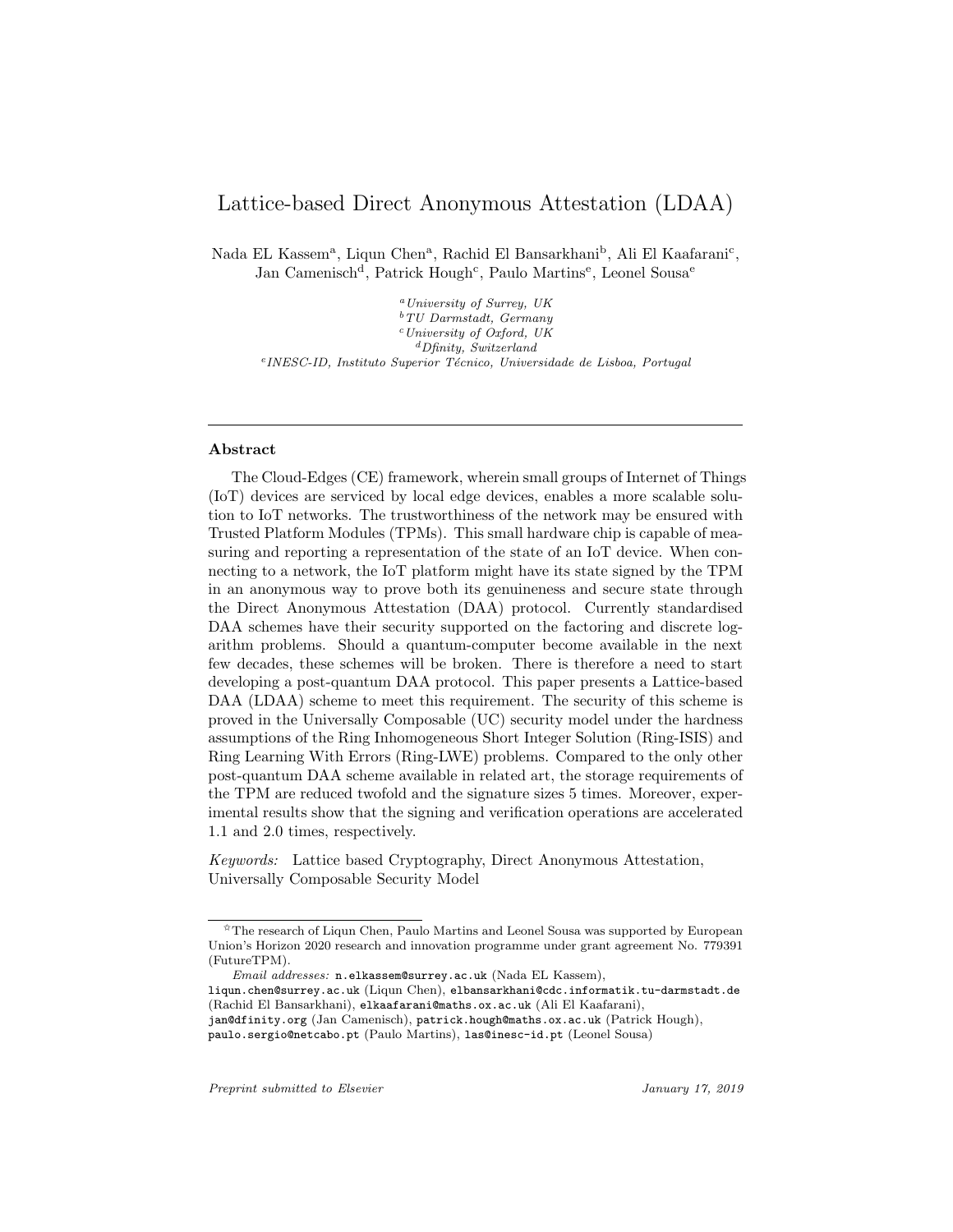#### 1. Introduction

Internet of Things (IoT) devices are becoming increasingly common in our everyday lives and on industrial applications. Networks of sensors and actuators are being implemented in the general infrastructure to achieve better energy efficiency; in production to obtain customised mass production; and in the automotive industry to improve safety, among others. Due to the always larger amounts of data produced by such sensors, the Cloud-assisted IoT (CoT) paradigm, wherein the sensors are connected to a central Cloud server, is suffering from scalability issues. In contrast, with the emerging Cloud-Edges (CE) technology, distributed edge devices, such as smart gateways and local PCs, offer cloud-like services to only a limited group of devices. These edge devices should ensure that IoT platforms connecting to the network are in a trustworthy state and do not constitute an hazard to the remaining nodes.

The Trusted Computing Group (TCG) is an industrial consortium that aims at the design of standards for trusted systems [\[1\]](#page-31-0), including the Trusted Platform Module (TPM) [\[2\]](#page-31-1) and the Trusted Network Connect (TNC) [\[3\]](#page-31-2). The TPM is a piece of security hardware that may be included on the motherboards of IoT devices [\[4\]](#page-31-3). When loading code, including bootloaders, BIOSs, etc., the binaries are measured and extended into the TPM Platform Configuration Registers (PCRs). As a result, the PCRs contain a value that is representative of the current state of the system. When combined with the TNC, which is an architecture for network access control, the functionality offered by the TPM may be exploited to ensure that all devices connected to an edge IoT network are in a secure state [\[5\]](#page-31-4).

In particular, the Direct Anonymous Attestation (DAA) is a protocol enabling a TPM and a Host IoT device not only to authenticate themselves to a Verifying edge device and to prove that the Host is in a trustworthy state, but also to do so in a privacy-preserving manner. More concretely, the DAA provides the TPM with the ability to sign its register values in an anonymous way, whilst still convincing the Verifier that it possesses valid DAA credentials. Anonymity is particularly important in applications such as the automotive industry, wherein tracking of drivers should be prevented.

Recent estimates predict that a quantum computer capable of breaking cryptosystems based on the hardness of factoring and computing the discrete logarithm may be produced in the next few decades [\[6\]](#page-32-0). Since the operating period of IoT devices may be very long, there is a need to update the cryptographic primitives of current DAA schemes, which rely on classical cryptography, to be quantum-resistant. In this paper, we design a Lattice-based DAA (LDAA) scheme suitable for inclusion in future TPMs. Our LDAA scheme is based on [\[7\]](#page-32-1), and designed to reduce the workload of the TPM as much as possible. Unlike in [\[7\]](#page-32-1), where the Host operations do not help reduce the workload of the TPM, herein a new lattice based direct anonymous attestation scheme is proposed that reduces the demands on the TPM in terms of storage costs and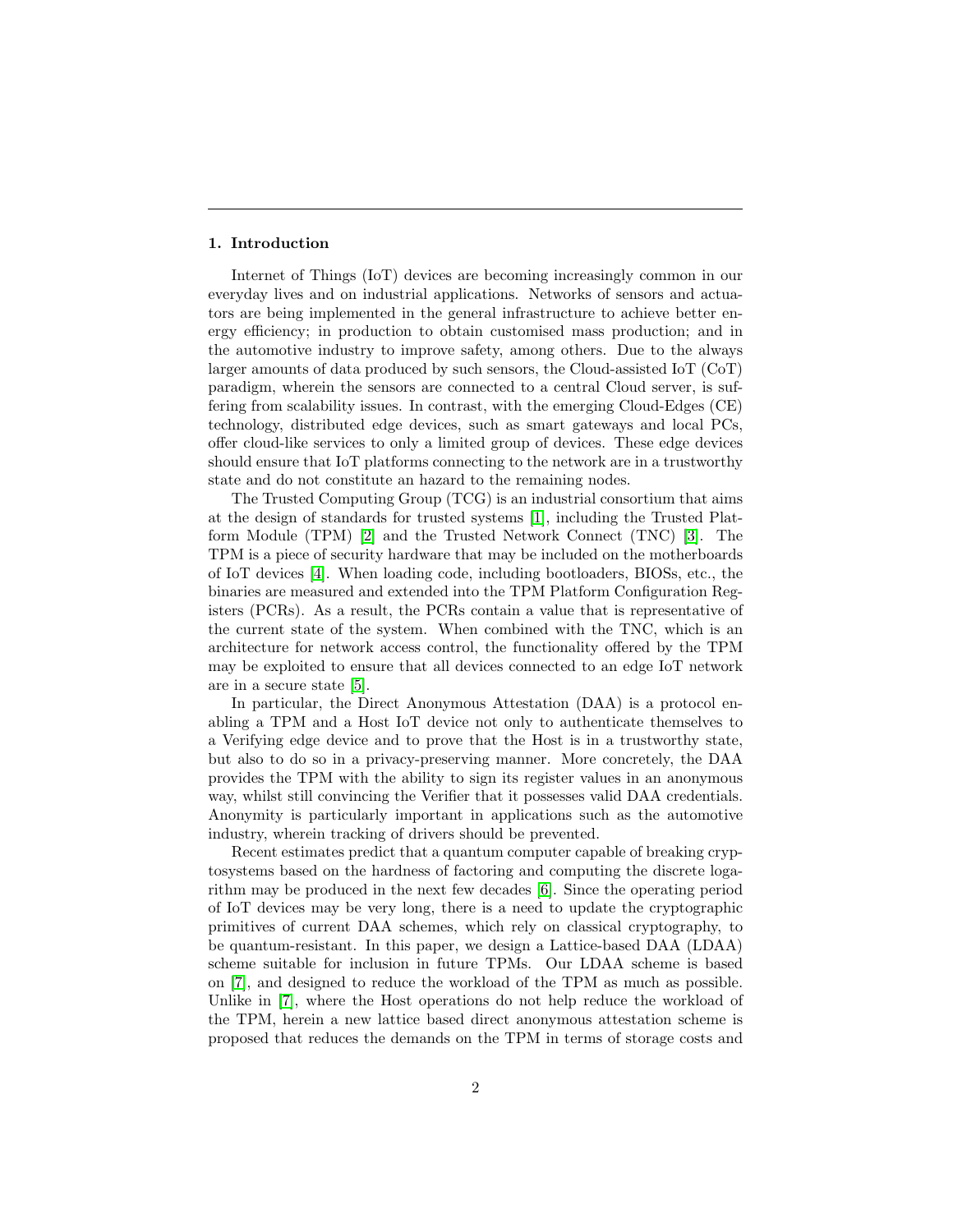computational resources. Experimental results show that the storage requirements of the TPM are reduced twofold and the size of the signatures 5 times when compared with [\[7\]](#page-32-1). The signing and verification operations are also accelerated 1.1 and 2.0 times. Furthermore, the security of our LDAA scheme is based on the hardness of the Ring-ISIS and Ring-LWE problems. As there is no known quantum algorithm that solves either of these problems, this provides a promising DAA scheme for the post-quantum age. We also prove the security of our L-DAA scheme in the Universal Composability (UC) model.

In Section [2,](#page-2-0) the backgrounds regarding the TPM and lattice-based cryptography are reviewed. Section [3](#page-7-0) proposes novel post-quantum cryptographic primitives, and the new LDAA scheme is built supported on these primitives. Afterwards, in Section [4,](#page-18-0) the LDAA security model, supported in the UC framework, is defined. A sketched security proof for our L-DAA scheme, based on this security model, is presented in Section [5.](#page-24-0) Finally, we discuss the performance of the proposed scheme in comparison to related art in Section [6,](#page-27-0) evaluate it experimentally in Section [7](#page-29-0) and conclude the paper in Section [8.](#page-30-0) [Appendix A](#page-35-0) and [Appendix B](#page-36-0) present the security analysis of the novel post-quantum cryptographic primitives. [Appendix C](#page-38-0) discusses several functionalities necessary for our L-DAA security proof and a detailed security proof of the proposed L-DAA scheme is presented in [Appendix D.](#page-40-0)

#### <span id="page-2-0"></span>2. Background

In this section, the TPM functionality is reviewed, with a particular focus on the DAA protocol. Moreover, an overview of lattice-based cryptography is provided, namely in what regards commitments, signatures and zero-knowledge proofs-of-knowledge.

#### 2.1. TPM and TNC

The TPM standard defines an hardware chip that serves as the root of trust of a platform [\[2\]](#page-31-1). It can securely store cryptographic key material and platform measurements that help ensure IoT platforms remain trustworthy. Figure [1](#page-3-0) illustrates how the TPM builds a representation of the platform state. As software is loaded, hashes of the binaries are extended into the PCRs. The extension corresponds to the hashing of the concatenation of the previous content of the PCR with the inputted hash, and the storing of the result in the PCR. The nature of hardware-based cryptography ensures that the information stored in the TPM is better protected than software-preserved data. Use-cases benefiting from the TPM technology are manifold. One may, for instance, seal an hard drive decryption key to a specific platform state. If the platform is later infected with a rootkit, the TPM representation of the platform state will change and access to the key will not be made available. While this functionality may benefit CE computing, herein we focus on the attestation functionalities made possible with the TPM. The TNC defines an architecture for network access control where these functionalities may be exploited [\[3\]](#page-31-2). An edge device, in charge of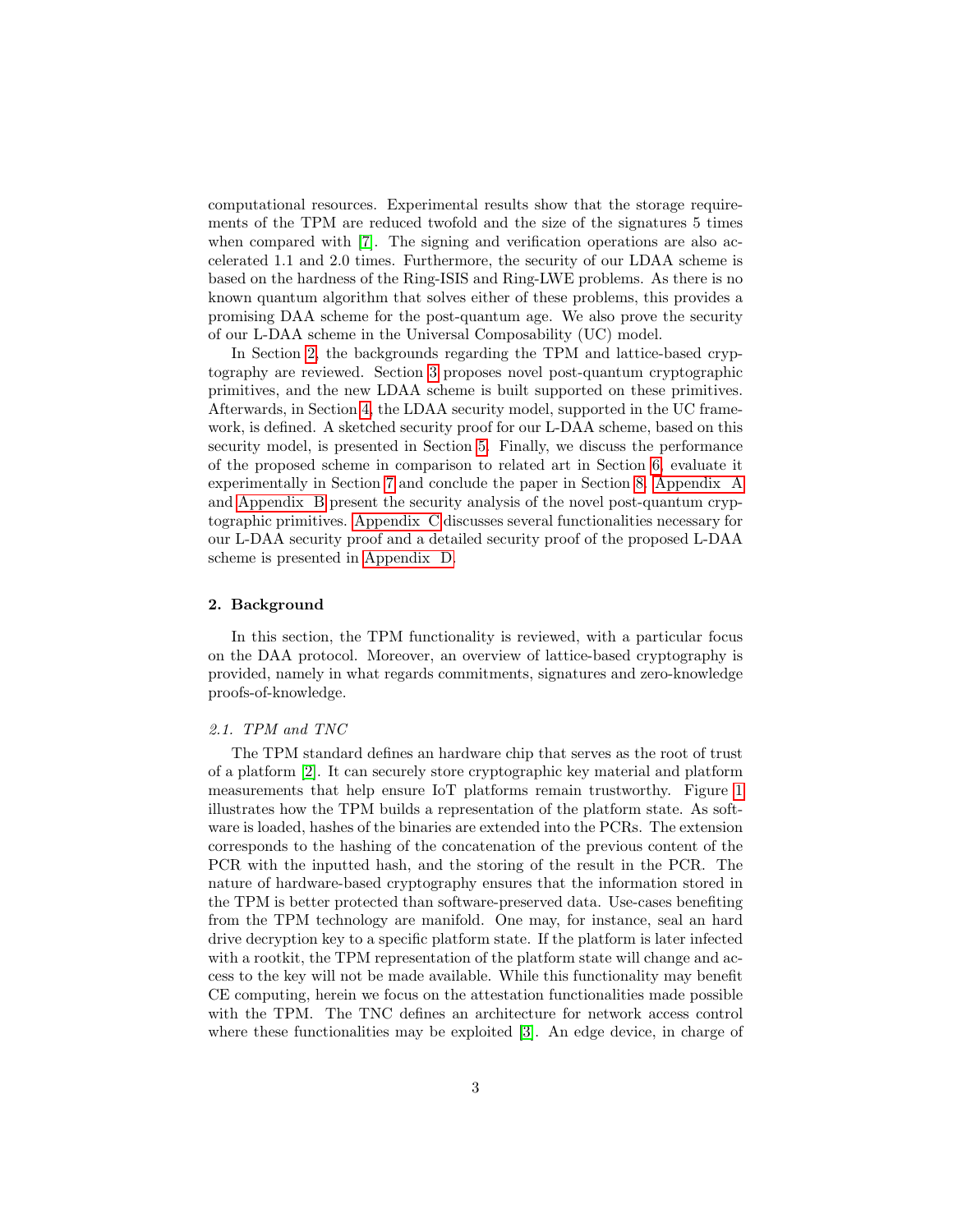<span id="page-3-0"></span>

Figure 1: TPM-based attestation of an IoT system. As software is loaded, the TPM builds a representation of the platform state. When access is requested to an Edge network, a DAA signature of the PCRs is sent to the Edge device

an edge network, may require IoT devices to prove that they possess a genuine TPM platform and that they are in a trustworthy state before access to the network is granted [\[5\]](#page-31-4). This is achieved with the DAA protocol, as represented on the right-hand side of Figure [1.](#page-3-0)

<span id="page-3-1"></span>DAA. In general, a DAA scheme consists of an issuer, a set of signers and a set of verifiers. The issuer creates a DAA membership credential for each signer. In practice, a DAA credential corresponds to a signature of the signer's identifier produced by the issuer. A DAA signer consists of the (Host, TPM) pair. Their membership to the DAA community and trustworthy state is proved by providing the verifier with a DAA signature of the TPM representation of the Host state. The DAA signature includes a zero-knowledge proof-of-knowledge, which is a cryptographic construct used to convince the verifier that the signer possesses a valid membership credential, but without the verifier learning anything else about the identity of the signer. In contrast to other privacy-preserving constructs, like group signatures, DAA does not support the property of traceability, wherein a group manager can identify the signer from a given group signature. Furthermore, when the DAA issuer also plays the role of a verifier, the issuer does not obtain more information from a given signature than any arbitrary verifier. However, to prevent a malicious signer from abusing anonymity, DAA provides two alternative properties as the replacement of traceability. One is the rogue signer detection, i.e. with a signer's private key anyone can check whether a given DAA signature was created under this key or not. The other is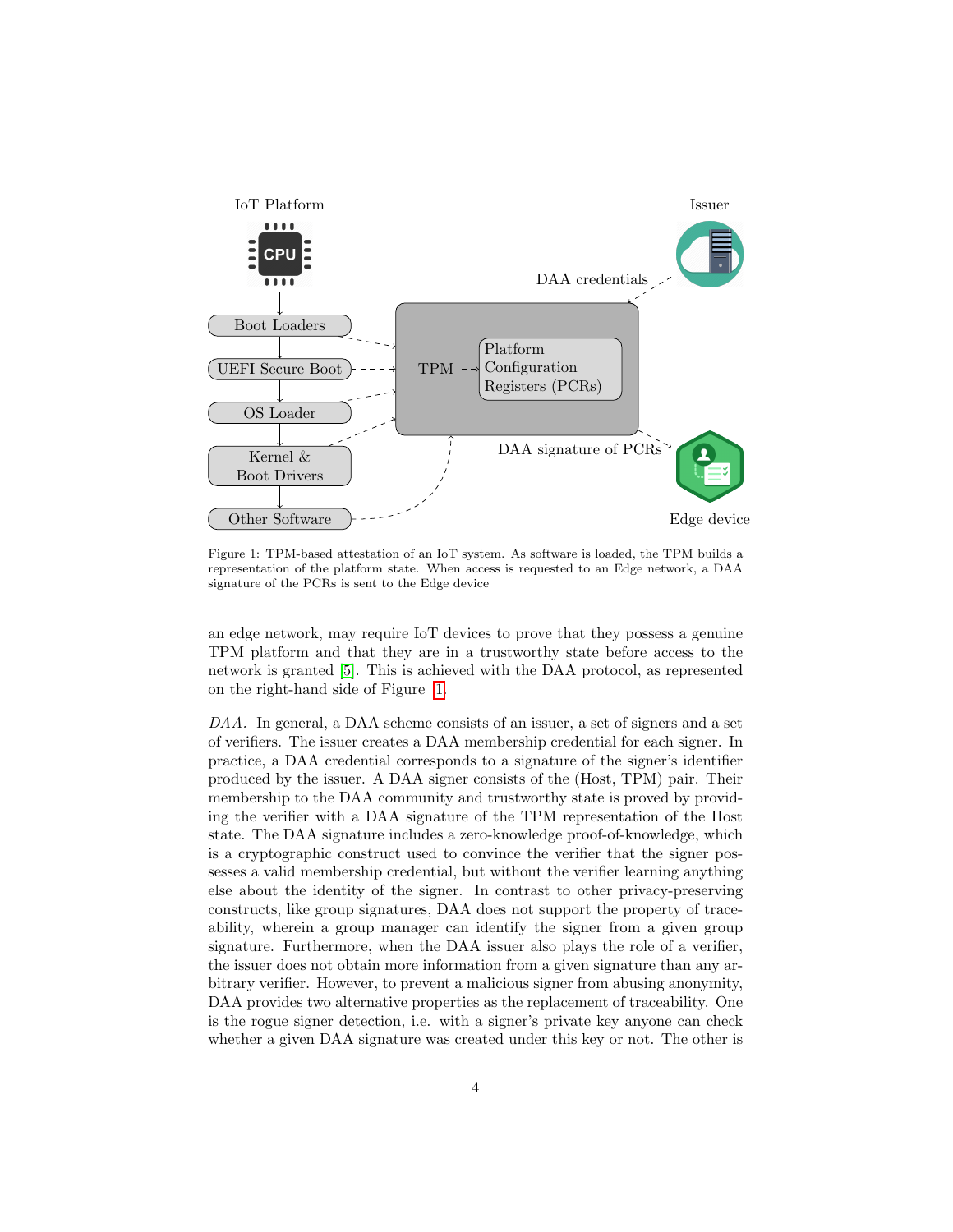the user-controlled linkability: two DAA signatures created by the same signer may or may not be linked from a verifier's point of view. The linkability of DAA signatures is controlled by an input parameter called the basename. If a signer uses the same basename in two signatures, they are linked; otherwise they are not.

#### 2.2. Lattice-based Cryptography

Throughout this paper polynomial rings  $\mathcal{R}_q = \mathbb{Z}_q[x]/\langle x^n + 1 \rangle$  will be used to build cryptographic operations, where  $\mathbb{Z}_q$  represents the quotient ring  $\mathbb{Z}/q\mathbb{Z}$ and *n* is power of 2. Elements of  $\mathbf{a} \in \mathcal{R}_q$  are represented as polynomials  $\mathbf{a} =$  $a_0 + a_1x + \cdots + a_{n-1}x^{n-1}$  of degree  $n-1$  with integer coefficients. **a** can also be represented as a vector  $(a_0, a_1, \ldots, a_{n-1}) \in \mathbb{Z}^n$ , with  $\|\mathbf{a}\|_{\infty}$  denoting the infinity norm of a ( $\|\mathbf{a}\|_{\infty} = \max_{0 \leq j \leq n} |a_j|$ ). Vectors of polynomials are represented as  $\hat{A} = (\mathbf{a}_1, \dots, \mathbf{a}_m)$  where m is some positive integer.  $\|\hat{A}\|_{\infty}$  is the infinity norm of the vector of polynomials  $\hat{A}$  defined by  $\|\hat{A}\|_{\infty} = \max_{i} \|\mathbf{a}_{i}\|_{\infty}$ . Finally, the following notations are also used. [d] is the set  $\{1, \ldots, d\}$  for a positive integer d.  $B_{3n}$  denotes the set of vectors  $\mathbf{u} \in \{-1,0,1\}^{3n}$  having exactly n coordinates equal to  $-1$ , n coordinates equal to 0 and n coordinates equal to 1.  $\beta$  denotes a positive real norm bound and  $\lambda$  represents a security parameter.

For a fixed  $\hat{A}$ , the inner-product product  $\hat{A} \cdot \hat{Z}$ ,  $\forall \hat{Z} \in \mathcal{R}_q^m$  generates a lattice  $L(\hat{A}) = \left\{ \mathbf{v} | \exists_{\hat{Z} \in \mathcal{R}_q^m} \hat{A} \cdot \hat{Z} = \mathbf{v} \right\}$  satisfying Definition [1.](#page-4-0) Moreover, for a given **u**, the lattice  $L_{\mathbf{u}}^{\perp}(\hat{A})$  is defined as

$$
L_{\mathbf{u}}^{\perp}(\hat{A}) = \left\{ \hat{Z} \in \mathcal{R}_q^m | \hat{A} \cdot \hat{Z} = \mathbf{u} \right\}.
$$

The security of the proposed DAA scheme will be based on the problems characterised in Definitions [2](#page-4-1) and [3.](#page-5-0) Furthermore, Gaussian distributed samples over lattices will be required, as per Definition [4.](#page-5-1)

<span id="page-4-0"></span>**Definition 1** (Lattices [\[8\]](#page-32-2)). Let  $\mathbf{b}_1, \mathbf{b}_2, \cdots, \mathbf{b}_n$  be linearly independent vectors over  $\mathbb{R}^m$ . Let  $B = [\mathbf{b}_1 | \mathbf{b}_2 | \cdots | \mathbf{b}_n] \in \mathbb{R}^{m \times n}$  having these vectors as columns. The lattice spanned by B is given by

$$
L(B) = \left\{ \sum_{i=1}^{n} z_i \mathbf{b}_i : z_i \in \mathbb{Z} \right\}
$$

The vectors  $\mathbf{b}_1, \mathbf{b}_2, \cdots, \mathbf{b}_n$  are called a basis of the lattice. The rank n of the lattice is defined to be the number of vectors in B. If  $n = m$  then the lattice L is said to be a full-rank lattice.

<span id="page-4-1"></span>**Definition 2** (The Ring Short Integer Solution Problem (Ring-SIS<sub>n,m,q, $\beta$ )</sub> [\[9\]](#page-32-3)). Given m uniformly random elements  $a_i \in \mathcal{R}_q$  defining a vector  $\hat{A} =$  $(a_1, a_2, \ldots, a_m)$ , find a nonzero vector of polynomials  $\hat{Z} = (\mathbf{z}_1, \mathbf{z}_2, \ldots, \mathbf{z}_m) \in \mathcal{R}_q^m$ with  $\|\hat{Z}\|_{\infty} \leq \beta$  such that:  $\hat{A} \cdot \hat{Z} = \sum_{i \in [m]} \mathbf{a}_i \cdot \mathbf{z}_i = \mathbf{0}$ . The Ring Inhomogeneous Short Integer Solution (Ring-ISIS<sub>n,m,a,β</sub>) problem asks to find  $\hat{Z}$  with  $\|\hat{Z}\|_{\infty} \leq \beta$ , and such that:  $\hat{A} \cdot \hat{Z} = y$ , for some uniform random polynomial y.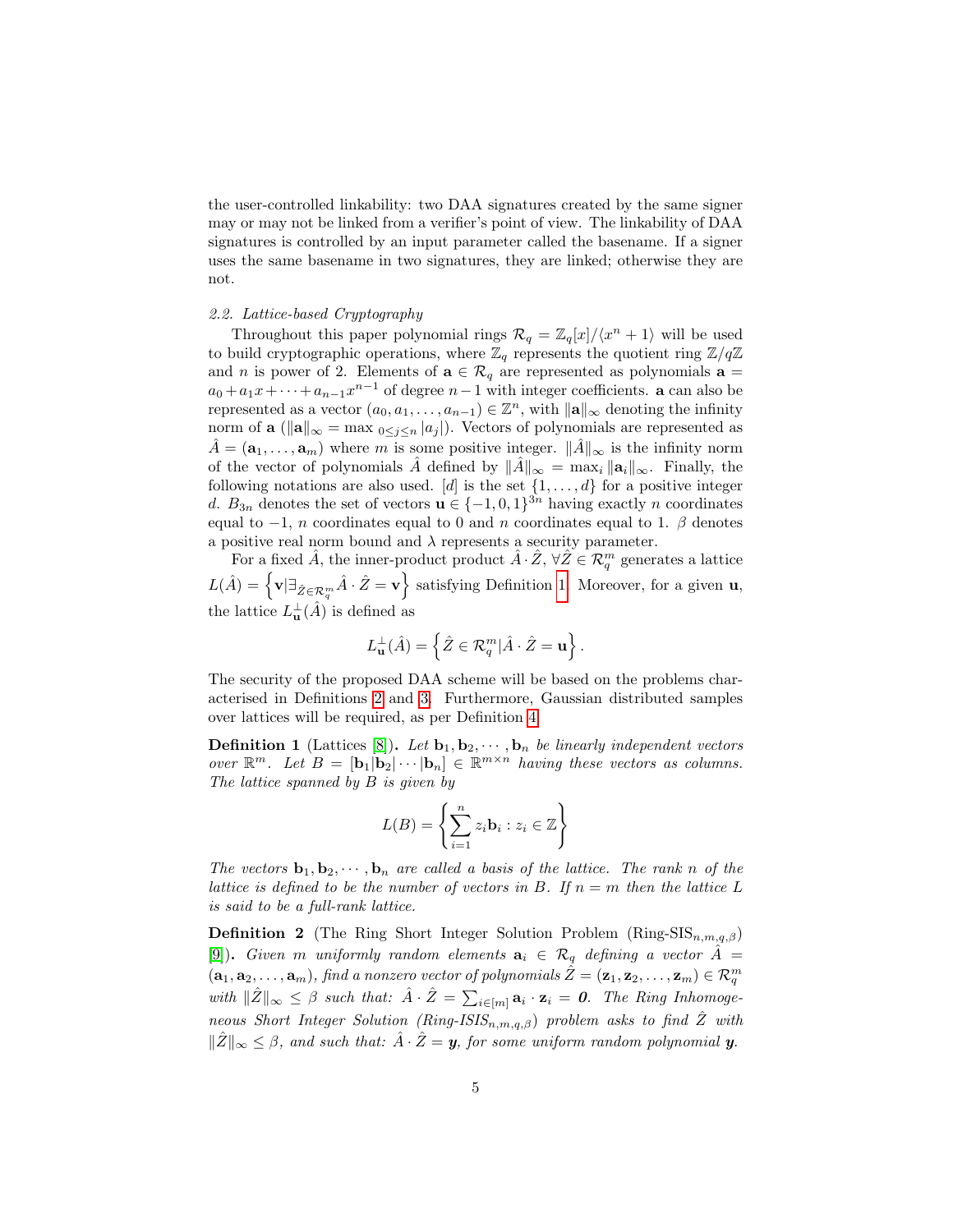<span id="page-5-0"></span>Definition 3 (The Ring Learning With Error Problem (Ring-LWE) [\[10\]](#page-32-4)). Let  $\chi$  be an error distribution defined over  $\mathcal{R}$ , we define the following:

**Ring-LWE distribution**: Choose a uniformly random ring element  $s \leftrightarrow \mathcal{R}_q$ called the secret, and a distribution  $\chi$ . The ring-LWE distribution  $A_{s,\chi}$  over  $\mathcal{R}_q \times \mathcal{R}_q$  is sampled by choosing  $\mathbf{a} \in \mathcal{R}_q$  uniformly at random, choosing randomly the noise  $\mathbf{e} \leftrightarrow \chi$  and outputting  $(\mathbf{a}, \mathbf{b}) = (\mathbf{a}, \mathbf{s} \cdot \mathbf{a} + \mathbf{e} \mod q) \in \mathcal{R}_q \times \mathcal{R}_q$ .

**Ring-LWE Problems**: Let **u** be uniformly sampled from  $\mathcal{R}_q$ 

- 1. The decision problem of Ring-LWE asks to distinguish between  $(a, b) \leftarrow$  $A_{s,\chi}$  and  $(\mathbf{a}, \mathbf{u})$  for a uniformly sampled secret  $\mathbf{s} \leftrightarrow \mathcal{R}_q$ .
- 2. The search Ring-LWE problem asks to return the secret vector  $s \in \mathcal{R}_q$ given a Ring-LWE sample  $(\mathbf{a}, \mathbf{b}) \leftarrow A_{s,x}$  for a uniformly sampled secret  $\mathbf{s} \leftarrow \mathcal{R}_q$ .

<span id="page-5-1"></span>Definition 4 (Discrete Gaussian Distributions [\[10\]](#page-32-4)). The discrete Gaussian distribution on a non empty set L with parameter s, denoted by  $\mathcal{D}_{L,s}$ , is the distribution that assigns to each  $\mathbf{x} \in L$  a probability proportional to  $exp(-\pi(||\mathbf{x}||/s)^2)$ .

#### 2.3. Boyen's Signature Scheme

A DAA credential corresponds to a signature of the IoT platform identifier produced by the Issuer. Herein, signatures will be designed based on Boyen's scheme. This scheme operates over a ring  $\mathcal{R}_q$ , with  $m = O(\log q)$ , and can sign any message  $id \in \{0,1\}^{\ell}$ . The scheme includes the algorithms depicted in Scheme [1.](#page-6-0) The security of the Boyen signature scheme is based on the hardness of the Ring-ISIS problem and is proved to be secure in the standard model. We refer to [\[11\]](#page-32-5) for the security proof. The proof was improved later in [\[12\]](#page-32-6) by using a new trapdoor and ring analogue. A modification to Boyen's signature scheme will be proposed in Section [3](#page-7-0) to support the issuing of DAA credentials. This modification will be proven to be secure in [Appendix A.](#page-35-0)

#### <span id="page-5-2"></span>2.4. Baum et al's Commitment Scheme

The proposed DAA technique follows a non-interactive sigma protocol construction. Sigma protocols are a basic building block for zero-knowledge proofsof-knowledge, wherein the prover commits to a series of interrelated values, an array of challenges is produced, and the prover opens a subset of the commitments according to the challenges. Each opening reveals a property of the DAA credential held by the IoT device. Given sufficient challenges/openings, an Edge device will be convinced of the validity of those credentials. Herein, Baum et al's commitment scheme [\[14\]](#page-32-7), shown in Scheme [2](#page-6-1) is exploited to develop a quantum-resistant DAA. The security of this commitment scheme is based on the hardness of the Ring-ISIS problem. We refer to [\[14\]](#page-32-7) for the security proof. In Section [3,](#page-7-0) Baum et al's commitment scheme will be modified to handle the splitting of the prover into two entities (the TPM and the Host) efficiently, and the new security proof will be introduced in [Appendix B.](#page-36-0)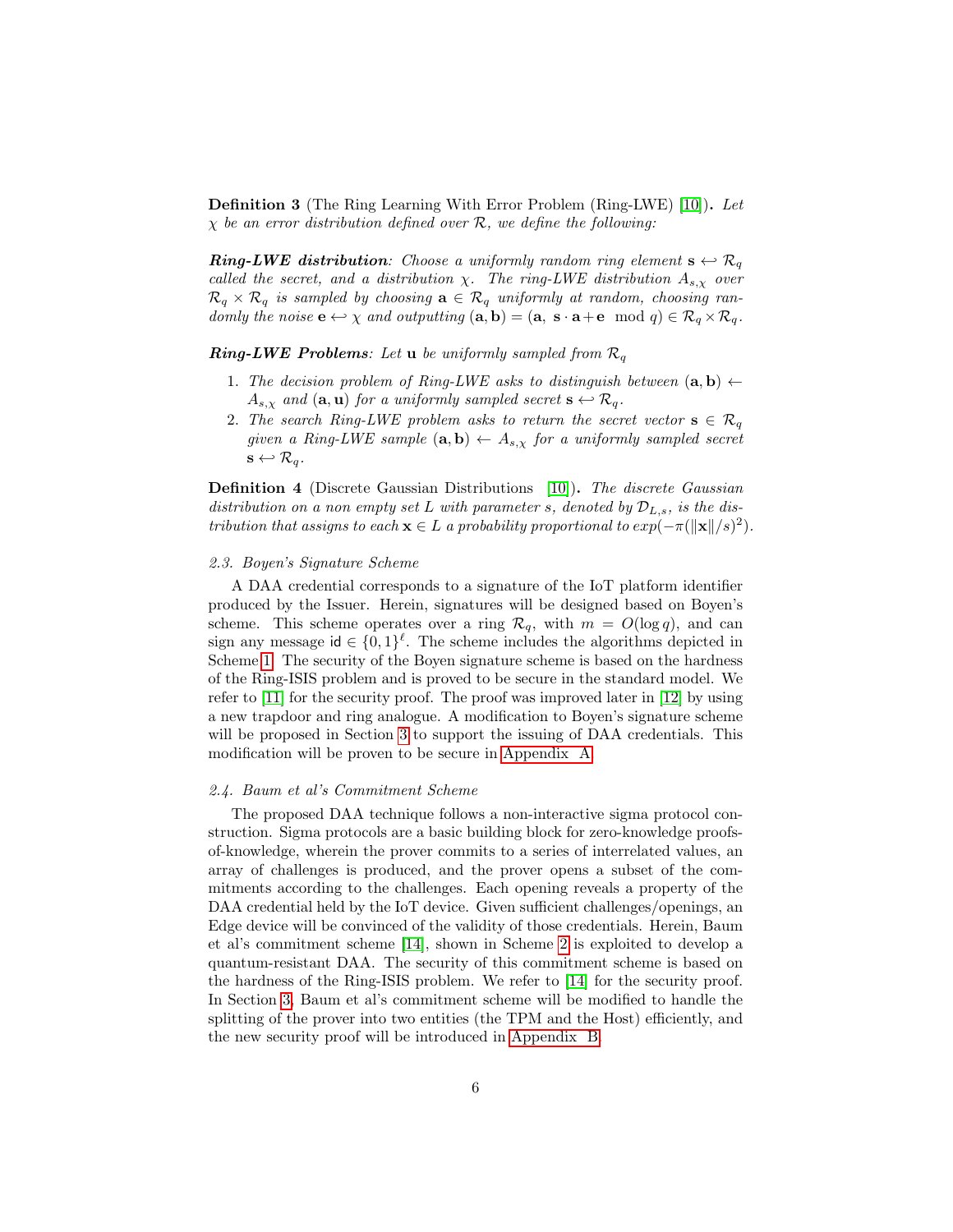#### Scheme 1: Boyen's Signature Scheme

- <span id="page-6-0"></span>• KeyGen $(1^{\lambda})$ :
	- 1. Generates a vector of polynomials  $\hat{A} \in \mathcal{R}_q^m$  together with a trapdoor  $\hat{T}$ . The trapdoor enables sampling vectors of polynomials following a discrete Gaussian distribution on  $L^{\perp}_{\mathbf{v}}(\hat{A}|\tilde{A}_{\mathsf{id}})$  for any  $\mathbf{v} \in \mathcal{R}_q$  and  $\hat{A}_{\mathsf{id}} \in \mathcal{R}_q^m$  where | denotes concatenation [\[13\]](#page-32-8).
	- 2. Samples uniform random vectors of polynomials  $\hat{A}_i \in \mathcal{R}_q^m$  for  $i \in (0, [\ell]).$
	- 3. Selects a uniform random syndrome  $\mathbf{u} \in \mathcal{R}_q$ .
	- 4. Outputs the secret key  $sk := \hat{T}$  and the public key  $pk :=$  $(\hat{A}, \hat{A}_0, \hat{A}_1, \ldots, \hat{A}_\ell, \mathbf{u}, q, \beta).$
- Sign(sk, id  $\in \{0,1\}^{\ell}$ ):
	- 1. Generates a vector of polynomials  $\hat{A}_{id} = [\hat{A} | \hat{A}_0 + \sum_{i=1}^{\ell} id_i \cdot \hat{A}_i] \in$  $\mathcal{R}_q^{2m}.$
	- 2. Using the secret key  $\hat{T}$ , samples  $\hat{Z} = (\mathbf{z}_1, \dots, \mathbf{z}_{2m}) \leftrightarrow \mathcal{D}_{L_{\mathbf{u}}^{\perp}(\hat{A}_{\mathbf{d}}),s}$ , such that  $\hat{A}_{\mathsf{id}} \cdot \hat{Z} \equiv \mathbf{u} \mod q$  and  $\|\hat{Z}\|_{\infty} \leq \beta$ .
	- 3. Outputs the signature  $\hat{Z} = (\mathbf{z}_1, \dots, \mathbf{z}_{2m}).$
- Verify(pk, id,  $\hat{Z}$ ): If  $\hat{A}_{\mathsf{id}} \cdot \hat{Z} \equiv \mathbf{u} \mod q$  and  $\|\hat{Z}\|_{\infty} \leq \beta$  are satisfied, output 1, else 0.

Scheme 2: Baum et al's Commitment Scheme

- <span id="page-6-1"></span>• C.KeyGen $(k)$ : Given a security parameter k, generates the system parameters  $(q, \mathcal{R}_q, \alpha, \gamma, \hat{B})$ , where q is a prime modulus defining  $\mathcal{R}_q$ ,  $\alpha$  and  $\gamma$  are positive numbers, and  $\hat{B}$  is a uniformly random vector of polynomials in  $\mathcal{R}_q^{(d+1)\times k}$ , for some positive integer d.
- Commit  $(\hat{S})$ : To commit to a message  $\hat{S} \in \mathcal{R}_q^d$ , choose a uniformly random vector of invertible polynomials  $\hat{R} \in \mathcal{D} \subseteq \mathcal{R}^k$  such that  $\|\hat{R}\|_{\infty} \leq \alpha$ . Compute **C** = **COM** $(\hat{S}, \hat{R}) := \hat{B}\hat{R} + (\mathbf{0}, \hat{S})$ , and output C.
- Open $(C, \hat{S}, \hat{R}, \mathbf{p})$ : A valid opening of a commitment C is a 3-tuple:  $\hat{S} \in \mathcal{R}_q$ ,  $\hat{R} \in \mathcal{R}^k$  and an invertible polynomial  $p \in \mathcal{R}$  such that  $\|\mathbf{p}\|_{\infty} \leq \gamma$ . The verifier checks that

$$
\hat{B}\hat{R} + (\mathbf{0}, \mathbf{p}\hat{S}) = \mathbf{pC} \quad \text{with} \quad \|\hat{R}\|_{\infty} \le \alpha
$$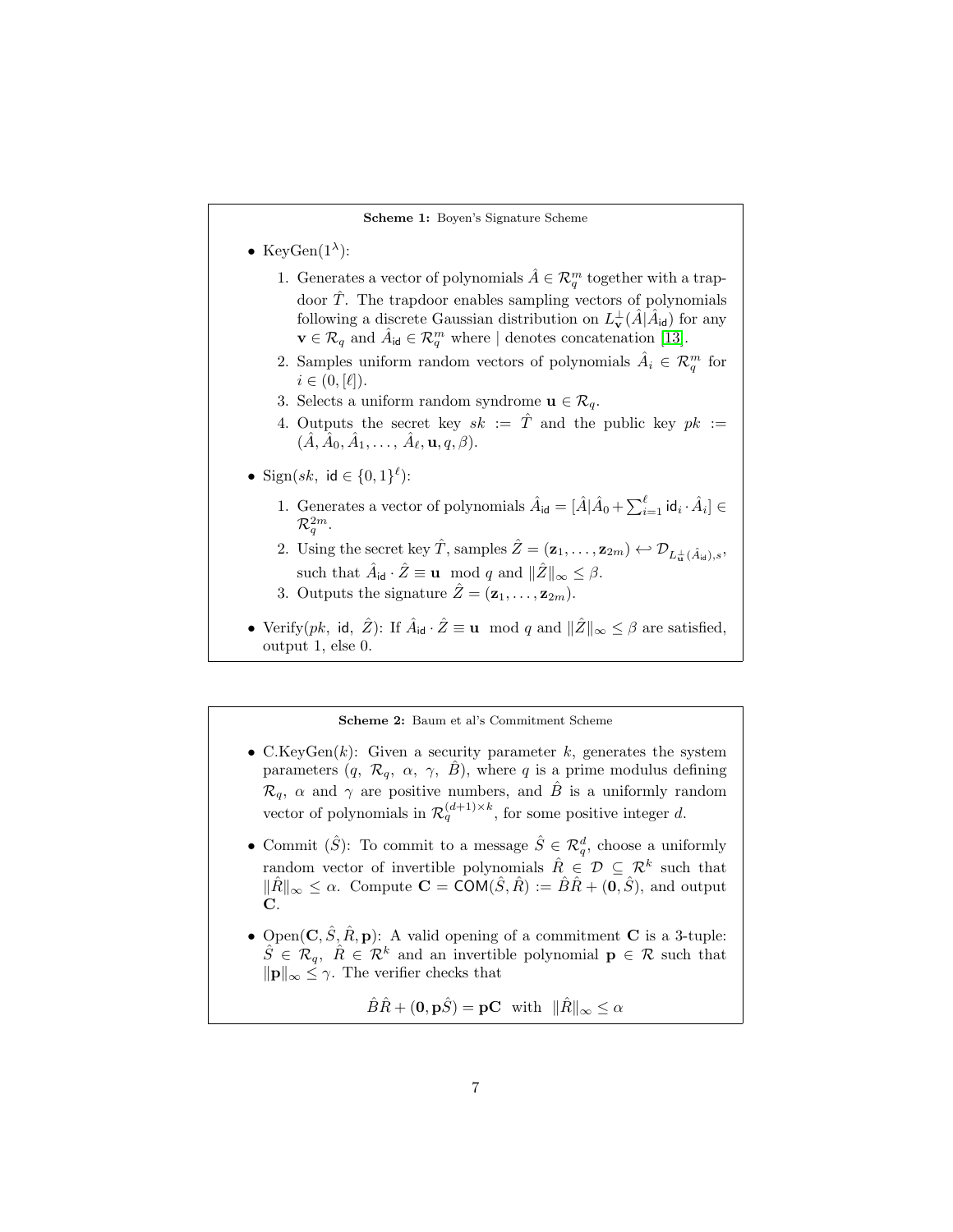#### <span id="page-7-1"></span>2.5. ISIS Proof

DAA signatures will correspond to a zero-knowledge proof of a Boyen's signature. The techniques developed herein to achieve that can be seen as a generalisation of the scheme proposed by Ling et al [\[15\]](#page-32-9) to prove the knowledge of a small vector **x** with  $||\mathbf{x}||_{\infty} \leq \beta$  such that  $A\mathbf{x} = \mathbf{y} \mod q$  for a secret  $\mathbf{x} \in \mathbb{Z}_q^n$  and public  $A \in \mathbb{Z}_q^{m \times n}$ ,  $\mathbf{y} \in \mathbb{Z}_q^m$ . Instead of arguing directly about **x**, **x** is decomposed into  $k = \lceil \log_2 \beta \rceil$  vectors of norm at most 1:

$$
\mathbf{x} = \sum_{i=1}^{k} 2^{i-1} \mathbf{b_i}
$$

In order to prevent the leakage of the  $\mathbf{b_i}$ , elements from  $\{-1,0,1\}$  are added to the decomposed vectors, so the number of each of them is the same, producing  $\mathbf{x}^{\mathbf{i}} = (\mathbf{b}_{\mathbf{i}} | \mathbf{t}_{\mathbf{i}}) \in B_{3n}$ . Finally the matrix A is also extended with  $2n \mathbf{0}$  columns  $A' = (A|0^{2m \times n})$  such that:

$$
A' \sum_{i=1}^{k} 2^{i-1} \mathbf{x}^i = \mathbf{y}
$$

The prover now commits to

$$
c_1 = \text{COM} \left( \pi_0, \dots, \pi_{k-1}, A' \sum_{i=1}^k 2^{i-1} \mathbf{r_i} \right)
$$
  
\n
$$
c_2 = \text{COM} \left( \pi_0(\mathbf{r_0}), \dots, \pi_{k-1}(\mathbf{r_{k-1}}) \right)
$$
  
\n
$$
c_3 = \text{COM} \left( \pi_0(\mathbf{r_0} + \mathbf{x^0}), \dots, \pi_{k-1}(\mathbf{r_{k-1}} + \mathbf{x^{k-1}}) \right)
$$

for random  $\mathbf{r_0}, \ldots, \mathbf{r_{k-1}} \leftrightarrow \mathbb{Z}_q^{3n}$  and uniformly random permutations  $\pi_0, \ldots, \pi_{k-1}$ . Then, the verifier randomly chooses a challenge  $i \leftrightarrow \{1, 2, 3\}$  and the prover reveals  $c_j \forall j \neq i$ . If  $c_2, c_3$  are revealed, the prover will be convinced that the  $\mathbf{x}^i$  are indeed small. In the other two cases the verifier will be able to validate either the left or the right-hand side of

$$
A' \sum_{i=1}^{k} 2^{i-1} \mathbf{r_i} = A' \sum_{i=1}^{k} 2^{i-1} (\mathbf{r_i} + \mathbf{x^{i}}) - \mathbf{y},
$$

giving the verifier confidence that the prover knows a preimage of y. Since revealing all commitments would also reveal the x, the above described process has to be repeated several times.

#### <span id="page-7-0"></span>3. Proposed Quantum-Resistant DAA Techniques

As noticed in Section [2.1,](#page-3-1) DAA credentials correspond to a signature of the IoT identifier produced by the Issuer. In practice, DAA credentials are not held by a single party, but part of them are stored in the TPM, and another part in the IoT Host. Boyen's signature scheme is herein modified as described in Scheme [3](#page-8-0) to achieve this key splitting. The Issuer's public-key now includes one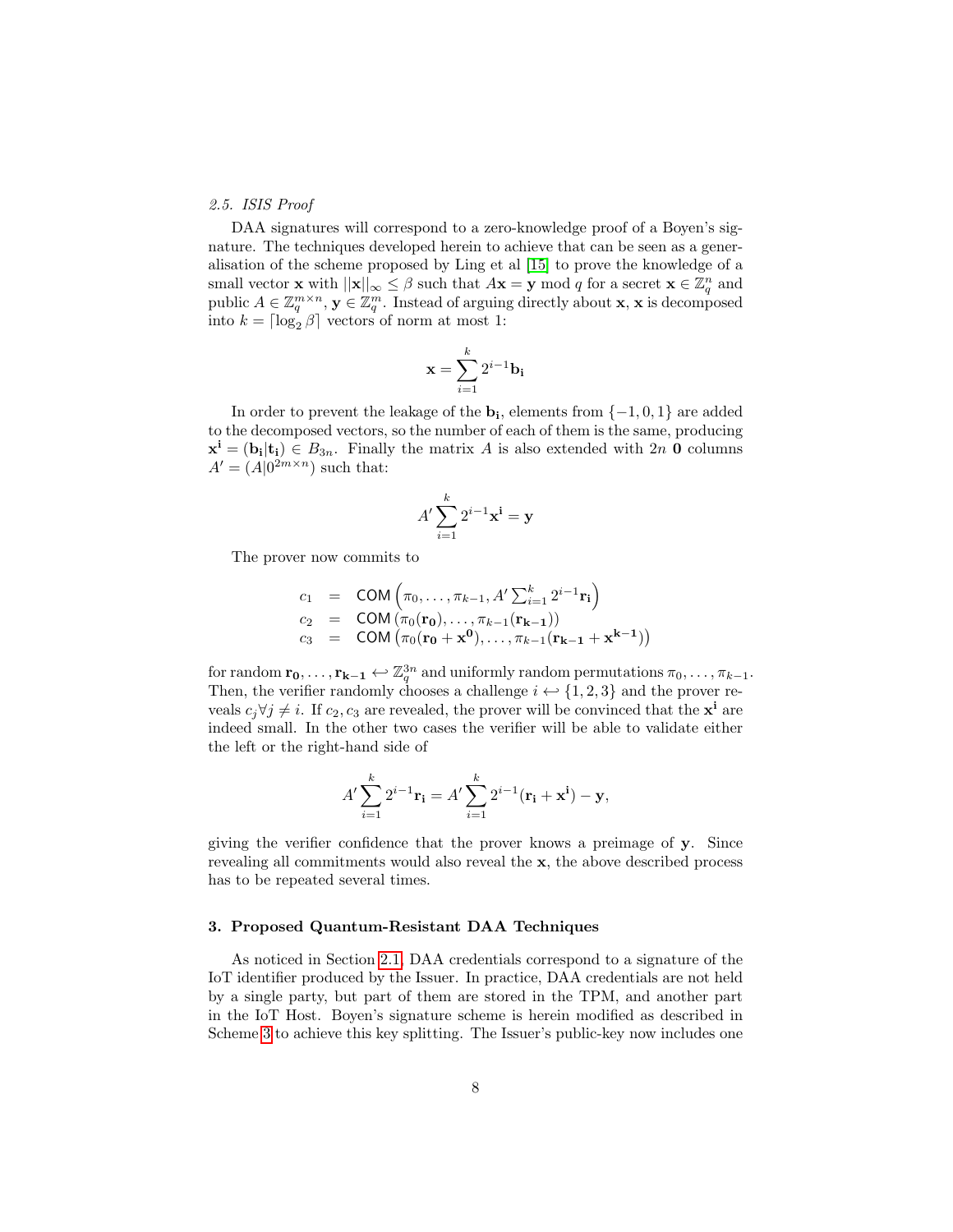#### Scheme 3: Modified Boyen's Signature Scheme

- <span id="page-8-0"></span>• KeyGen $(1^{\lambda})$ : samples one more uniform random vector of polynomials  $\hat{A}_t \in \mathcal{R}_q^m$  than KeyGen in Scheme [1](#page-6-0) and outputs the secret key  $sk := \hat{T}$  and the public key  $pk := (\hat{A}_t, \hat{A}, \hat{A}_0, \hat{A}_1, \dots, \hat{A}_\ell, \mathbf{u}, q, \beta).$
- Sign(sk, id  $\in \{0,1\}^{\ell}$ ):
	- 1. Samples a vector of polynomials  $\hat{Z}_t = (\mathbf{z}_1, \ldots, \mathbf{z}_m) \leftrightarrow \mathcal{D}^m_{\mathbb{Z}^n, s}$ such that  $\|\hat{Z}_t\|_{\infty} \leq \beta$ , and computes  $\hat{A}_t \cdot \hat{Z}_t \equiv \mathbf{u}_t \mod q$ .
	- 2. Generates a vector of polynomials  $\hat{A}_{id} = [\hat{A} | \hat{A}_0 + \sum_{i=1}^{\ell} id_i \cdot \hat{A}_i] \in$  $\mathcal{R}_q^{2m}$ , as in the Boyen scheme.
	- 3. Using the secret key  $\hat{T}$ , samples  $\hat{Z}_h = (\mathbf{z}_{m+1} \dots, \mathbf{z}_{3m}) \leftrightarrow$  $\mathcal{D}_{L^{\perp}_{\mathbf{u}_h}(\hat{A}_{\mathsf{id}}),s}$ , with  $\|\hat{Z}_h\|_{\infty} \leq \beta$  and such that  $\hat{A}_{\mathsf{id}} \cdot \hat{Z}_h \equiv \mathbf{u}_h =$  $(\mathbf{u} - \mathbf{u}_t) \mod q$ .
	- 4. Outputs the signature  $\hat{Z} = [\hat{Z}_t | \hat{Z}_h] = (\mathbf{z}_1, \dots, \mathbf{z}_{3m}).$
- Verify(pk, id,  $\hat{Z}$ ): If  $[\hat{A}_t | \hat{A}_{id}] \cdot \hat{Z} \equiv \mathbf{u} \mod q$  and  $\|\hat{Z}\|_{\infty} \leq \beta$  are satisfied, output 1, else 0.

more random vector of polynomials  $\hat{A}_t \in \mathcal{R}_q$ . Each signature is comprised of two vectors of polynomials  $\hat{Z}_t$  and  $\hat{Z}_h$  of small norm such that  $[\hat{A}_t|\hat{A}_{\text{id}}] \cdot [\hat{Z}_t|\hat{Z}_h] = \mathbf{u}$ .  $\hat{Z}_t$  is held by the TPM and  $\hat{Z}_h$  by the Host. The security of this modified Boyen signature scheme is based on the original Boyen signature scheme which is unforgeable under the hardness assumption of the SIS problem [\[11\]](#page-32-5). The unforgeability of the modified Boyen signature can be reduced to the existential unforgeability of the original Boyen signature scheme. A detailed analysis of the security of the modified scheme can be found in [Appendix A.](#page-35-0)

In order to create a DAA signature, which is jointly signed by a TPM and its Host, we modify Scheme [2](#page-6-1) to allow for two parties to commit a set of secret values jointly. This modification is reflected in Scheme [4](#page-9-0) and is based on the additive homomorphism of the scheme. Let  $\hat{S}_t \in \mathcal{R}_q^{l_t}$  and  $\hat{S}_h \in \mathcal{R}_q^{l_h}$ , for some integers  $l_t$  and  $l_h$ , respectively be the TPM and the Host's inputs to be concatenated, and  $s_t$  and  $s_h$  in  $\mathcal{R}_q$  be the TPM and the host's corresponding inputs to be added. With Scheme [4,](#page-9-0) the TPM and the Host are able to jointly commit to the vector  $(s_t + s_h | \hat{S}_t | \hat{S}_h)$  without one learning about the input values of the other. The original Baum et al. scheme was proved to hold the properties of statistically hiding and computationally binding and the proof is based on an instantiation of the Ring-SIS problem. The security of this modified commitment scheme is based on the original scheme. We argue that splitting the prover role into two entities does not affect these two properties. A detailed security analysis of our modification is given in [Appendix B.](#page-36-0)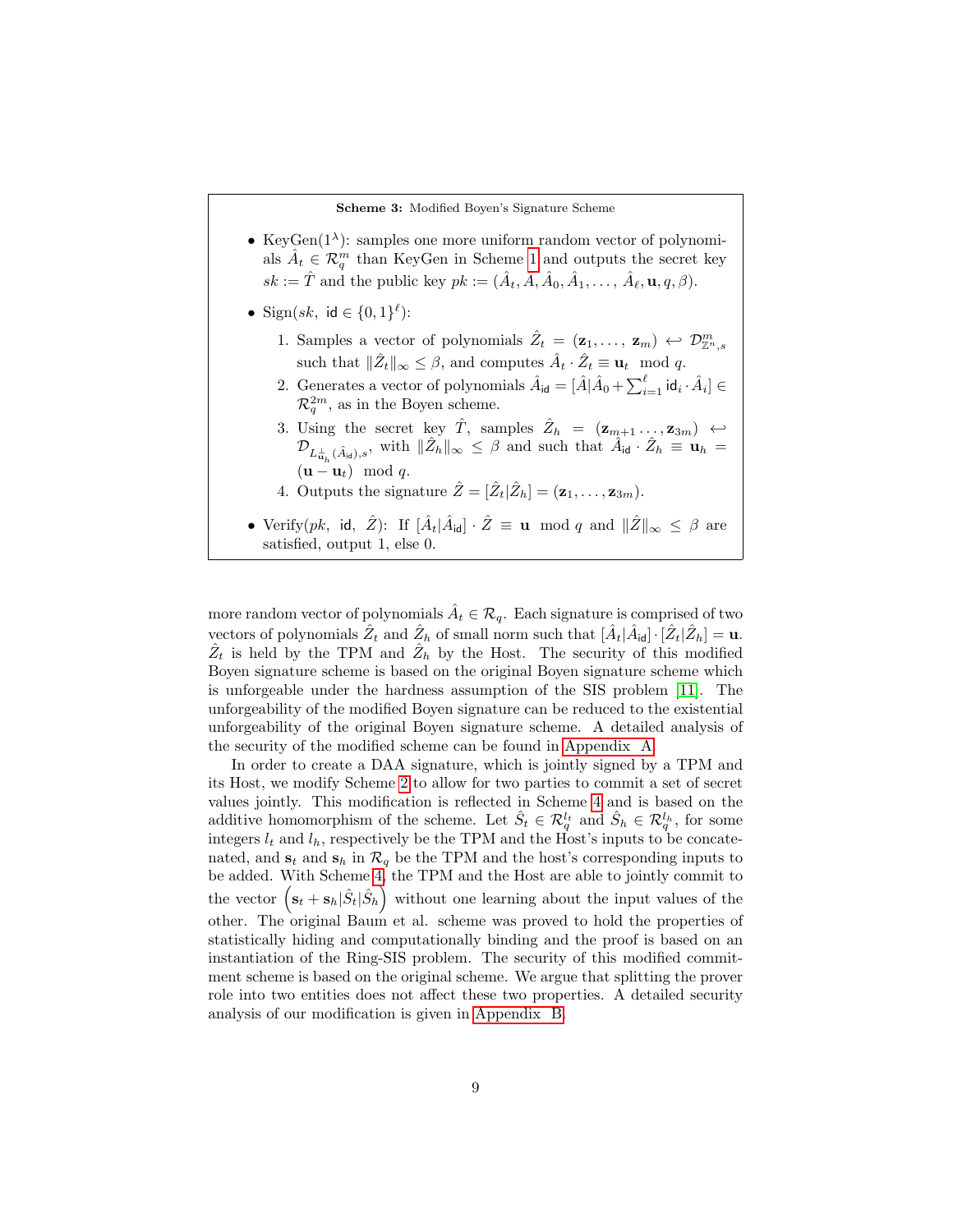<span id="page-9-0"></span>To commit to a message  $\hat{S} = [(\mathbf{s}_t + \mathbf{s}_h) | \hat{S}_t | \hat{S}_h] \in \mathcal{R}_q^{l_t + l_h + 1}$ , the TPM and the host share a uniformly random vector of polynomials  $\hat{B}$  in  $\mathcal{R}_q^{(l_t+l_h+2)\times k}$ . To commit to a message  $[\mathbf{s}_t|\hat{S}_t]$ , the TPM:

- Chooses a uniformly random vector of invertible polynomials  $\hat{R}_t \in \mathcal{D}$ such that  $\|\hat{R}_t\|_{\infty} \leq \alpha_t$  for some small constant  $\alpha_t$ .
- Computes  $\mathbf{C}_t = \textsf{COM}([\mathbf{s}_t|\hat{S}_t], \hat{R}_t) := \hat{B}\hat{R}_t + (\mathbf{0}|\mathbf{s}_t|\hat{S}_t|\hat{0} \in \mathcal{R}_q^{l_h})$ , outputs  $\mathbf{C}_t$ .

To commit to a message  $[\mathbf{s}_h|\hat{S}_h]$  the host:

- Chooses a uniformly random vector of invertible polynomials  $\hat{R}_h \in \mathcal{D}$ such that  $\|\hat{R}_h\|_{\infty} \leq \alpha_h$  for some small constant  $\alpha_h$ .
- Computes  $\mathbf{C}_h = \text{COM}([\mathbf{s}_h | \hat{S}_h], \hat{R}_h) := \hat{B}\hat{R}_h + (\mathbf{0}|\mathbf{s}_h | \hat{0} \in \mathcal{R}_q^{l_t} | \hat{S}_h)$ , outputs  $\mathbf{C}_h$ .

Now we have  $C = C_t + C_h = \hat{B}(\hat{R}_t + \hat{R}_h) + (0|s_t + s_h|\hat{S}_t|\hat{S}_h) = \text{COM}([s_t +$  $\|\mathbf{s}_h|\hat{S}_t|\hat{S}_h], \ \hat{R}_t+\hat{R}_h) = \textsf{COM}(\hat{S},\hat{R}), \text{ where } \hat{R} = \hat{R}_t+\hat{R}_h \text{ and } \|\hat{R}\|_{\infty} < \alpha_t+\alpha_h.$ 

#### 3.1. Proposed LDAA Scheme

A DAA scheme supported on the above-described quantum-resistant cryptographic constructs is now proposed. The security of this scheme is based on the Ring-ISIS and Ring-LWE problems. Before proceeding with the description of the LDAA scheme, we define some standard functionalities that are used in the TPM technology, as specified in [\[16\]](#page-32-10). A detailed characterisation of these functionalities is presented in [Appendix C](#page-38-0) of this paper.

- $F_{ca}$  is a common certificate authority functionality that is available to all parties.
- $F_{crs}^{\mathcal{D}}$  is a common reference string functionality that provides participants with all system parameters.
- $F_{auth*}$  is a special authenticated communication functionality that provides an authenticated channel between the issuer and the TPM via the host.
- $F_{smt}^l$  is a secure message transmission functionality that provides an authenticated and encrypted communication between the TPM and the host.

The L-DAA scheme includes the Setup, Join, Sign, Verify, and Link processes. The Setup step is described in Scheme [5](#page-10-0) and corresponds to the generation of the parameters shared by the Issuer's community, along with the Issuer's secret-key and the initialisation of its internal state.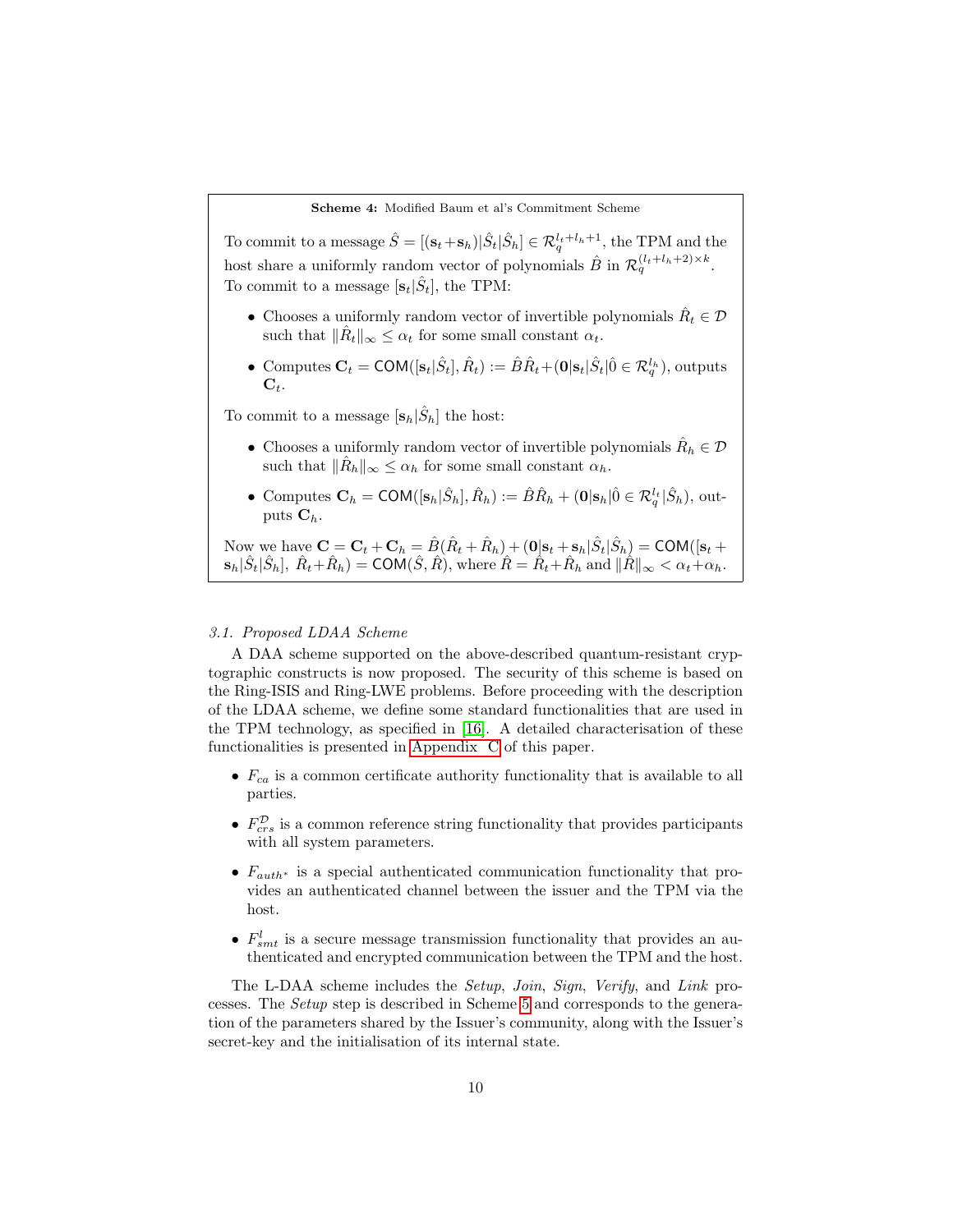#### Scheme 5: LDAA Setup

- <span id="page-10-0"></span>•  $F_{crs}$  creates the system parameters:  $sp = (\lambda, q, n, m, \mathcal{R}_q, c, \beta, \beta', \ell, \eta),$ where  $\lambda$ , c and  $\eta$  are positive integer security parameters,  $\beta$  and  $\beta'$ are positive real numbers such that  $\beta, \beta' < q$ , and  $\ell$  is the length of a message to be signed with Boyen's signature scheme.
- Upon input (SETUP, sid), where sid is a unique session identifier, the Issuer first checks that  $sid = (1, sid')$  for some sid', then creates its key pair. The Issuer's public key is  $pp = (sp, \hat{A}_t, \hat{A}_I, \hat{A}_0, \hat{A}_1, ..., \hat{A}_\ell,$  $\mathbf{u}, \ \mathcal{H}, \mathcal{H}_0, \mathcal{H}_1$ , where  $\hat{A}_t, \hat{A}_I, \hat{A}_i (i = 0, 1, ..., \ell) \in \mathcal{R}_q^m, \ \mathbf{u} \in \mathcal{R}_q$ ,  $\mathcal{H}:\{0,1\}^*\rightarrow \mathcal{R}_q, \mathcal{H}_0:\{0,1\}^*\rightarrow \{1,2,3\}^c \text{ and } \mathcal{H}_1:\{0,\hat{1}\}^*\rightarrow \{0,1\}^\eta$ be a collision resistant hash function. The Issuer's private key is  $\hat{T}_I$ , which is the trapdoor of  $\hat{A}_I$  and  $\|\hat{T}_I\|_{\infty} \leq \omega$ , for some small real number  $\omega$ . The Issuer initialises the list of joining members (Members  $\leftarrow \emptyset$ ) and proves that his secret key is well formed by generating a proof of knowledge  $\pi_I$ , and registers the key  $(\hat{T}_I, \pi_I)$  with  $F_{ca}$ . Finally, it outputs (SETUPDONE, sid).

The Join process is a protocol running between the Issuer  $I$  and a platform, consisting of a TPM tpm<sub>i</sub> and a Host host<sub>i</sub> (with an identifier id). More than one Join session be may run in parallel. A unique sub-session identifier jsid is used and this value is given to all parties. The issuer  $I$  checks that the TPM-Host is qualified to execute the trusted computing attestation service, then issues a credential enabling the platform to create attestations. Via the unique session identifier jsid, the issuer can differentiate between various Join sessions that are executed simultaneously. A Join session works in two distinct phases, Join request and Join proceed. During the Join request, described in Scheme [6,](#page-11-0) the TPM generates its private-key  $\tilde{X}_t$  and the corresponding public-key  $\mathbf{u}_t$ , along with a a linking token  $nym<sub>l</sub>$  associated with the Issuer, and a proof that the public-key and the token are well formed. The Issuer finalises the Join request phase by checking the validity of the proof and that the TPM-Host has not been provisioned before. The linking token enables the Issuer to ensure that no two TPMs hold the same private key in the Join proceed step. This prevents a signature from a TPM from tracing back to the signature of another TPM. Moreover, during Join proceed (see Scheme [7\)](#page-12-0), the Issuer samples a small  $\hat{X}_h$ such that  $[\hat{A}_t | \hat{A}_{\text{id}}] \cdot [\hat{X}_t | \hat{X}_h] = \mathbf{u}$ .  $\hat{X}_h$  is then transmitted to the Host.

After obtaining the credential from the Join process,  $\text{tpm}_i$  and host<sub>i</sub> can sign a message  $\mu$  with respect to a basename **bsn.** We use a unique sub-session identifier ssid to allow for multiple Sign sessions. Each session has two phases, Sign request and Sign proceed. While the first, described in Scheme [8,](#page-13-0) is mostly responsible for ensuring the TPM and the Host have compatible secret-key shares; in the second, described in Scheme [9,](#page-14-0) a zero-knowledge proof-of-knowledge of small  $\hat{X}_t$  and  $\hat{X}_h$  such that  $[\hat{A}_t|\hat{A}_{td}] \cdot [\hat{X}_t|\hat{X}_h] = \mathbf{u}$  is produced. More concretely, the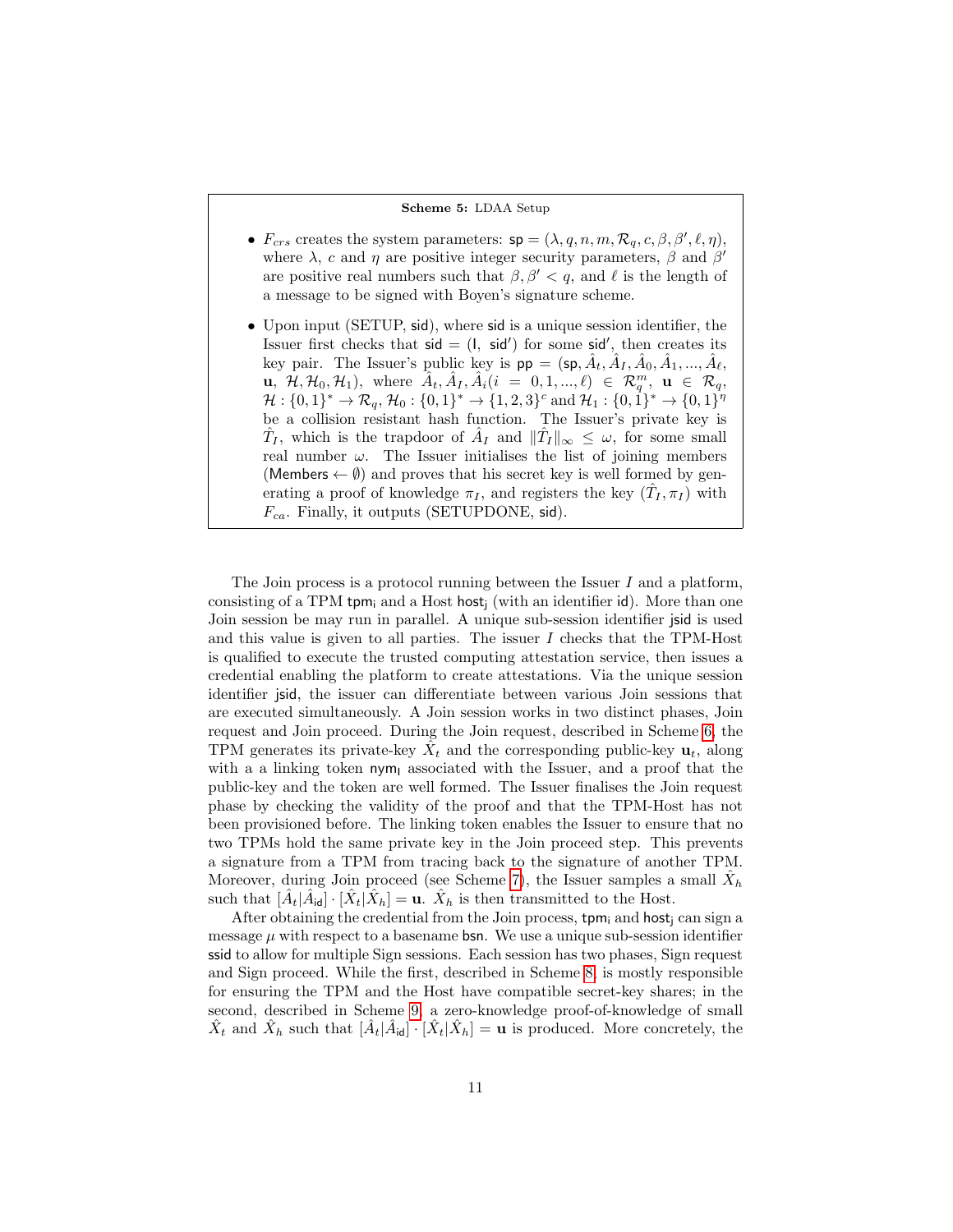#### Scheme 6: LDAA Join Request

- <span id="page-11-0"></span>• On input query (JOIN, sid, jsid, tpm;), the host host; forwards (JOIN, sid, jsid) to I, who replies by sending (sid, jsid,  $\rho$ , bsn $_I$ ) back to host<sub>j</sub>, where  $\rho$  is a uniform random nonce  $\rho \leftrightarrow \{0,1\}^{\lambda}$ , and  $\mathsf{bsn}_I$  is the Issuer's base name. This message is then forwarded to tpm.
- The TPM proceeds as follows:
	- 1. It checks that no such entry exists in its storage.
	- 2. It samples a private key:  $\hat{X}_t = (\mathbf{x}_1, \dots, \mathbf{x}_m) \leftrightarrow \mathcal{R}_q^m$  with the condition  $\|\hat{X}_t\|_{\infty} \leq \beta$ , and stores its key as (sid, host<sub>j</sub>,  $\hat{X}_t$ , id).
	- 3. It computes the corresponding public key  $\mathbf{u}_t = \hat{A}_t \cdot \hat{X}_t \mod q$ , a link token  $\mathsf{nym}_I = \mathcal{H}(\mathsf{bsn}_I) \cdot \mathbf{x}_1 + \mathbf{e}_I \mod q$  for some error  $\mathbf{e}_I \leftrightarrow \mathcal{D}_{\mathbb{Z}^n,s'}$  such that  $\|\mathbf{e}_I\|_{\infty} < \beta'$ , and generates a signature based proof:

 $\pi_{\mathbf{u}_t} = \textsf{SPK}\Big\{\textsf{public} := \{\textsf{sp},~\hat{A}_t,~\mathbf{u}_t,~\textsf{bsn}_I,~\textsf{nym}_I\},$ witness  $:=\{\hat{X}_t=(\mathbf{x}_1,\ldots,\,\mathbf{x}_m),\;\mathbf{e}_I\}$  :  $\mathbf{u}_t = \hat{A}_t \cdot \hat{X}_t \mod q \ \wedge \ \|\hat{X}_t\|_{\infty} \leq \beta \ \wedge \ \mathsf{nym}_I = \mathcal{H}(\mathsf{bsn}_I) \cdot \mathbf{x}_1 + \mathbf{e}_I$ mod  $q \wedge ||e_I||_{\infty} \leq \beta' \bigg\{(\rho).$ 

- 4. It sends (nym<sub>I</sub>, id,  $\mathbf{u_t}$ ,  $\pi_{\mathbf{u_t}}$ ) to the issuer I via the host by means of  $F_{auth^*}$ , i.e., it gives  $F_{auth^*}$  an input (SEND, (nym<sub>I</sub>,  $\pi_{\mathbf{u}_t}$ ), (sid,  $\mathsf{tpm_i},\ I),\ \mathsf{jsid},\ \mathsf{host_j}).$
- The host, upon receiving (APPEND,  $(\mathsf{nym}_I, \pi_{\mathbf{u}_t}), (\mathsf{sid}, \mathsf{tpm}_i, I))$  from  $F_{auth^*}$ , forwards it to I by sending (APPEND, (nym<sub>I</sub>,  $\pi_{\mathbf{u}_t}$ ), (sid, tpm<sub>i</sub>, *I*)) to  $F_{auth^*}$  and keeps the state (jsid,  $\mathbf{u_t}$ , id).
- The Issuer, upon receiving  $(SENT, (nym<sub>I</sub>,$  $,\quad \pi_{\mathbf{u}_t}),(\mathsf{sid},$ tpm<sub>i</sub>, *I*), jsid, host<sub>j</sub>) from  $F_{auth^*}$ , verifies the proof  $\pi_{\mathbf{u}_t}$  to make sure that tpm;  $\notin$  Members. I stores (jsid, nym<sub>I</sub>,  $\pi_{\mathbf{u}_t}$ , id, tpm;, host<sub>j</sub>), and generates the message (JOINPROCEED, sid, jsid, id,  $\pi_{\mathbf{u}_t}$ ).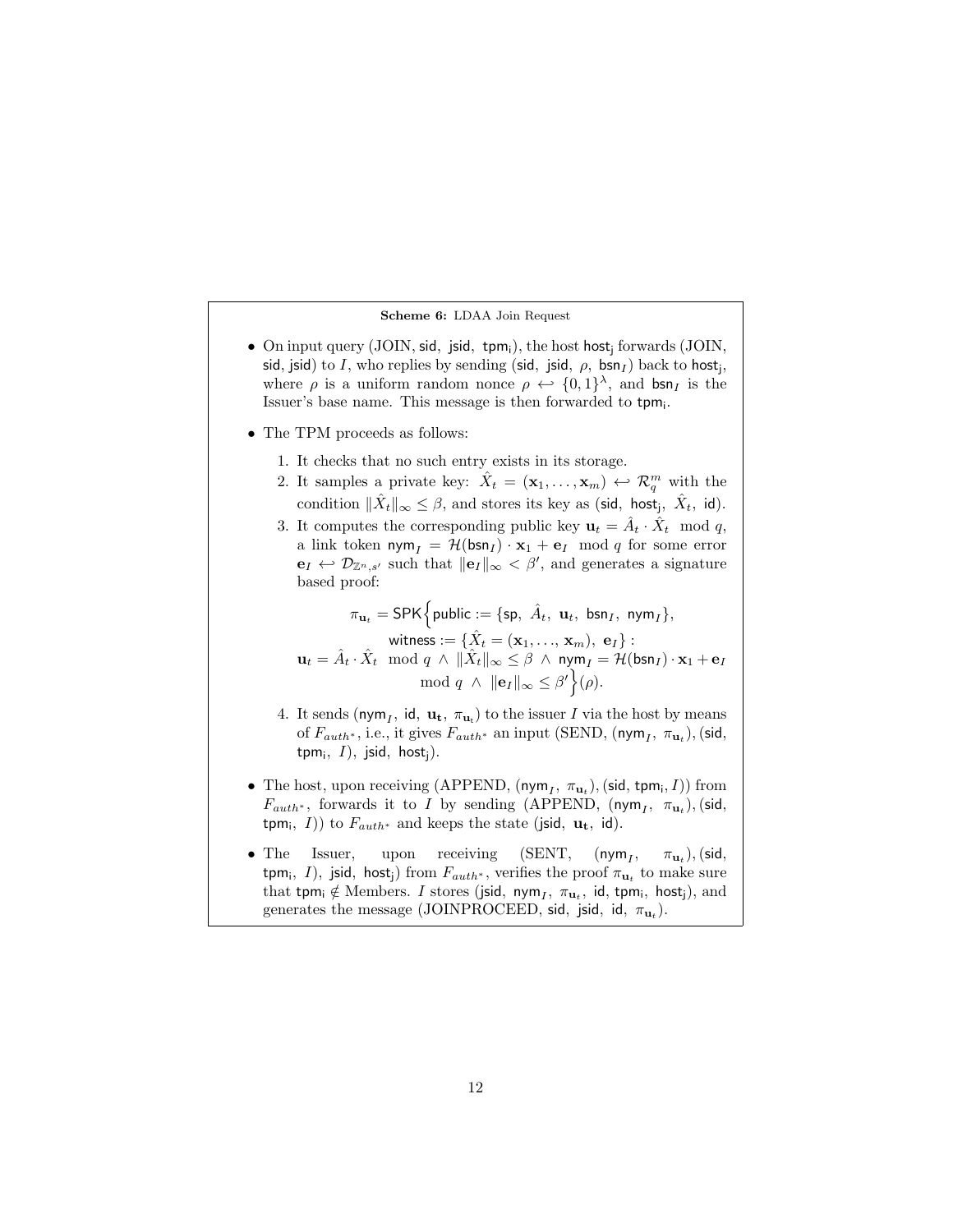#### Scheme 7: LDAA Join Proceed

- <span id="page-12-0"></span>• If the platform chooses to proceed with the Join session, the message (JOINPROCEED, sid, jsid) is sent to the issuer, who performs as follows:
	- 1. It checks the record (jsid, nym<sub>I</sub>, id, tpm<sub>i</sub>, host<sub>j</sub>,  $\pi_{\mathbf{u}_t}$ ). For all  $\mathsf{nym}_I'$  from the previous Join records, the issuer checks whether  $\|\mathsf{nym}_I - \mathsf{nym}_I'\|_\infty \leq 2\beta'$  holds; if yes, the issuer treats this session as a rerun of the Join process; otherwise the issuer adds  $t_{\text{pm}}$  to Members and goes to Step 2. If this is a rerun, the issuer will further check if  $\mathbf{u}_t = \mathbf{u}'_t$ ; if not the issuer will abort; otherwise the issuer will jump to Step 4 returning  $\hat{X}_h = \hat{X}'_h$ . Note that this double check will make sure that any two DAA keys will not include the same  $x_1$  value.
	- 2. It calculates the vector of polynomials  $\hat{A}_h = [\hat{A}_I | \hat{A}_0 + \sum_{i=1}^{\ell} id_i \cdot \hat{A}_i]$  $\hat{A}_i] \in \mathcal{R}_q^{2m}$ .
	- 3. It samples, using the issuer's private key  $\hat{T}_I$ , a preimage  $\hat{X}_h$  =  $(\mathbf{x}_{m+1}, \ldots, \mathbf{x}_{3m})$  of  $\mathbf{u} - \mathbf{u}_t$  such that:  $\hat{A}_h \cdot \hat{X}_h = \mathbf{u}_h = \mathbf{u} - \mathbf{u}_t$ mod q and  $\|\hat{X}_h\|_{\infty} \leq \beta$ .
	- 4. It sends (sid, jsid,  $\hat{X}_h$ ) to host<sub>j</sub> via  $F_{auth^*}.$
- When the host receives the message (sid, jsid,  $\hat{X}_h$ ), it checks that the equations  $\hat{A}_h \cdot \hat{X}_h = \mathbf{u}_h \mod q$  and  $\mathbf{u} = \mathbf{u}_t + \mathbf{u}_h$  are satisfied with  $\|\hat{X}_h\|_{\infty} \leq \beta$ . If the checks are correct, then host<sub>j</sub> stores (sid, tpm<sub>i</sub>, id,  $\hat{X}_h$ ,  $\mathbf{u}_t$ ) and outputs (JOINED, sid, jsid).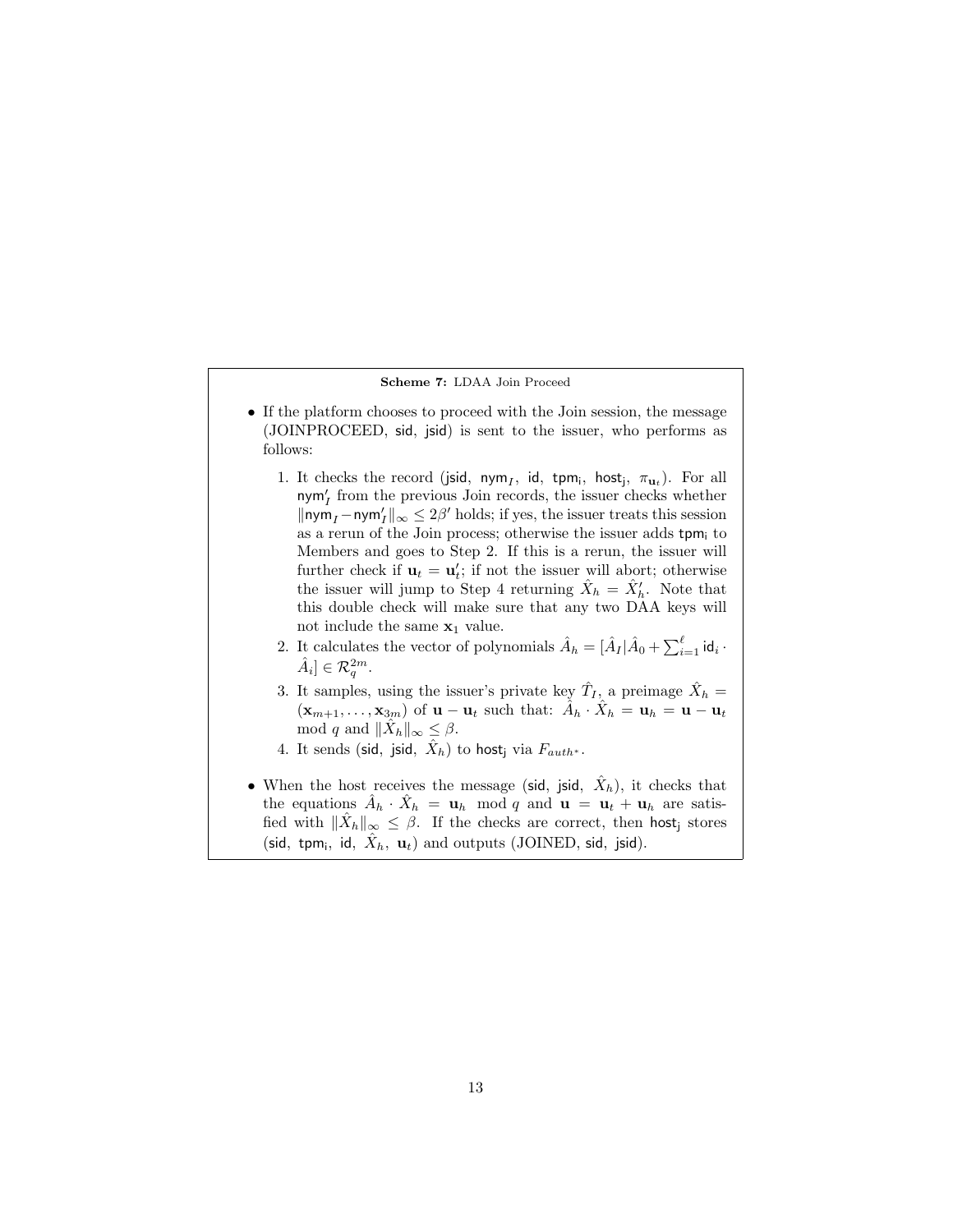Scheme 8: LDAA Sign Request

- <span id="page-13-0"></span>• Upon input (SIGN, sid, ssid, tpm;, bsn,  $\mu$ ), host<sub>j</sub> looks up the record (sid, tpm<sub>i</sub>, id,  $\mathbf{u}_t$ ,  $\hat{X}_h$ ), and sends the message (sid, ssid, bsn,  $\mu$ ) to tpm<sub>i</sub>.
- The TPM then does the following:
	- 1. It asks host for a permission to proceed.
	- 2. It makes sure to have a Join record (sid, id,  $\hat{X}_t$ , host<sub>j</sub>).
	- 3. It generates a sign entry (sid, ssid, bsn,  $\mu$ ) in its record.
	- 4. Finally it outputs (SIGNPROCEED, sid, ssid, bsn,  $\mu$ ).

TPM and the Host respectively commit to random strings each showing that either  $\hat{X}_t$  and  $\hat{X}_h$  are small or that  $\hat{A}_t \cdot \hat{X}_t = \mathbf{u}_t$  and  $\hat{A}_h \cdot \hat{X}_h = \mathbf{u}_h$ . Through the additive homomorphism of Scheme [4,](#page-9-0) the addition of these commitments results on commitments to strings showing that either  $\hat{X}_t | \hat{X}_h$  is small or that  $[\hat{A}_t | \hat{A}_{\text{id}}]$ .  $[\hat{X}_t|\hat{X}_h] = \mathbf{u}$ . The opening of all the commitments would reveal the value of  $\hat{X}_t|\hat{X}_h$ . Instead, this procedure is iterated multiple times, and at each iteration a subset of the commitments is revealed at random. The randomness is derived from the message to be signed. The prover, by checking that the expected properties are verified for each opening, is convinced that it is communicating with a genuine TPM/Host pair. This proof is described in a detailed manner in Section [3.2.](#page-13-1) In addition, a nym tag is produced that is associated with the basename bsn.

The verify algorithm, described in Scheme [10,](#page-15-0) allows anyone to check whether a signature  $\sigma$  on a message  $\mu$  with respect to a basename bsn is valid. Moreover, the link algorithm, depicted in Scheme [11](#page-15-1) allows anyone to check whether two signatures  $(\sigma, \mu)$  and  $(\sigma', \mu')$  that were generated for the same basename bsn stem from the same TPM. This done by checking whether the difference between the two nym tags has a small norm.

## <span id="page-13-1"></span>3.2. The proofs  $\theta_t$ ,  $\theta_h$  and  $\pi$

In this section, the computation of the  $\theta_t$ ,  $\theta_h$  and  $\pi$  is described in detail. The techniques employed herein can be seen as generalisations of those described in Section [2.5.](#page-7-1) While in the proof described in Section [2.5](#page-7-1) the matrix A was public, here the matrix  $[\hat{A}_t|\hat{A}_h]$  depends on the secret identifier id. We employ the techniques described in [\[17\]](#page-33-0) of rewriting  $[\hat{A}_t|\hat{A}_h] \cdot [\hat{X}_t|\hat{X}_h]$ as  $[\hat{A}_t|\hat{A}_I|\hat{A}_0|\hat{A}_1|\dots|\hat{A}_l]\cdot[\hat{X}_t|\hat{X}_{h_1}|\hat{X}_{h_2}|\text{id}_1\hat{X}_{h_2}|\dots|\text{id}_l\hat{X}_{h_2}],$  where  $\hat{X}_h=[\hat{X}_{h_1}\in\mathbb{C}\setminus\{0,1\}]$  $\mathcal{R}_q^m|\hat{X}_{h_2} \in \mathcal{R}_q^m$ , for a public  $[\hat{A}_t|\hat{A}_I|\hat{A}_0|\hat{A}_1|\dots|\hat{A}_l],$  and extending and randomising id such that [\[15\]](#page-32-9) is still applicable.

Our main technical innovation is the proposal of a proof about values that are shared between the TPM and the Host. Let  $k = \lceil \log_2 \beta \rceil$ . Since we are operating in the ring  $\mathcal{R}_q = \mathbb{Z}_q[x]/\langle x^n+1\rangle$ , with  $n = O(\lambda)$ , then we can transform products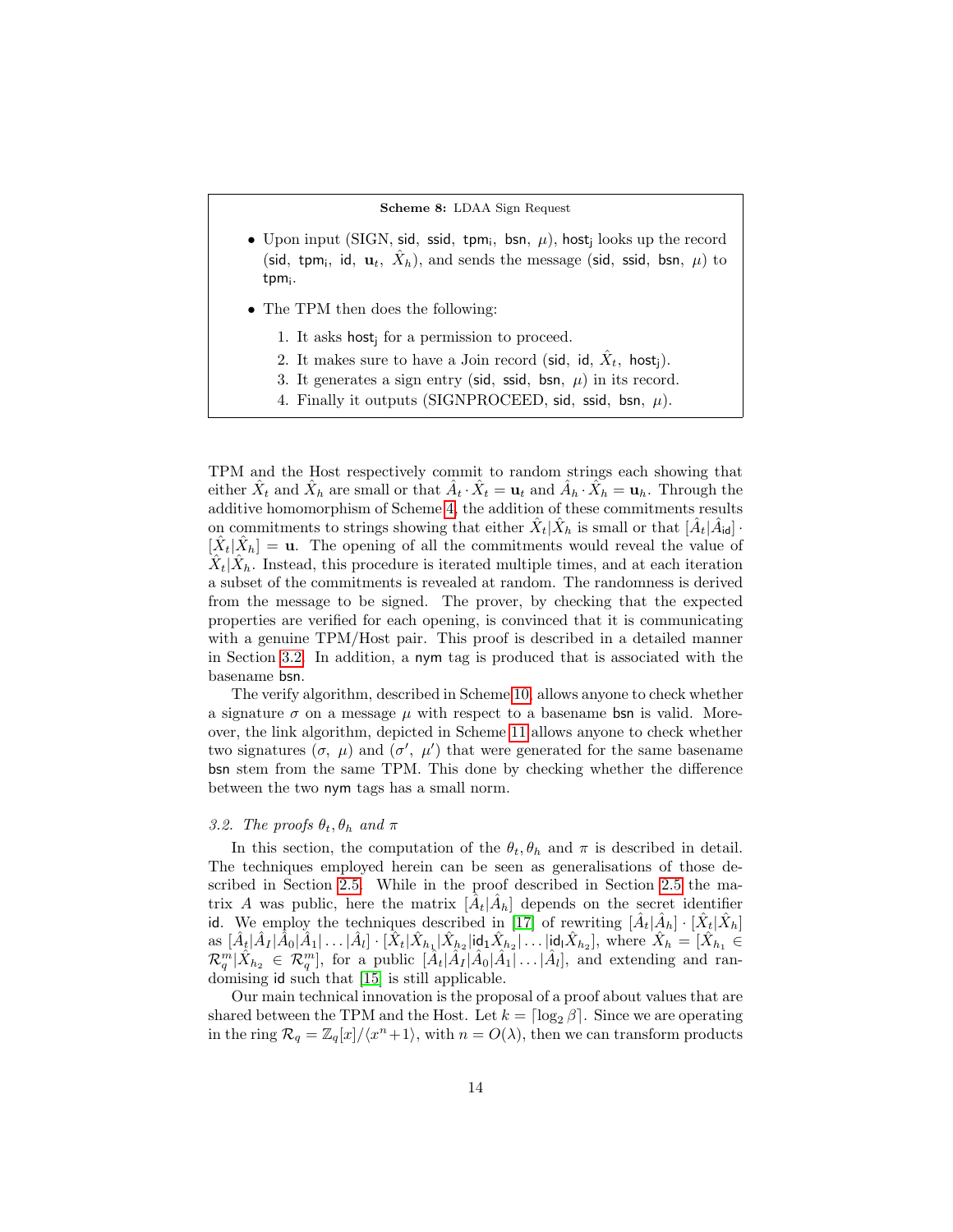#### Scheme 9: LDAA Sign Proceed

- <span id="page-14-0"></span>• When tpm<sub>i</sub> gets permission to proceed for ssid, the TPM proceeds as follows:
	- 1. It retrieves the records (sid, id, host $_i$ ,  $\pi_{\mathbf{u}_t}$ ) and (sid, ssid, bsn,  $\mu$ ).
	- 2. Depending on the input bsn, there are two cases: If bsn  $\neq \perp$ , the tpm computes the tag nym =  $\mathcal{H}(\mathsf{bsn}) \cdot \mathbf{x}_1 + \mathbf{e} \mod q$ , for an error term  $\mathbf{e} \leftarrow \mathcal{D}_{\mathbb{Z}^n, s'}$  such that  $\|\mathbf{e}\|_{\infty} < \beta'$  and generates a commitment as described in Subsection [2.4:](#page-5-2)

$$
\theta_t = \text{COM}\Big\{\text{public} := \{\text{sp}, \ \hat{A}_t, \ \text{nym}, \ \text{bsn}, \ \mathcal{H}, \ \mathbf{u}_t\},
$$
\n
$$
\text{witness} := \{\hat{X}_t = (\mathbf{x}_1, \dots, \mathbf{x}_m), \mathbf{e}\}:
$$
\n
$$
\{\hat{A}_t \cdot \hat{X}_t = \mathbf{u}_t \ \wedge \ \|\hat{X}_t\|_{\infty} \leq \beta\} \ \wedge \ \text{nym} =
$$
\n
$$
\mathcal{H}(\text{bsn}) \cdot \mathbf{x}_1 + \mathbf{e} \ \wedge \ \|\mathbf{e}\|_{\infty} \leq \beta'\Big\}.
$$

If  $bsn=\perp$ , then  $tpm_i$  samples a random value  $bsn \leftarrow \{0,1\}^{\lambda}$ , and then follows the previous case.

- 3. tpm; sends (sid, ssid,  $\theta_t$ ,  $\mu$ ) to host<sub>j</sub>.
- 4. When host<sub>i</sub> receives the message (sid, ssid,  $\theta_t$ ,  $\mu$ ), it checks that  $\theta_t$  is valid, and subsequently generates a commitment again as described in Subsection [2.4:](#page-5-2)

$$
\theta_h = \text{COM}\Big\{\text{public} := \{\text{sp}, \ \hat{A}_h, \ \mathbf{u}_h, \ \mu, \ \theta_t\},\
$$
  
withess :=  $\{\hat{X}_h = (\mathbf{x}_{m+1}, \dots, \mathbf{x}_{3m}), \text{ id}\} : \{\hat{A}_h \cdot \hat{X}_h = \mathbf{u}_h \ \wedge \ \|\hat{X}_h\|_{\infty} \leq \beta\} \Big\}.$ 

The combination of these two commitments  $\theta_t$  and  $\theta_h$  as described in Subsection [2.4](#page-5-2) follows the additive homomorphic property of the commitment scheme.

5. The TPM and Host run the standard Fiat-Shamir transformation, and the result is a signature based proof (signed on the message  $\mu$ :

$$
\pi = \mathsf{SPK}\Big\{\text{public} := \{\mathsf{pp}, \text{ nym, bsn}\},\
$$
\n
$$
\text{witness} := \{\hat{X} = (\mathbf{x}_1, \dots, \mathbf{x}_{3m}), \text{ id, e}\}:
$$
\n
$$
[\hat{A}_t | \hat{A}_h] \cdot \hat{X} = \mathbf{u} \land ||\hat{X}||_{\infty} \leq \beta \land \text{ nym} = \mathcal{H}(\text{bsn}) \cdot \mathbf{x}_1 + \mathbf{e} \mod q \land ||\mathbf{e}||_{\infty} \leq \beta' \Big\}(\mu).
$$

The details of the  $\theta_t$ ,  $\theta_h$  and  $\pi$  computation will be given below. 6. host<sub>j</sub> outputs the L-DAA signature  $\sigma = (\text{nym}, \text{bsn}, \pi)$ .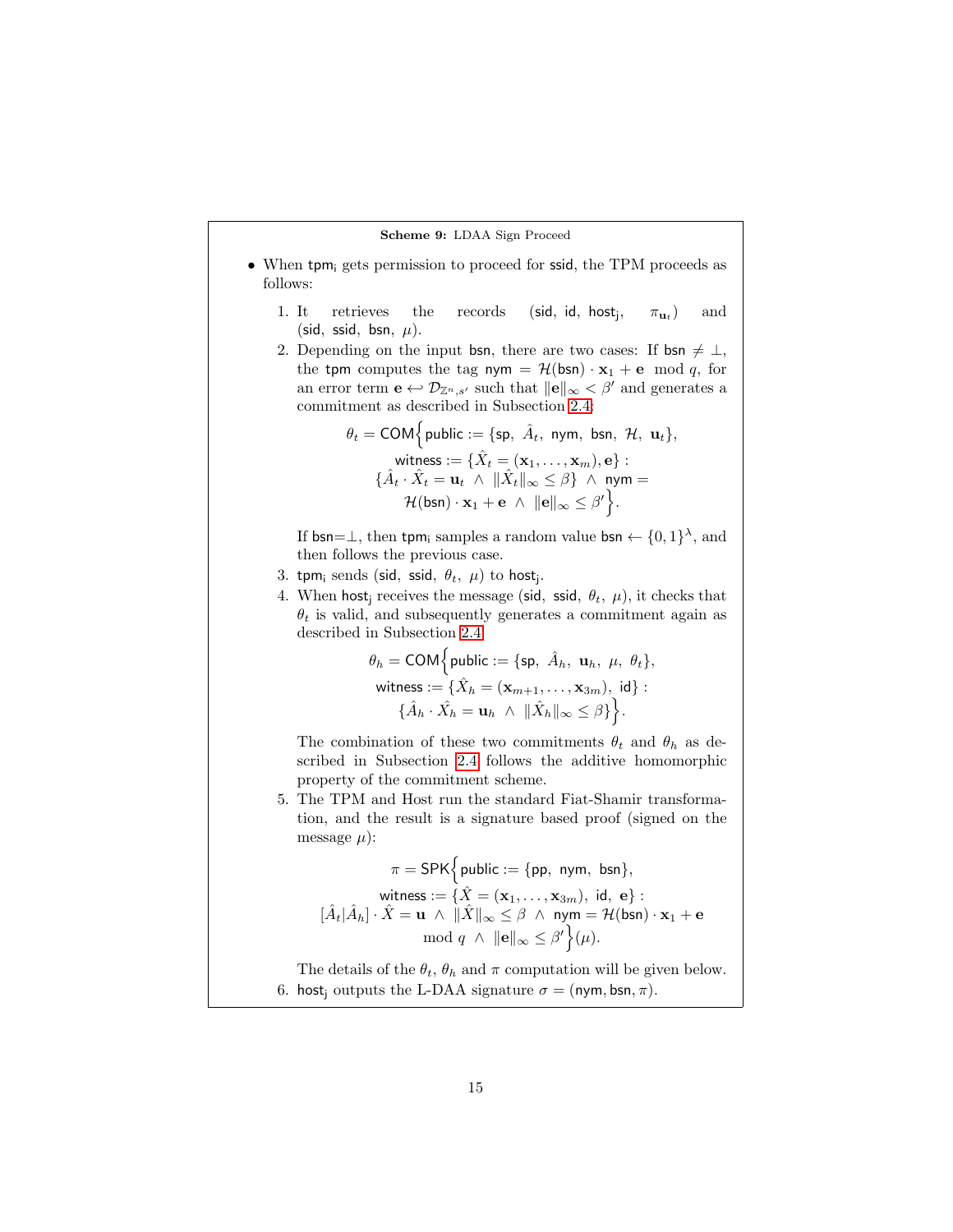#### Scheme 10: LDAA Verify

- <span id="page-15-0"></span>• Let  $RL$  denote a revocation list with all the rogue TPM's secret keys. Upon input (VERIFY, sid, bsn,  $\sigma$ ,  $\mu$ , RL), the verifier proceeds as follows:
	- 1. It parses  $\sigma$  as (nym, bsn,  $\pi$ ), and checks SPK on  $\pi$  with respect to bsn, nym,  $\mu$  and **u**, verifying the statement:

$$
[\hat{A}_t | \hat{A}_h] \cdot \hat{X} = \mathbf{u} \wedge ||\hat{X}||_{\infty} \leq \beta \wedge
$$
  
 
$$
\mathsf{nym} = \mathcal{H}(\mathsf{bsn}) \cdot \mathbf{x}_1 + \mathbf{e} \mod q \wedge ||\mathbf{e}||_{\infty} \leq \beta'.
$$

2. It checks that the secret key  $\hat{X}_t$  that was used to generate nym, doesn't belong to the revocation list RL. This is done by checking whether the following equation holds:

$$
\forall \mathbf{x}_1 \in RL, \|\mathcal{H}(\mathsf{bsn}) \cdot \mathbf{x}_1 - \mathsf{nym}\|_{\infty} \leq \beta'.
$$

3. If all checks passed, the verifier outputs (VERIFIED, ssid, 1), and (VERIFIED, ssid, 0) otherwise.

#### Scheme 11: LDAA Link

- <span id="page-15-1"></span>• Upon input (LINK, sid,  $\sigma$ ,  $\mu$ ,  $\sigma'$ ,  $\mu'$ , bsn) the verifier follows the following steps:
	- 1. Starting from  $\sigma = (nym, bsn, \pi)$  and  $\sigma' = (nym', bsn, \pi')$ , the verifier verifies  $\sigma$  and  $\sigma'$  individually.
	- 2. If any of the signatures is invalid, the verifier outputs ⊥.
	- 3. Otherwise if  $\|\mathsf{nym} \mathsf{nym}'\|_{\infty} < 2\beta'$ , the verifier outputs 1 (linked); otherwise 0 (not linked).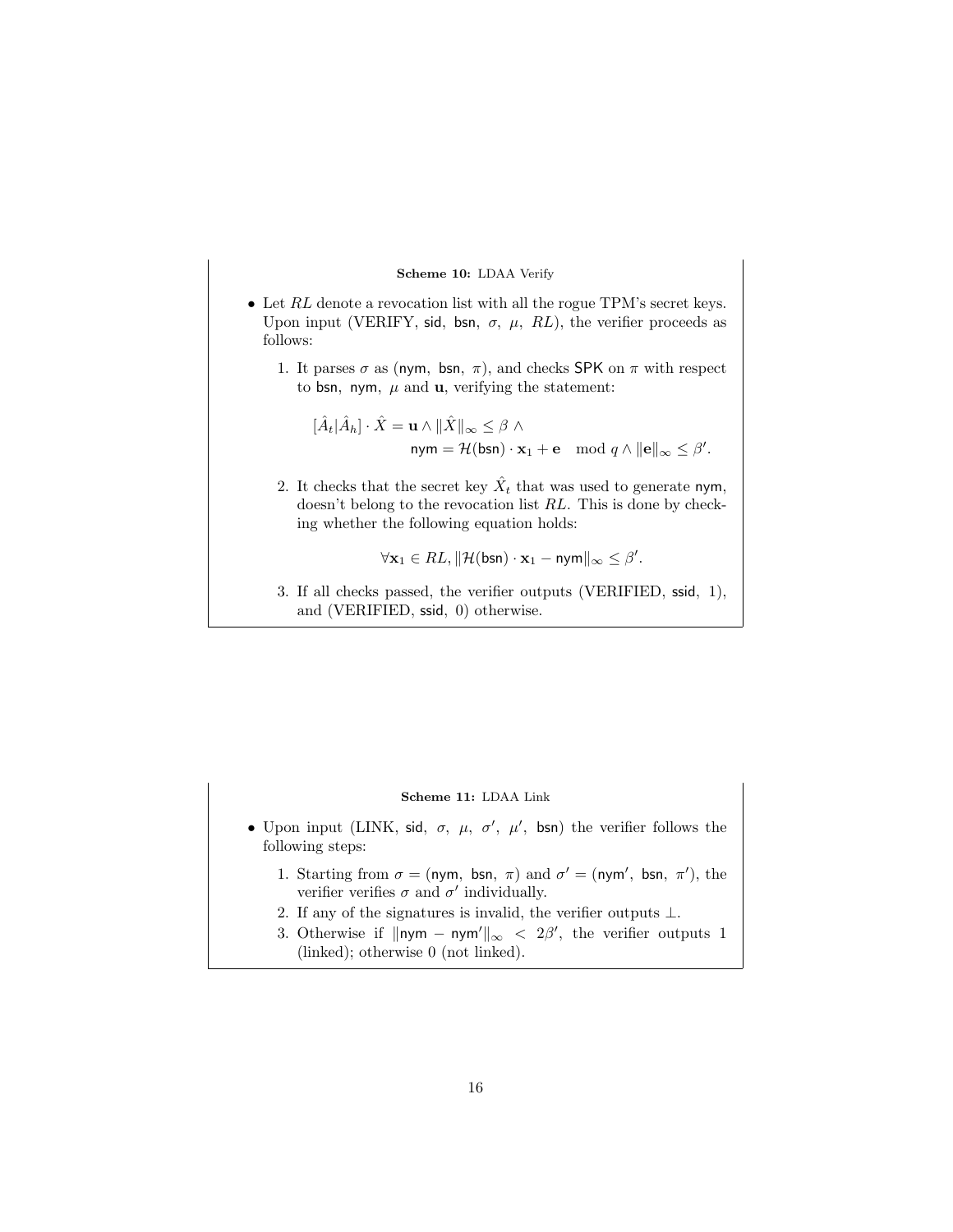of elements in  $\mathcal{R}_q$  into matrix-vector products. More concretely, we construct the matrices  $\overline{A}_i = \text{rot}(\mathbf{a}_i)$ , as defined in [\[17\]](#page-33-0), for  $i = (1, 2, ..., (\ell + 3)m)$ , for all polynomials  $a_i$  in  $\hat{A}_t$ ,  $\hat{A}_I$ ,  $\hat{A}_0$ , ...,  $\hat{A}_\ell$ , respectively, and the vectors  $\bar{x}_i$  whose entries are the coefficients of  $\mathbf{x}_i$ , for  $i = (1, 2, \ldots, 3m)$ , for all polynomials  $\mathbf{x}_i$  in  $\hat{X}_t$  and  $\hat{X}_h$ , respectively, such that the products  $\bar{A}_i \bar{\mathbf{x}}_i$  and  $\mathbf{a}_i \mathbf{x}_i$  are isomorphic. Furthermore, the following extensions are considered:

- id = {id<sub>1</sub>, ..., id<sub> $\ell$ </sub>}  $\in$  {0, 1}<sup> $\ell$ </sup> is extended to id<sup>\*</sup>  $\in$  B<sub>2 $\ell$ </sub> which is the set of vectors in  $\{0,1\}^{2\ell}$  of hamming weight  $\ell$ .
- $\bar{A}_i^* = [\bar{A}_i | \mathbf{0} \in \mathbb{Z}^{n \times 3n}]$  for  $i = 1$  to  $i = (3 + \ell)m$  and  $\bar{A}_i^* = \mathbf{0}$  for  $(3 + l)m <$  $i \leq (3 + 2l)m$ .
- $\bar{\mathbf{x}}_{(2+i)m+j} = \mathrm{id}_i^* \cdot \bar{\mathbf{x}}_{2m+j}$  for  $1 \leq i \leq 2\ell$  and  $1 \leq j \leq m$ .

Using techniques similar to those described in Section [2.5,](#page-7-1) the vectors  $\bar{\mathbf{x}}_i$ and e are decomposed and extended into vectors of norm at most 1 such that  $\bar{\mathbf{x}}_i = \sum_{d=1}^k 2^{d-1} \bar{\mathbf{x}}_i^d [1:n]$  and  $\mathbf{e} = \sum_{j=1}^k \mathbf{e}^j [1:n] 2^{j-1}$ , where  $\bar{\mathbf{x}}_i^d [1:n]$  and  $e^j[1:n]$  correspond to the first n entries of  $\bar{\mathbf{x}}_i^d$  and  $e^j$ , respectively, and

$$
\{\mathbf e^j\}_{j=1}^k, \{\bar{\mathbf x}_1^j\}_{j=1}^k, \{\bar{\mathbf x}_2^j\}_{j=1}^k, \dots, \{\bar{\mathbf x}_{(3+2l)m}^j\}_{j=1}^k \in B_{3n},
$$

i.e. they have n entries equal to  $-1$ , n entries equal to 0 and n entries equal to 1.

The extensions of the  $\overline{A}_i$  and id and the decompositions of the extensions of the  $x_i$  satisfy:

$$
\mathbf{u} = [\hat{A}_t | \hat{A}_h] \cdot \hat{X}
$$
  
\n
$$
= [\hat{A}_t | \hat{A}_I | \hat{A}_0 + \sum_{i=1}^{\ell} \mathrm{id}_i \cdot \hat{A}_i] \cdot \hat{X}
$$
  
\n
$$
= \sum_{i=1}^{3m} \bar{A}_i \cdot \bar{\mathbf{x}}_i + \sum_{j=1}^{\ell} \mathrm{id}_j \cdot \sum_{i=1}^{m} \bar{A}_{i+(j+2)m} \cdot \bar{\mathbf{x}}_{i+2m}
$$
  
\n
$$
= \sum_{i=1}^{3m} \bar{A}_i^* \cdot \left( \sum_{d=1}^{k} 2^{d-1} \bar{\mathbf{x}}_i^d \right) + \sum_{j=1}^{2\ell} \mathrm{id}_j^* \cdot \sum_{i=1}^{m} \bar{A}_{i+(j+2)m}^* \cdot \left( \sum_{d=1}^{k} 2^{d-1} \bar{\mathbf{x}}_{i+2m}^d \right)
$$
  
\n
$$
= \sum_{i=1}^{(3+2\ell)m} \hat{A}_i^* \left( \sum_{d=1}^{k} 2^{d-1} \bar{\mathbf{x}}_i^d \right)
$$

The commitment algorithm COM used to compute  $\theta_t$  and  $\theta_h$  is as explained in Scheme [4.](#page-9-0) To produce  $\theta_t$ , the TPM samples the vectors  $\{ \mathbf{r}_e^j \leftrightarrow \mathbb{Z}_q^{3n} \}_{j=1}^k$  and  $\{r_i^j \leftrightarrow \mathbb{Z}_q^{3n}\}_{j=1}^k$  for  $i \in [m]$  and  $j \in [k]$ ; and the permutations  $\{\phi_j \leftrightarrow \mathsf{S}_{3n}\}_{j=1}^k$ associated with  $\hat{X}_t$ , and  $\{\varphi_j \leftrightarrow \mathsf{S}_{3n}\}_{j=1}^k$  for **e**. The following terms are also calculated:  $D = [\text{rot}(\mathcal{H}(\text{bsn}))|0] \in \mathbb{Z}_q^{n \times 3n}$ ,  $\mathbf{v}_i^j = \mathbf{x}_i^j + \mathbf{r}_i^j$  and  $\mathbf{v}_e^j = \mathbf{e}^j + \mathbf{r}_e^j$ . Now,  $\theta_t = (\mathbf{C}_{t1}, \mathbf{C}_{t2}, \mathbf{C}_{t3})$  is computed with: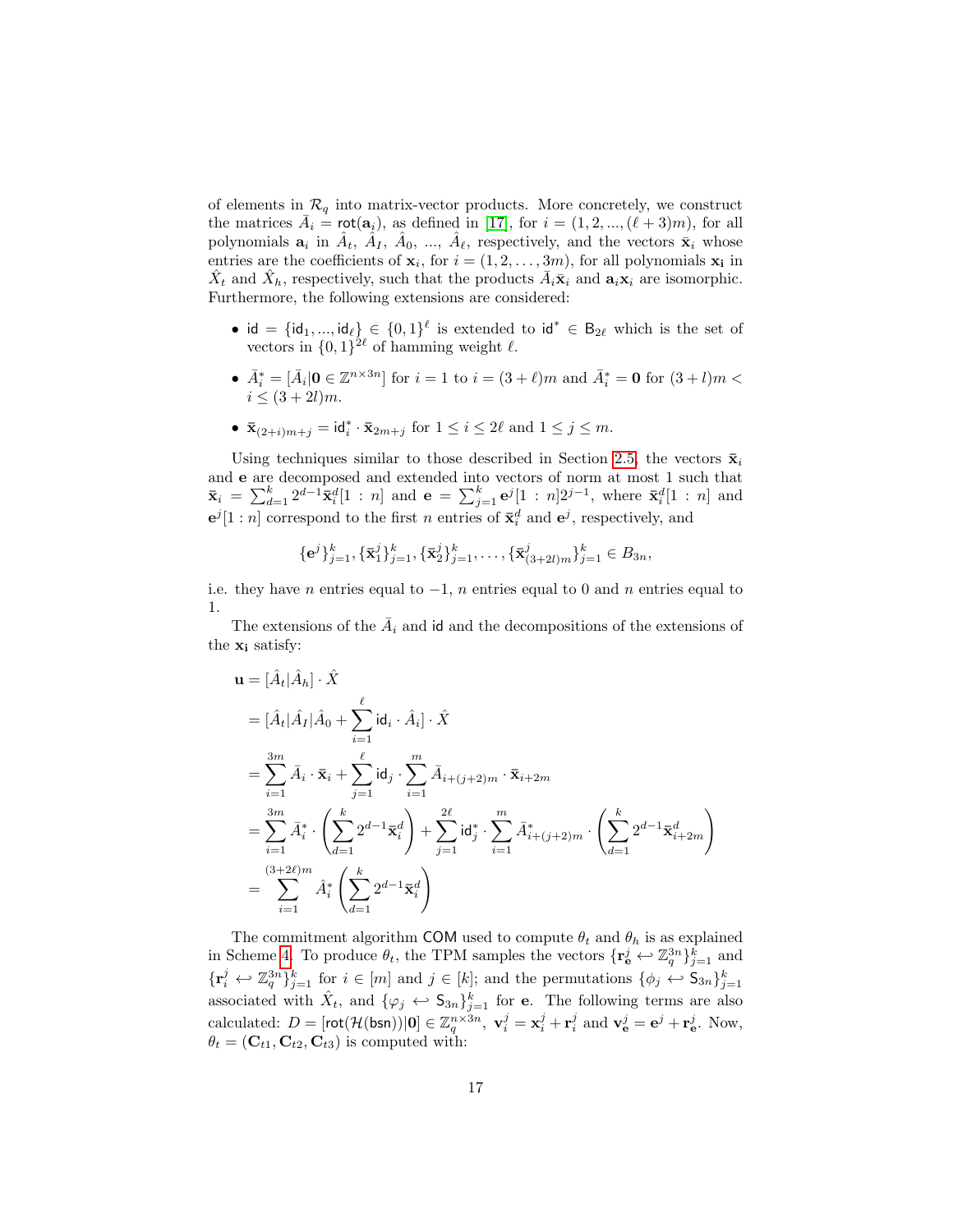•  $\mathbf{C}_{t1} = \text{COM}(\sum_{i=1}^{m} \bar{A}_{i}^{*} \cdot (\sum_{j=1}^{k} 2^{j-1} \mathbf{r}_{i}^{j}), \ D \cdot (\sum_{j=1}^{k} 2^{j-1} \mathbf{r}_{1}^{j}) + [\mathbf{I} | \mathbf{0}] \cdot (\sum_{j=1}^{k} 2^{j-1} \mathbf{r}_{e}^{j}),$  $\{\phi_j\}_{j=1}^k, \{\varphi_j\}_{j=1}^k$ ).

• 
$$
\mathbf{C}_{t2} = \text{COM}(\{\phi_j(\mathbf{r}_1^j), \dots, \phi_j(\mathbf{r}_m^j)\}_{j=1}^k, \{\varphi_j(\mathbf{r}_e^j)\}_{j=1}^k).
$$

•  $\mathbf{C}_{t3} = \text{COM}(\{\phi_j(\mathbf{v}_1^j), \dots, \phi_j(\mathbf{v}_m^j)\}_{j=1}^k, \{\varphi_j(\mathbf{v}_{\mathbf{e}}^j)\}_{j=1}^k).$ 

In a similar fashion, the Host samples the vectors  $\{r_i^j \leftrightarrow \mathbb{Z}_q^{3n}\}_{j=1}^k$  for  $i-m \in$  $[(2+2\ell)m]$  and  $j \in [k]$ , and  $\mathbf{r}_{id^*} \leftarrow \mathbb{Z}_q^{2\ell}$ ; and the permutations  $\tau \leftarrow \mathsf{S}_{2\ell}$  for id<sup>\*</sup>,  $\{\delta_j \leftrightarrow \mathsf{S}_{3n}\}_{j=1}^k$  for  $\hat{X}_{h_1}$  and  $\{\psi_j \leftrightarrow \mathsf{S}_{3n}\}_{j=1}^k$  for  $\hat{X}_{h_2}$ . It also computes  $\mathbf{v}_i^j = \mathbf{x}_i^j + \mathbf{r}_i^j$  and  $\mathbf{v}_{\mathsf{id}^*} = \mathsf{id}^* + \mathbf{r}_{\mathsf{id}^*}$ . Then  $\theta_t = (\mathbf{C}_{h1}, \mathbf{C}_{h2}, \mathbf{C}_{h3})$  is computed:

- $\mathbf{C}_{h1} = \text{COM}(\sum_{i=m+1}^{(3+2\ell)m} \bar{A}_i^* \cdot (\sum_{j=1}^k 2^{j-1} \mathbf{r}_i^j), \tau, \{\delta_j\}_{j=1}^k, \{\psi_j\}_{j=1}^k).$
- $\mathbf{C}_{h2} = \textsf{COM}(\{\delta_j(\mathbf{r}_{m+1}^j), \cdots, \delta_j(\mathbf{r}_{2m}^j), \psi_j(\mathbf{r}_{2m+1}^j), \ldots, \psi_j(\mathbf{r}_{3m}^j), \psi_j(\mathbf{r}_{(\tau(1)+2)m+1}^j),$  $\ldots, \psi_j(\mathbf{r}^j_{(\tau(1)+3)m}), \ldots, \psi_j(\mathbf{r}^j_{(\tau(2\ell)+2)m+1}), \ldots, \psi_j(\mathbf{r}^j_{(\tau(2\ell)+3)m})\}_{j=1}^k, \tau(\mathbf{r}_{\mathbf{id}^*})).$
- $\mathbf{C}_{h3} = \text{COM}(\{\delta_j(\mathbf{v}_{m+1}^j), \ldots, \delta_j(\mathbf{v}_{2m}^j), \psi_j(\mathbf{v}_{2m+1}^j), \ldots, \psi_j(\mathbf{v}_{3m}^j), \psi_j(\mathbf{v}_{(\tau(1)+2)m+1}^j),$  $\ldots, \psi_j(\mathbf{v}^j_{(\tau(1)+3)m}), \ldots, \psi_j(\mathbf{v}^j_{(\tau(2\ell)+2)m+1}), \ldots, \psi_j(\mathbf{v}^j_{(\tau(2\ell)+3)m})\}_{j=1}^k, \tau(\mathbf{v}_\mathsf{id^*})).$

The proof  $\pi$  is computed using a strategy similar to Section [2.5,](#page-7-1) but where the commitments are produced using the homomorphic properties of Scheme [4.](#page-9-0) Since multiple iterations of the process described in Section [2.5](#page-7-1) are necessary to achieve high soundness,  $t_{\text{pm}}$  hands out the commitments of the total c rounds to host<sub>j</sub>. host<sub>j</sub> then adds its own commitments to those of the TPM, generating  $CMT = (\mathbf{C}_1, \mathbf{C}_2, \mathbf{C}_3)$  such that:

- $\mathbf{C}_1 = \textsf{COM}(\sum_{i=1}^m \bar{A}_i^* \cdot (\sum_{j=1}^k 2^{j-1} \mathbf{r}_i^j) + \sum_{i=m+1}^{(3+2\ell)m} \bar{A}_i^* \cdot (\sum_{j=1}^k 2^{j-1} \mathbf{r}_i^j), D$  $(\sum_{j=1}^k 2^{j-1} \mathbf{r}_1^j) + [\mathbf{I} | \mathbf{0}] \cdot (\sum_{j=1}^k 2^{j-1} \mathbf{r}_{\mathbf{e}}^j), \tau, {\{\phi_j\}}_{j=1}^k, {\{\delta_j\}}_{j=1}^k, {\{\psi_j\}}_{j=1}^k, {\{\varphi_j\}}_{j=1}^k).$
- $\mathbf{C}_2 = \textsf{COM}(\{\phi_j(\mathbf{r}_1^j), \dots, \phi_j(\mathbf{r}_m^j), \delta_j(\mathbf{r}_{m+1}^j), \dots, \delta_j(\mathbf{r}_{2m}^j), \psi_j(\mathbf{r}_{2m+1}^j), \dots, \psi_j(\mathbf{r}_{3m}^j),$  $\psi_j(\mathbf{r}^j_{(\tau(1)+2)m+1}),\ldots,\psi_j(\mathbf{r}^j_{(\tau(1)+3)m}),\ldots\psi_j(\mathbf{r}^j_{(\tau(2\ell)+2)m+1}),\ldots,\psi_j(\mathbf{r}^j_{(\tau(2\ell)+3)m})\}_{j=1}^k,$  $\{\varphi_j(\mathbf{r}_\mathbf{e}^j)\}_{j=1}^k$ ,  $\tau(\mathbf{r}_{\mathsf{id}^*})$ ).
- $\mathbf{C}_3 = \textsf{COM}(\{\phi_j(\mathbf{v}_1^j), \dots, \phi_j(\mathbf{v}_m^j), \delta_j(\mathbf{v}_{m+1}^j), \dots, \delta_j(\mathbf{v}_{2m}^j), \psi_j(\mathbf{v}_{2m+1}^j), \dots, \psi_j(\mathbf{v}_{3m}^j),$ 1  $\psi_j(\mathbf{v}^j_{(\tau(1)+2)m+1}), \ldots \psi_j(\mathbf{v}^j_{(\tau(1)+3)m}), \ldots, \psi_j(\mathbf{v}^j_{(\tau(2\ell)+2)m+1}), \ldots, \psi_j(\mathbf{v}^j_{(\tau(2\ell)+3)m})\}_{j=1}^k,$  $\{\varphi_j(\mathbf{v}_{\mathbf{e}}^j)\}_{j=1}^k$ ,  $\tau(\mathbf{v}_{\mathsf{id}^*})$ ).

Inspired by [\[18\]](#page-33-1), instead of directly storing the  $C_1$ ,  $C_2$  and  $C_3$  values in  $\pi$  we opt to store an hash of them instead. A significant reduction in the proof size is achieved. Challenges are generated following a Fiat-Shamir approach, namely by using a hash function that consumes  $\mathcal{H}_1(\mathbf{C}_1)|\mathcal{H}_1(\mathbf{C}_2)|\mathcal{H}_1(\mathbf{C}_3)$  and outputs a random looking distribution of  $\{1,2,3\}^c$ :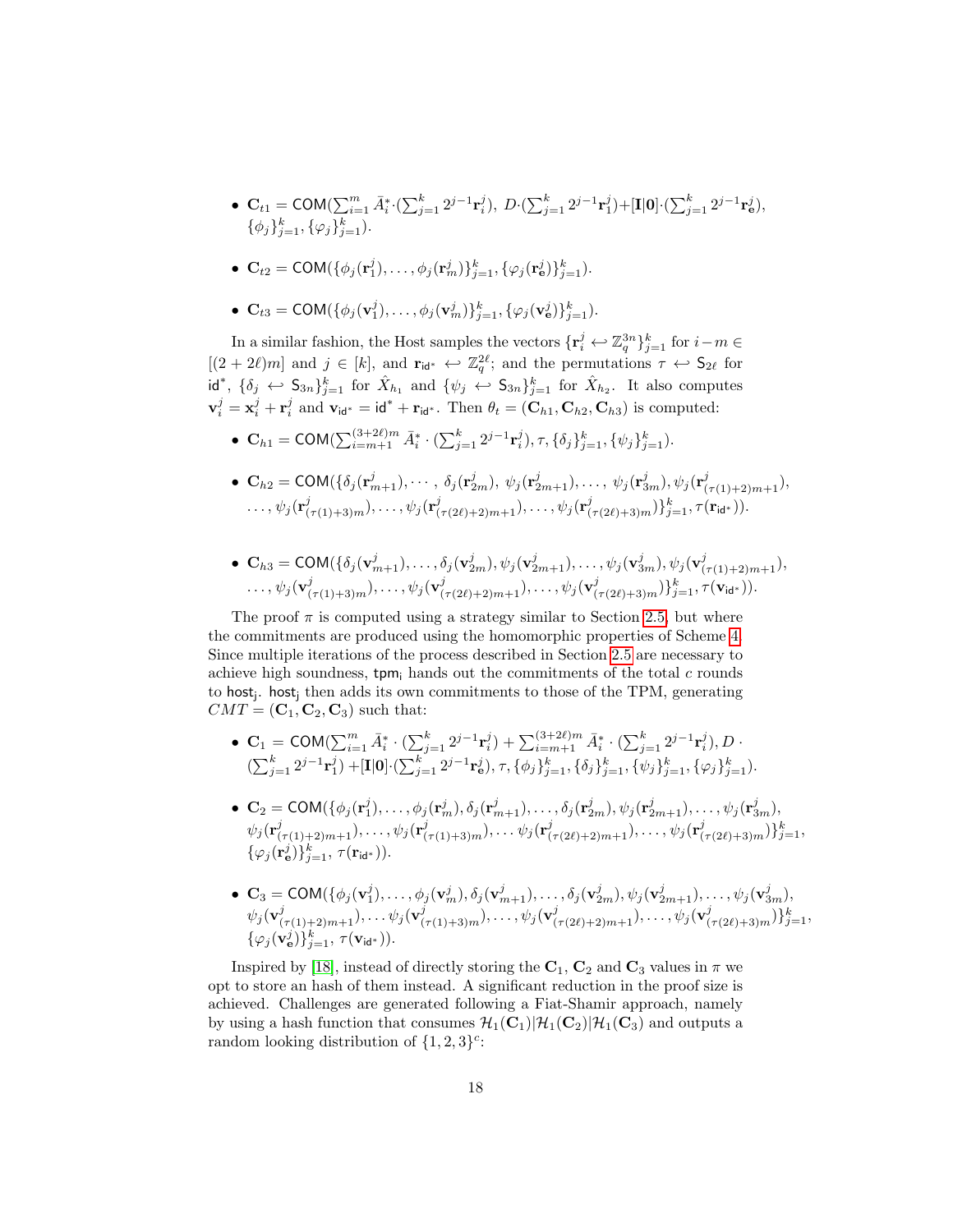$$
\{\mathbf{C}\mathbf{H}_j\}_{j=1}^c = \mathcal{H}_0(\mu, \mathcal{H}_1(\mathbf{C}_1^j) | \mathcal{H}_1(\mathbf{C}_2^j) | \mathcal{H}_1(\mathbf{C}_3^j)\}_{j=1}^c, \mathsf{pp}) \in \{1, 2, 3\}^c.
$$

For each challenge, the tpm<sub>i</sub> and the host<sub>i</sub> combine the required values to produce the following responses:

- if  $CH = 1$ ,  $C_2$  and  $C_3$  are revealed, corresponding to all the permuted  $\tau(\mathsf{id}^*),~~ \tau(\mathbf{r}_{id^*}),~\{\phi_j(\mathbf{x}_i^j)\}_{j=1}^k,~~\{\delta_j(\mathbf{x}_i^j)\}_{j=1}^k,~~\{\psi_j(\mathbf{x}_i^j)\}_{j=1}^k,~~\{\varphi_j(\mathbf{e}^j)\}_{j=1}^k,$  $\{\varphi_j(\mathbf{r}_e^j)\}_{j=1}^k$ ,  $\{\phi_j(\mathbf{r}_i^j)\}_{j=1}^k$ ,  $\{\delta_j(\mathbf{r}_i^j)\}_{j=1}^k$  and  $\{\psi_j(\mathbf{r}_i^j)\}_{j=1}^k$ .
- if  $\text{CH} = 2$ ,  $\text{C}_1$  and  $\text{C}_3$  are revealed, corresponding to the permutations  $\tau$ ,  $\{\phi_j\}_{j=1}^k$ ,  $\{\delta_j\}_{j=1}^k$ ,  $\{\psi_j\}_{j=1}^k$ ,  $\{\varphi_j\}_{j=1}^k$  and all the **v** values.
- if  $CH = 3$ ,  $C_1$  and  $C_2$  are revealed, corresponding to all the permutations  $\tau$ ,  $\{\phi_j\}_{j=1}^k$ ,  $\{\delta_j\}_{j=1}^k$ ,  $\{\psi_j\}_{j=1}^k$ ,  $\{\varphi_j\}_{j=1}^k$  and all the **r** values.

Finally host; sends the proof to the verifier.

Depending on the prover's inputs, the verifier can always check 2 out of 3 commitments. When  $\overline{CH} = 1$ , the verifier will be convinced that the  $e_i^j$  and the  $\bar{\mathbf{x}}_i^j$  were small. When  $\mathbf{CH} = 2$  or  $\mathbf{CH} = 3$ , the verifier will be able to validate either the left or the right-hand side of the following expressions:

$$
\sum_{i=1}^{(3+2\ell)m} \hat{A}_i^* \sum_{d=1}^k 2^{d-1} \mathbf{r}_i^{\mathbf{d}} = \sum_{i=1}^{(3+2\ell)m} \hat{A}_i^* \sum_{d=1}^k 2^{d-1} \left( \bar{\mathbf{x}}_i^d + \mathbf{r}_i^{\mathbf{d}} \right) - \mathbf{u}
$$

$$
D \cdot \sum_{d=1}^{k} 2^{d-1} \mathbf{r}_1^d + [\mathbf{I}|\mathbf{0}] \cdot \sum_{d=1}^{k} 2^{d-1} \mathbf{r}_\mathbf{e}^d =
$$
  

$$
D \cdot \sum_{d=1}^{k} 2^{d-1} (\bar{\mathbf{x}}_1^d + \mathbf{r}_1^d) + [\mathbf{I}|\mathbf{0}] \cdot \sum_{d=1}^{k} 2^{d-1} (\mathbf{r}_\mathbf{e}^d + \mathbf{e}^d) - \mathbf{n} \mathbf{y} \mathbf{m}
$$

#### <span id="page-18-0"></span>4. Security Model of DAA

In this paper, we adapt the security model for DAA given by Camenish et al. in [\[16\]](#page-32-10). The security definition is given in the Universal Composability (UC) model, represented in Figure [2,](#page-19-0) with respect to an ideal functionality  $F_{daa}^l$ . In UC, an environment  $\varepsilon$  should not be able to distinguish with a non-negligible probability between two worlds:

- 1. The real world, where each party  $P_i$  in the DAA protocol executes its assigned part of the protocol Π. The network is controlled by an adversary A that communicates with  $\varepsilon$ .
- 2. The ideal world, in which all parties forward their inputs to a trusted third party, called the ideal functionality  $F_{daa}^l$ , which internally performs all the required tasks and creates the parties' outputs.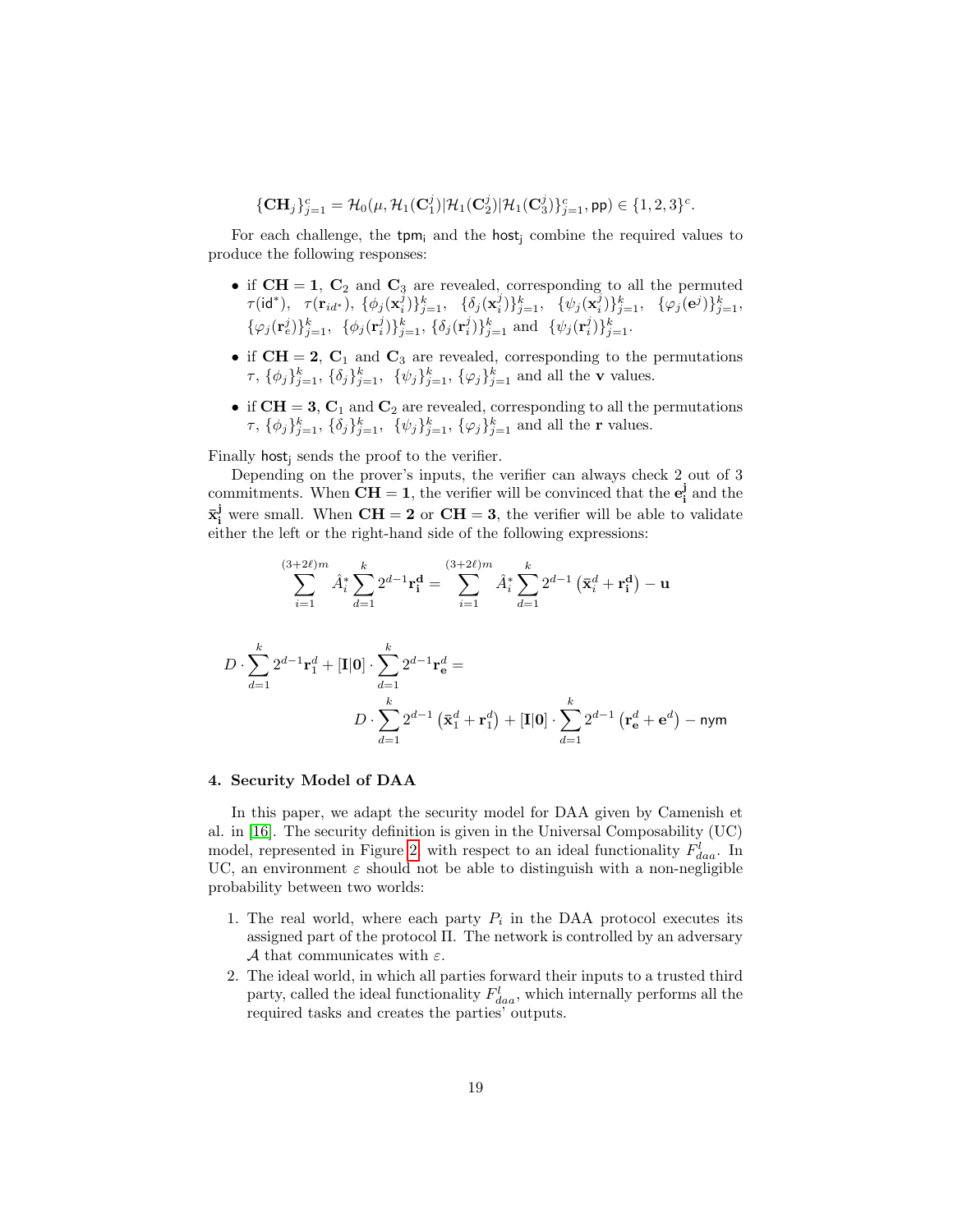<span id="page-19-0"></span>

Figure 2: Universal composability security model: the real and the ideal world executions are indistinguishable to the environment  $\varepsilon$ .

A protocol  $\Pi$  is said to securely realize  $F_{daa}^{l}$  if for every adversary A performing an attack in the real world, there is an ideal world adversary  $\mathcal S$  that performs the same attack in the ideal world. More precisely, given a protocol Π, an ideal functionality  $F_{daa}$  and an environment  $\varepsilon$ , we say that  $\Pi$  securely realises  $F_{daa}$ if the real world in which  $\Pi$  is used is as secure as the ideal world in which  $F_{daa}^l$ is used. In general, the security properties that a DAA scheme should enjoy are the following:

- Unforgeability This property requires that the issuer is honest and should hold even if the host is corrupt. If all the TPMs are honest, then no adversary can output a signature on a message  $M$  with respect to a basename (bsn). On the other hand, if not all the TPMs are honest, say  $n$  TPMs are corrupt, the adversary can at most output  $n$  unlinkable signatures with respect to the same basename.
- Anonymity: This property requires that the entire platform  $(\text{tpm}_i + \text{host}_i)$ is honest and should hold even if the issuer is corrupt. Starting from two valid signatures with respect to two different basenames, the adversary cannot tell whether these signatures were produced by one or two different honest platforms.
- Non-frameability: This requires that the entire platform  $(\text{tpm}_i + \text{host}_i)$  is honest and should hold even if the issuer is corrupt. It ensures that no adversary can produce a signature that links to signatures generated by an honest platform.

As in the standardised DAA schemes supported by the TPM (either the TPM Version 1.2 or the TPM Version 2.0), in the proposed L-DAA scheme, privacy was built on the honesty of the entire platform, i.e., both the TPM and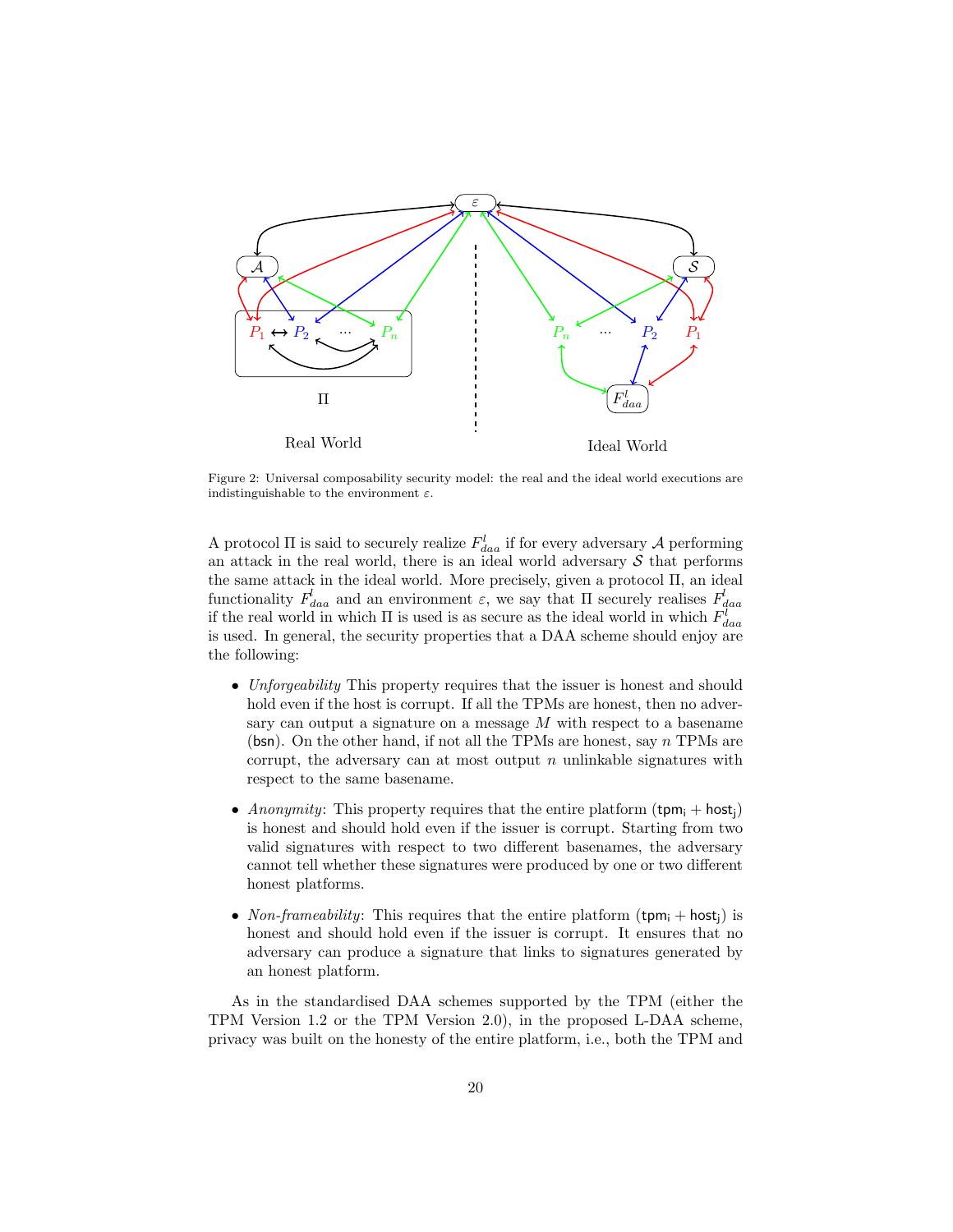#### Scheme 12: Ideal Setup

<span id="page-20-0"></span>On the input(SETUP, sid) from the issuer I,  $F_{daa}^{l}$  does the following:

- Verify that  $(I, \text{sid'}) = \text{sid}$  and output (SETUP, sid) to S.
- SET Algorithms. Upon receiving the algorithms (Kgen, sig, ver, link, identify) from the simulator  $S$ , it checks that (ver, link, identify) are deterministic [Check-I].
- Output (SETUPDONE, sid) to I.

the host are supposed to be honest. In [\[19\]](#page-33-2) it is considered that the TPM may be corrupt and privacy must hold whenever the host is honest, regardless of the corruption state of the TPM. In order to achieve the best performance, we do not consider this case in this work and leave it for a future work.

# 4.1. The Ideal Functionality  $F_{daa}^l$

The ideal functionality  $F_{daa}^{l}$  is now formally defined under the assumption of static corruption, i.e., the adversary decides beforehand which parties are corrupt and informs  $F_{daa}^{l}$  about them.  $F_{daa}^{l}$  has five interfaces (Setup, Join, Sign, Verify, Link) described in Schemes [12,](#page-20-0) [13,](#page-21-0) [14,](#page-22-0) [15](#page-23-0) and [16.](#page-23-1) Scheme [12](#page-20-0) provides a functionality akin to Scheme [5;](#page-10-0) [13](#page-21-0) to [6](#page-11-0) and [7;](#page-12-0) [14](#page-22-0) to [8](#page-13-0) and [9;](#page-14-0) [15](#page-23-0) to [10;](#page-15-0) and [16](#page-23-1) to [11.](#page-15-1) In the UC model, several sessions of the protocol are allowed to run at the same time and each session will be given a global identifier sid that consists of an issuer I and a unique string  $sid'$ , i.e.  $sid = (sid', I)$ . We also uniquely identify the Join and Sign sub-sessions with jsid and ssid.  $F_{daa}^l$ is parameterized by a leakage function  $l: \{0,1\}^* \to \{0,1\}^*$ , which models the information leakage that occurs in the communication between a host host, and a TPM tpm<sub>i</sub>. We also define the following algorithms that are used in Schemes [12,](#page-20-0) [13,](#page-21-0) [14,](#page-22-0) [15](#page-23-0) and [16:](#page-23-1)

- Kgen( $1^{\lambda}$ ): A probabilistic algorithm that takes a security parameter  $\lambda$ and generates keys gsk for honest TPMs.
- sig(*gsk*,  $\mu$ , bsn): A probabilistic algorithm used for honest TPMs. On input of a key *qsk*, a message  $\mu$  and a basename **bsn**, it outputs a signature σ.
- ver( $\sigma$ ,  $\mu$ , bsn): A deterministic algorithm that is used in the VERIFY interface. On input of a signature  $\sigma$ , a message  $\mu$  and a basename bsn, it outputs  $f = 1$  if the signature is valid,  $f = 0$  otherwise.
- link( $\sigma_1$ ,  $\mu_1$ ,  $\sigma_2$ ,  $\mu_2$ , bsn): A deterministic algorithm that will be used in the LINK interface. It outputs 1 if both  $\sigma_1$  and  $\sigma_2$  were generated by the same TPM with respect to the same bsn, 0 otherwise.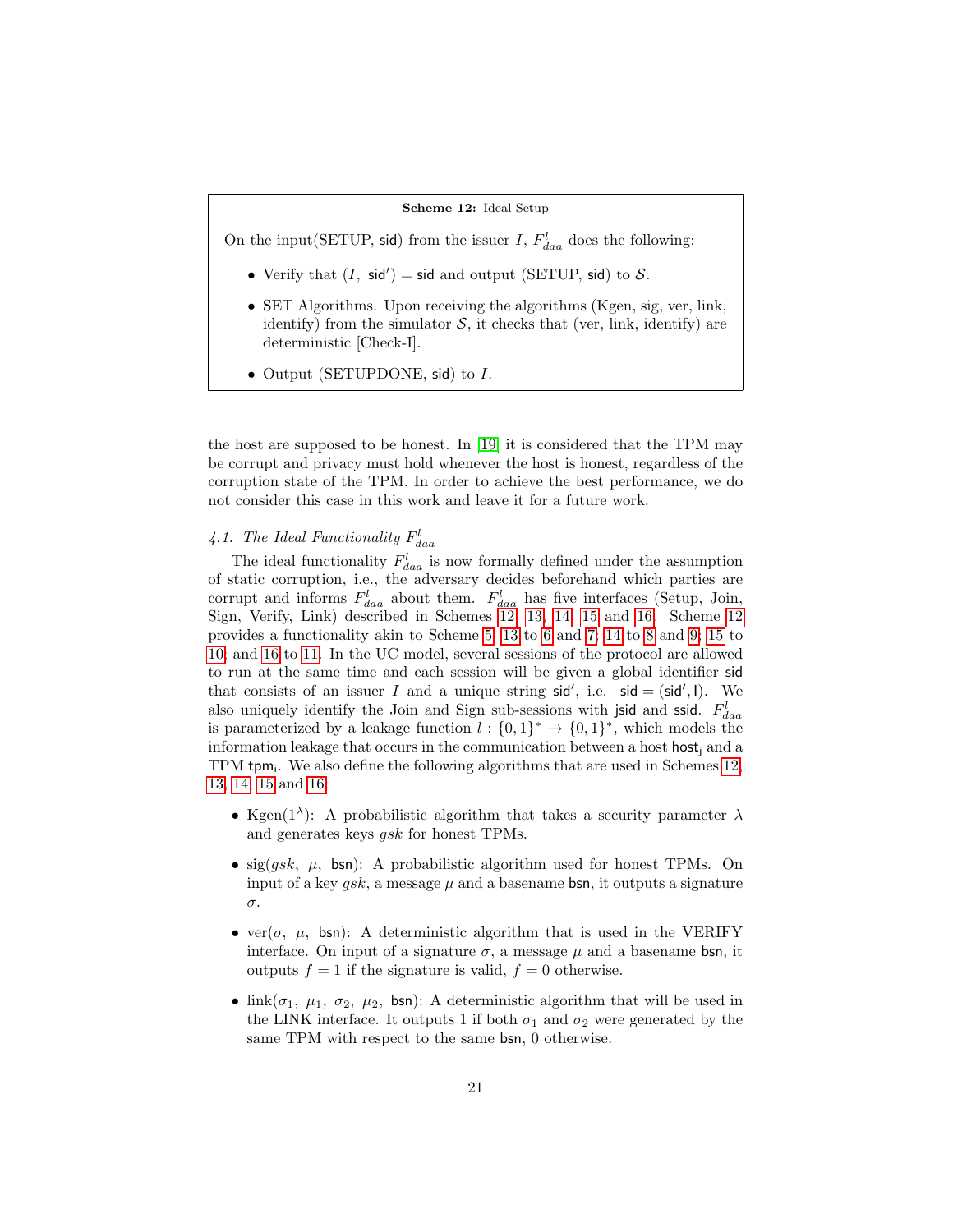#### Scheme 13: Ideal Join

#### <span id="page-21-0"></span>JOIN

- 1. JOIN REQUEST: On input (JOIN, sid, jsid, tpm;) from the host host<sub>j</sub> to join the TPM tpm<sub>i</sub>, the ideal functionality  $F_{daa}^{l}$  proceeds as follows:
	- Create a join session  $\langle$  jsid, tpm<sub>i</sub>, host<sub>j</sub>, request $\rangle$ .
	- Output (JOINSTART, sid, jsid, tpm;, host;) to  $S$ .
- 2. JOIN REQUEST DELIVERY: Proceed upon receiving delivery notification from  $S$ .
	- Update the session record to  $\langle$  jsid, tpm<sub>i</sub>, host<sub>j</sub>, delivery $\rangle$ .
	- If I or tpm<sub>i</sub> is honest and  $\langle$ tpm<sub>i</sub>,  $\star$ ,  $\star$  $\rangle$  is already in Members, output  $\perp$  [Check II].
	- Output (JOINPROCEED, sid, jsid, tpm;) to  $I$ .

#### 3. JOIN PROCEED:

- Upon receiving an approval from I,  $F_{daa}^{l}$  updates the session record to  $\langle$ jsid, sid, tpm<sub>i</sub>, host<sub>j</sub>, complete $\rangle$ .
- Output (JOINCOMPLETE, sid, jsid) to  $S$ .
- 4. KEY GENERATION: On input (JOINCOMPLETE, sid, jsid, gsk) from S.
	- If both tpm<sub>i</sub> and host<sub>i</sub> are honest, set  $gsk = \bot$ .
	- Else, verify that the provided  $gsk$  is eligible by performing the following checks:
		- If host<sub>j</sub> is corrupt and tpm<sub>i</sub> is honest, then  $CheckGskHonest(gsk)=1$  [Check III].
		- If tpm<sub>i</sub> is corrupt, then CheckGskCorrupt $(gsk)$ =1 [Check IV].
	- Insert  $\langle \text{tpm}_i, \text{host}_j, gsk \rangle$  into Members, and output (JOINED, sid, jsid) to host<sub>j</sub>.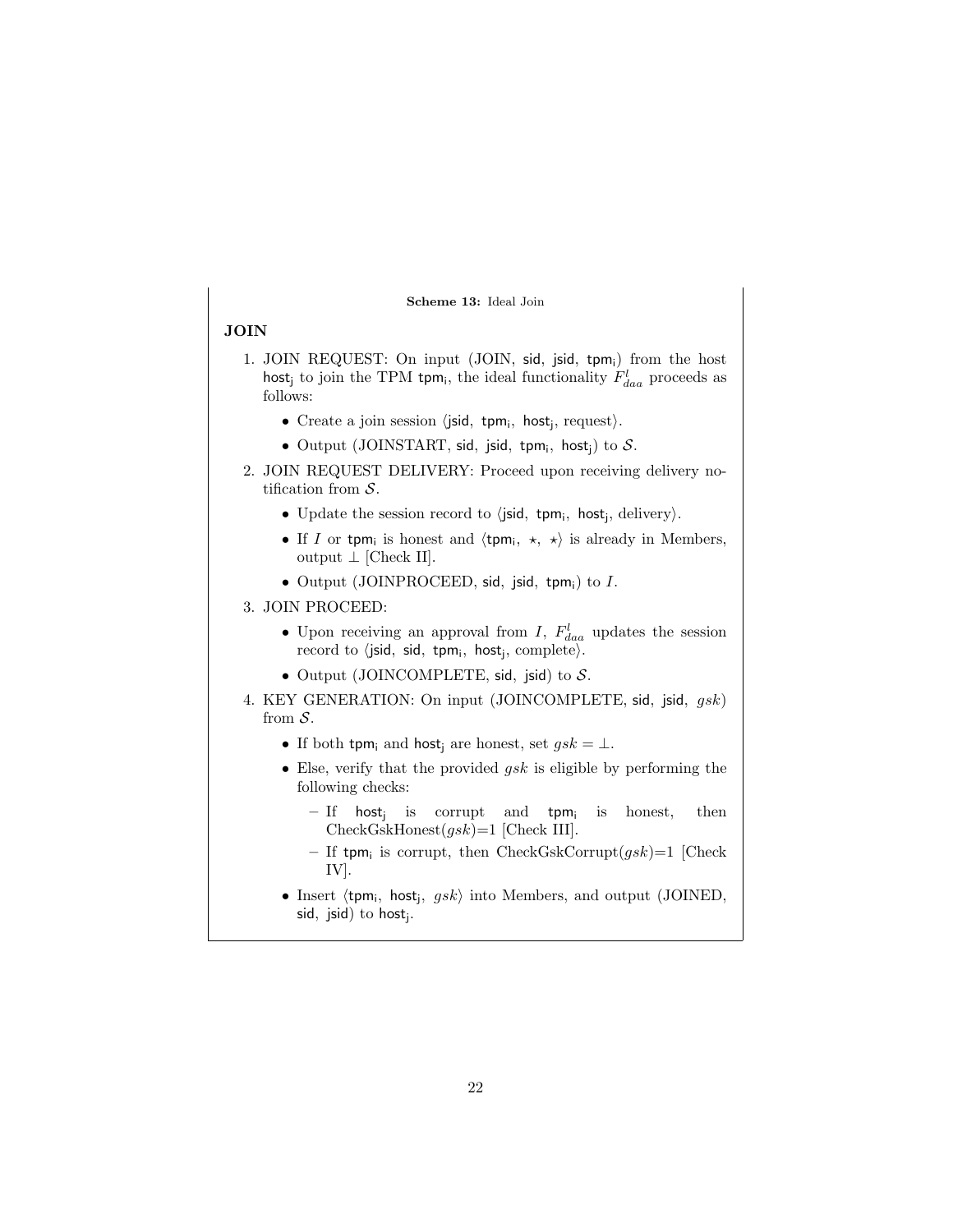#### Scheme 14: Ideal Sign

- <span id="page-22-0"></span>1. SIGN REQUEST: On input (SIGN, sid, ssid, tpm;,  $\mu$ , bsn) from the host host requesting a DAA signature by a TPM tpm<sub>i</sub> on a message  $\mu$  with respect to a basename bsn, the ideal functionality does the following:
	- Abort if I is honest and no entry  $\langle \text{tpm}_i, \text{host}_j, \star \rangle$  exists in Members.
	- Else, create a sign session  $\langle \textsf{ssid}, \textsf{tpm}_i, \textsf{host}_j, \mu, \textsf{bsn}, \textsf{request} \rangle$ .
	- Output (SIGNSTART, sid, ssid, tpm;, host;,  $l(\mu, \text{bsn})$ ) to  $S$ .
- 2. SIGN REQUEST DELIVERY: On input (SIGNSTART, sid, ssid) from  $\mathcal{S}$ , update the session to  $\langle$ ssid, tpm<sub>i</sub>, host<sub>j</sub>,  $\mu$ , bsn, delivered $\rangle$ .  $F_{daa}^{l}$  output (SIGNPROCEED, sid, ssid,  $\mu$ , bsn) to tpm<sub>i</sub>.
- 3. SIGN PROCEED: On input (SIGNPROCEED, sid, ssid) from tpm<sup>i</sup>
	- Update the records  $\langle \text{ssid}, \text{tpm}_i, \text{host}_j, \mu, \text{bsn}, \text{delivered} \rangle$ .
	- Output (SIGNCOMPLETE, sid, ssid) to  $S$ .
- 4. SIGNATURE GENERATION: On the input (SIGNCOMPLETE, sid, ssid,  $\sigma$ ) from S, if both tpm<sub>i</sub> and host<sub>i</sub> are honest then:
	- Ignore the adversary's signature  $\sigma$ .
	- If bsn  $\neq \perp$ , then retrieve gsk from the  $\langle$ tpm<sub>i</sub>, bsn, gsk $\rangle \in$  DomainKeys.
	- If  $bsn = \perp$  or no gsk was found, generate a fresh key gsk  $\leftarrow$  $Kgen(1<sup>\lambda</sup>)$ .
	- Check CheckGskHonest $(gsk)$ =1 [Check V].
	- Store  $\langle$ tpm<sub>i</sub>, bsn, gsk $\rangle$  in DomainKeys.
	- Generate the signature  $\sigma \leftarrow sig(gsk, \mu, \text{bsn}).$
	- Check ver $(\sigma, \mu, \text{bsn})=1$  [Check VI].
	- Check identify( $\sigma$ ,  $\mu$ , bsn,  $gsk$ )=1 [Check VII].
	- Check that there is no TPM other than tpm; with key  $gsk'$  registered in Members or DomainKeys such that identify $(\sigma, \mu, \text{bsn}, gsk')=1$  [Check VIII].
	- If tpm<sub>i</sub> is honest, then store  $\langle \sigma, \mu, \text{ tym}_i, \text{bsn} \rangle$  in Signed and output (SIGNATURE, sid, ssid,  $\sigma$ ) to host<sub>j</sub>.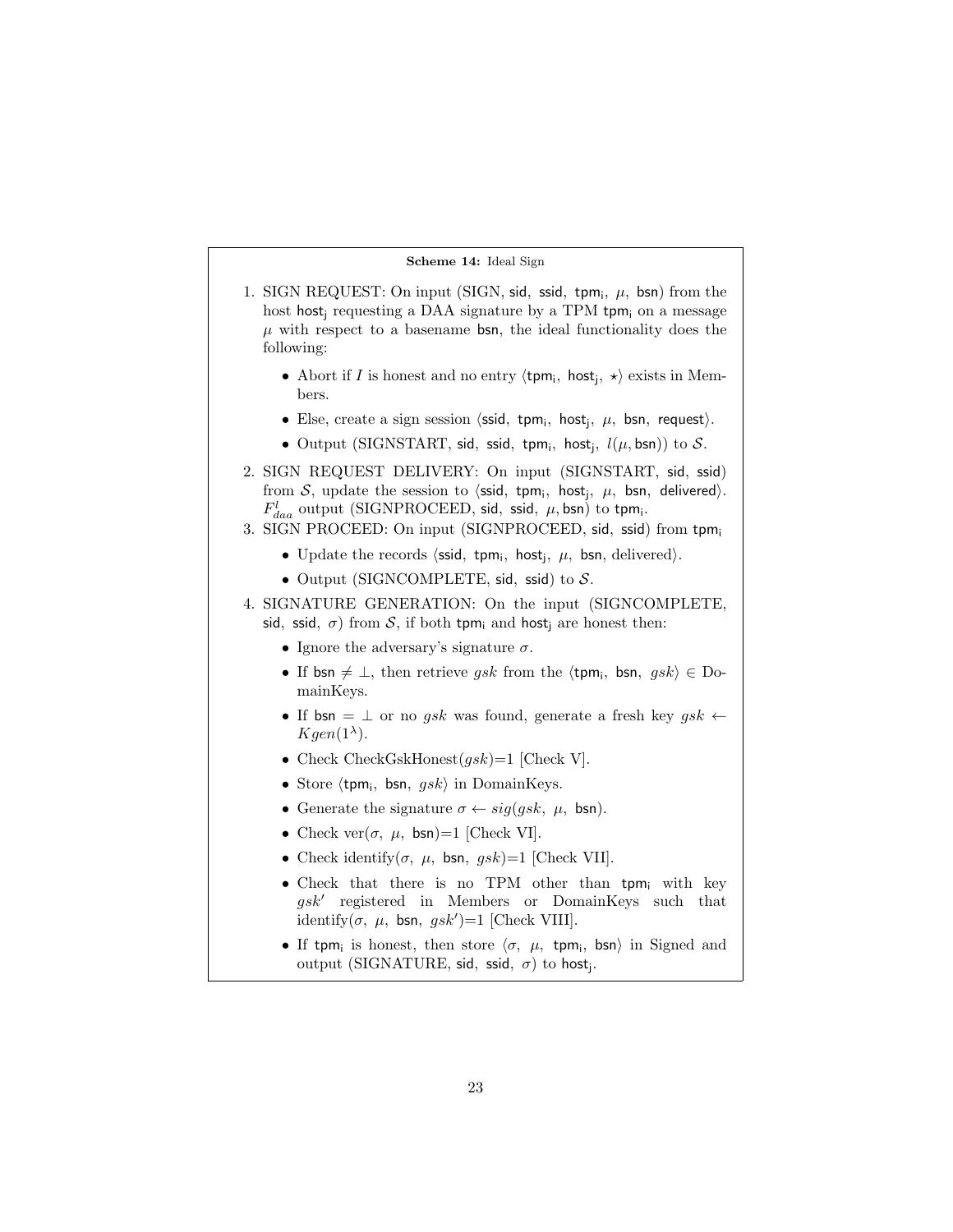#### Scheme 15: Ideal Verify

- <span id="page-23-0"></span>• On input (VERIFY, sid,  $\mu$ , bsn,  $\sigma$ , RL), from a party V to check whether a given signature  $\sigma$  is a valid signature on a message  $\mu$  with respect to a basename bsn and the revocation list RL, the ideal functionality does the following:
- Extract all pairs  $(gsk_i, \text{ tym}_i)$  from the DomainKeys and Members, for which identify $(\sigma, \mu, \text{bsn}, gsk)$ =1. Set  $b = 0$  if any of the following holds:
	- More than one key  $gsk_i$  was found [Check IX].
	- I is honest and no pair  $(gsk_i, \text{ tym}_i)$  was found [Check X].
	- An honest tpm<sub>i</sub> was found, but no entry  $\langle \star, \mu, \text{ tpm}_i, \text{ bsn} \rangle$  was found in Signed [Check XI].
	- There is a key  $gsk' \in RL$ , such that identify $(\sigma, \mu, \text{bsn}, gsk')=1$ and no pair  $(gsk, \text{ tym}_i)$  for an honest tpm<sub>i</sub> was found [Check] XII].
- If  $b \neq 0$ , set  $b \leftarrow \text{ver}(\sigma, \mu, \text{bsn})$  [Check XIII].
- Add  $\langle \sigma, \mu, \text{bsn}, RL, b \rangle$  to VerResults, and output (VERIFIED, sid,  $b)$  to  $V$ .

#### Scheme 16: Ideal Link

<span id="page-23-1"></span>On input (LINK, sid,  $\sigma_1$ ,  $\mu_1$ ,  $\sigma_2$ ,  $\mu_2$ , bsn), with bsn  $\neq \bot$ , from a party V to check if the two signatures stem from the same signer or not. The ideal functionality deals with the request as follows:

- If at least one of the signatures  $(\sigma_1, \mu_1, \text{bsn})$  or  $(\sigma_2, \mu_2, \text{bsn})$  is not valid (verified via the VERIFY interface with  $RL \neq \emptyset$ ), output ⊥ [Check XIV].
- For each  $gsk_i$  in Members and DomainKeys, compute  $b_i \leftarrow$ identify( $\sigma_1$ ,  $\mu_1$ , bsn,  $gsk_i$ ) and  $b'_i$  = identify( $\sigma_2$ ,  $\mu_2$ , bsn,  $gsk_i$ ) then set:
	- $f \leftarrow 0$  if  $b_i \neq b'_i$  for some i [Check XV].
	- $-f \leftarrow 1$  if  $b_i = b'_i = 1$  for some i [Check XVI].
- If f is not defined, set  $f \leftarrow \text{link}(\sigma_1, \mu_1, \sigma_2, \mu_2, \text{bsn})$ , then output (LINK, sid,  $f$ ) to  $V$ .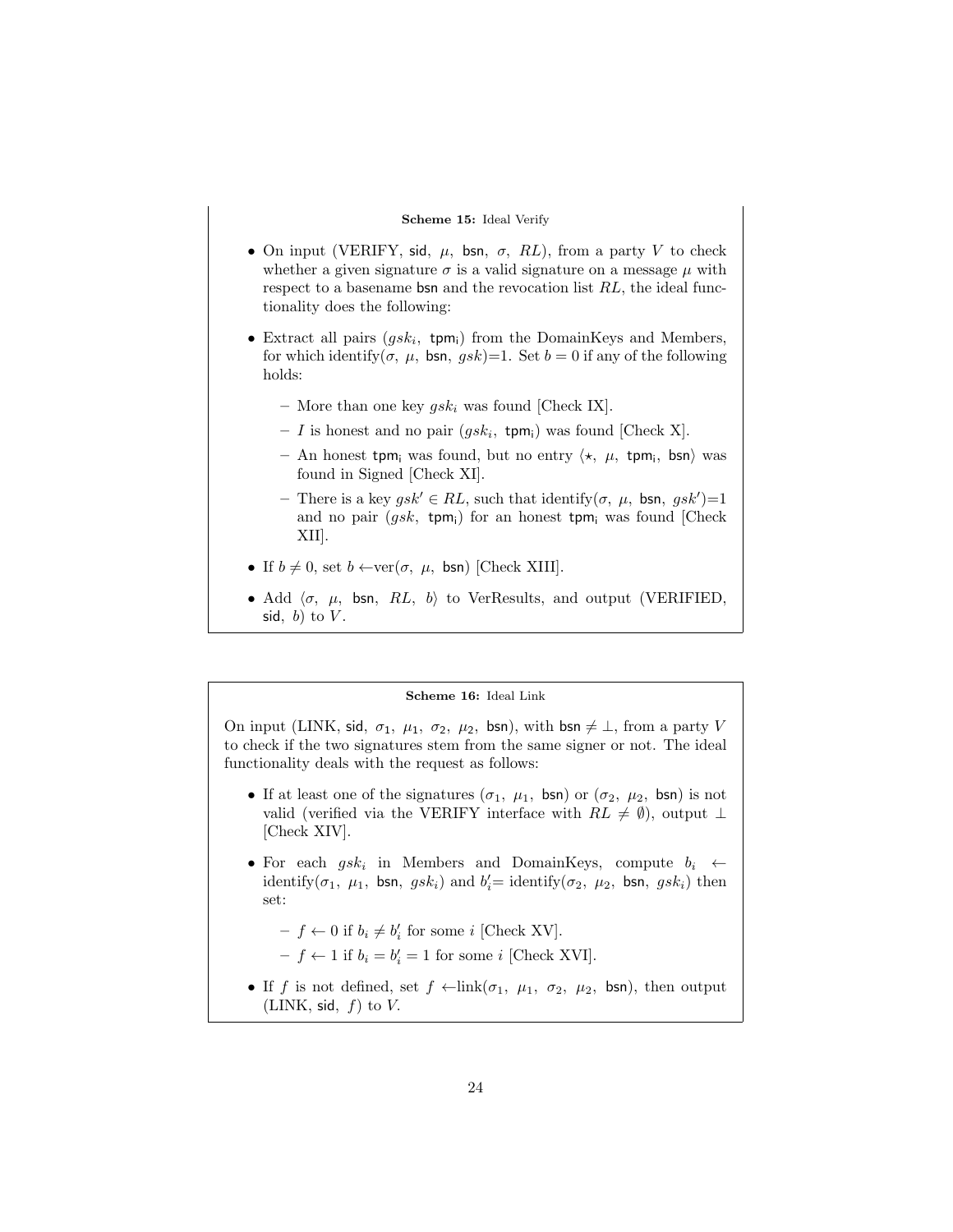• identify( $gsk, \sigma, \mu$ , bsn): A deterministic algorithm that will be used to ensure consistency with the ideal functionality  $F_{daa}^l$ 's internal records. It outputs 1 if a key *gsk* was used to produce a signature  $\sigma$ , 0 otherwise.

The following functions are also used to check whether or not a TPM key is consistent with the internal records of  $F_{daa}^l$ :

- 1. CkeckGskHonest $(gsk)$ : If the tpm<sub>i</sub> is honest, and no signatures in Signed or valid signatures in VerResults identify to be signed by gsk, then gsk is eligible and the function returns 1, otherwise it returns 0.
- 2. CkeckGskCorrupt $(gsk)$ : If the tpm<sub>i</sub> is corrupt and  $\exists gsk' \neq gsk$  and  $(\mu, \sigma, \text{bsn})$  such that both keys identify to be the owners of the same signature  $\sigma$ , then *ask* is eligible and the function returns 1, otherwise it returns 0.

## <span id="page-24-0"></span>5. Security Proof

In this section, we provide a sketch of the security proof. The detailed proof can be found in [Appendix D.](#page-40-0) A sequence of games based on the model of Camenish et al. in [\[16\]](#page-32-10) is presented, and it is shown that there exists no environment  $\varepsilon$  that can distinguish the real world protocol  $\Pi$  with an adversary A, from the ideal world  $F_{daa}^l$  with a simulator S. Starting with the real world protocol game, we change the protocol game by game in a computationally indistinguishable way, finally ending with the ideal world protocol. The sequence of games is as follows:

Game 1  $\triangleright$  The Real World Protocol.



Game 2  $\triangleright$  Equivalent to Game 1. An entity  $C$  is introduced.  $C$  receives all inputs from the honest parties and simulates the real world protocol for them.

 $\boxed{\text{Game } 3}$   $\rightarrow$  Similar to Game 2 but with a different structure.

 $C$  is split into two parts,  $F$  and  $S$ .  $F$  behaves as an ideal functionality. It receives all the inputs and forwards them to  $S$ , who simulates the real world protocol for honest parties and sends the output to F. F then forwards the outputs to  $\varepsilon$ .

Game 4  $\triangleright \varepsilon$  will notice no change from Game 3.  $F$  now stores the algorithms for the issuer  $I$  in the setup interface and ensures that the structure of sid is correct for an honest I, and aborts if not. In case  $I$  is corrupt,  $S$  extracts the secret key for  $I$  and proceeds in the setup interface on behalf of I.

Game  $5$  > Same outcomes as Game 4. F now performs the verification and linking checks instead of forwarding them to  $S$ . There are no protocol messages and the outputs are exactly as in the real world protocol. However, F doesn't contain a revocation check in the verification algorithm. Nonetheless, F can perform this check separately.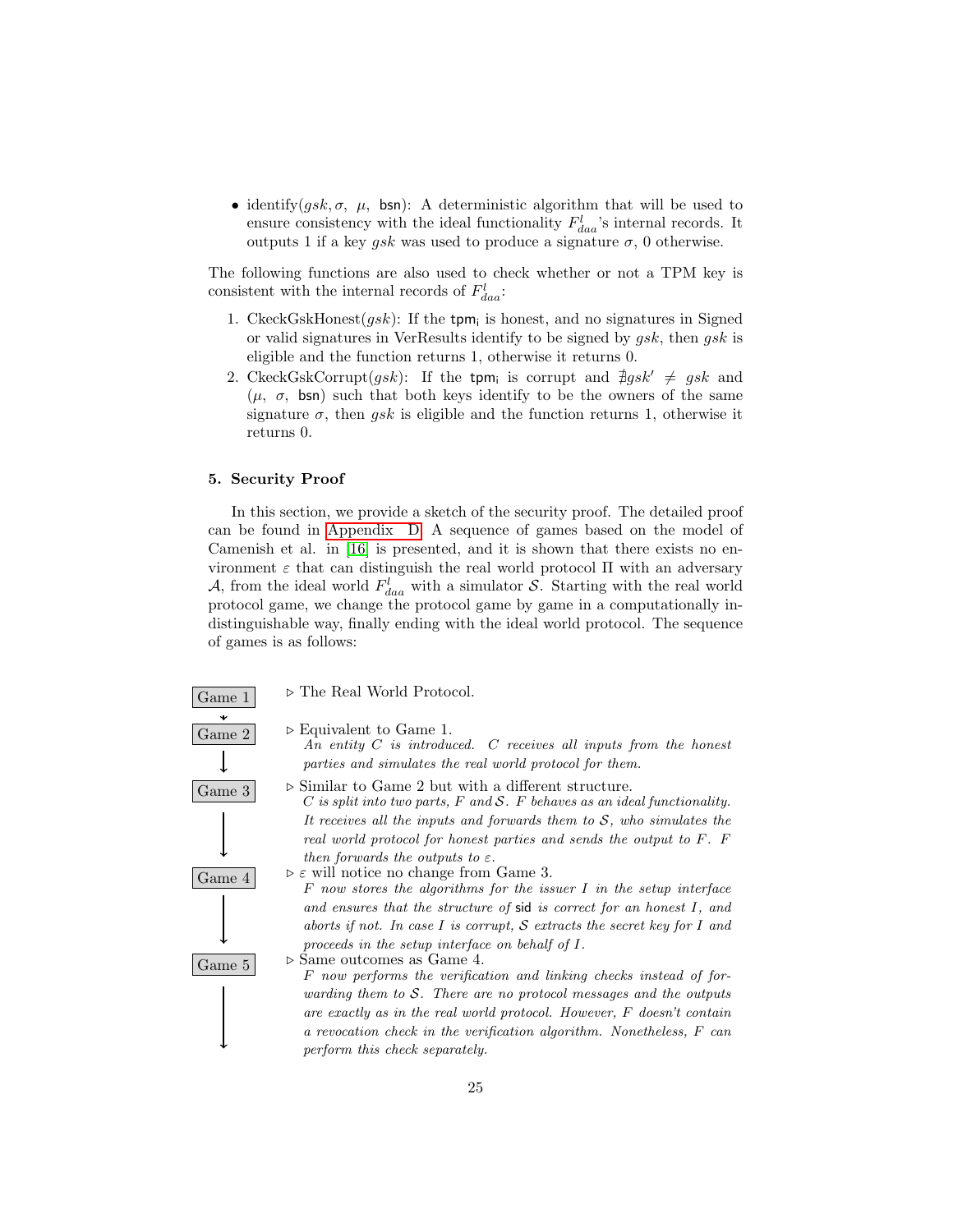Game 6  $\triangleright$  In all cases F and S can interact to simulate the real world protocol.

> The join interface of  $F$  is now changed.  $F$  now stores in its records the members that have joined. If  $I$  is honest,  $F$  stores the secret key, extracted from  $S$ , for corrupt TPMs.  $S$  always has enough information to simulate the real world protocol except when the issuer is the only honest party. In this case,  $S$  doesn't know who initiated the join, so it can't make a join query with  $F$  on the host's behalf. Thus, to deal with this case, F can safely choose any corrupt host and put it into Members. The identities of hosts are only used to create signatures for platforms with an honest TPM or honest host, so one needn't worry about fully corrupted platforms.

 $\overline{Game 7}$   $\triangleright$  A distinguisher between Game 6 and 7 could solve Decision RLWE.

> F now creates anonymous signatures for honest platforms by running the algorithms defined in the setup interface. Let us start by defining Game  $7.k.k'$ : in this game F handles the first  $k'$  signing inputs of tpm<sub>k</sub> with algorithms and subsequent inputs are forwarded to S as before. We note that Game  $7.0.0 =$ Game 6. For increasing  $k'$ , Game 7.k.k' will be at some stage equal to Game 7.k + 1.0, this is because there can only be a polynomial number of signing queries to be processed. Therefore, for large enough  $k$  and  $k'$ ,  $F$  handles all the signing queries of all TPMs, and Game 7 is indistinguishable from Game 7.k.k'. To prove that Game  $7.k.k'+1$  is indistinguishable from Game  $7.k.k'$ , suppose there exists an environment that can distinquish a signature of an honest party using  $\hat{X}_t$  from a signature using a different  $\hat{X'}_t$ , then the environment can solve the Decision Ring -LWE Problem. Suppose that S is given tuples  $\{(\mathbf{a}_i, \mathbf{b}_i)\}_{i=1}^{k'}$ ,  $(\mathbf{c}, \mathbf{d})$ , where  $\mathbf{b}_i = \mathbf{a}_i \cdot \mathbf{x}_1 + \mathbf{e}_i$  for a uniform random  $\mathbf{a}_i$  and  $\mathbf{c} \in \mathcal{R}_q$ , and it is challenged to decide if the pair  $(c, d)$  is chosen from a Ring LWE distribution (for some secret  $\mathbf{x}_1$ ) or uniform random. S proceeds in simulating the TPM without knowing the secret  $x_1$ . S can answer all the H queries, as S is controlling  $F_{crs}$ , on bsn<sub>i</sub> with  $H(bsn<sub>i</sub>) = a<sub>i</sub>$  for  $j \leq k'$ . For  $j = k' + 1$ , S sets  $\mathcal{H}(\mathsf{bsn}_{k'+1}) = \mathbf{c}$ , otherwise  $\mathcal{H}(\mathsf{bsn}_j) = \mathbf{r}_j$ for some uniform random  $\mathbf{r}_i$  and  $j > k' + 1$ . Signing queries on behalf of  $\text{tpm}_i$  for  $i < k$  are forwarded by F to S, which calls the real world protocol. For  $i > k$ , gsks are freshly sampled for each bsni. However, for  $\tt temp<sub>k</sub>$  and  $i \leq k'$ , the simulator S sets  $\text{nym}_i = \textbf{b}_i$ , and for  $i = k' + 1$  it sets nym = d. For  $i > k' + 1$ , S samples fresh  $\mathbf{x}_i$  and generates  $\mathsf{nym}_i = \mathcal{H}(\mathsf{bsn}_i) \cdot \mathbf{x}_i + \mathbf{e}_i$ , keeping track of all the  $generated \; \mathsf{nym}_i \; such \; that \; it \; always \; output \; the \; same \; \mathsf{nym}_i \; for \; an \; associated \; \mathsf{map} \; \mathsf{map} \; \mathsf{map} \; \mathsf{map} \; \mathsf{map} \; \mathsf{map} \; \mathsf{map} \; \mathsf{map} \; \mathsf{map} \; \mathsf{map} \; \mathsf{map} \; \mathsf{map} \; \mathsf{map} \; \mathsf{map} \; \mathsf{map} \; \mathsf{map} \; \mathsf{map} \; \mathsf{map} \; \mathsf{map} \; \mathsf{map} \; \mathsf{map} \; \$ ciated  $bsn_i$ . For each case,  $top_k$  can provide a simulated proof. Any distinguisher between Game  $7.k.k'$  and Game  $7.k.k'+1$  can solve the Decision Ring-LWE Problem.

Game 8  $\vert$  >  $\epsilon$  observes no difference between Game 7 and Game 8.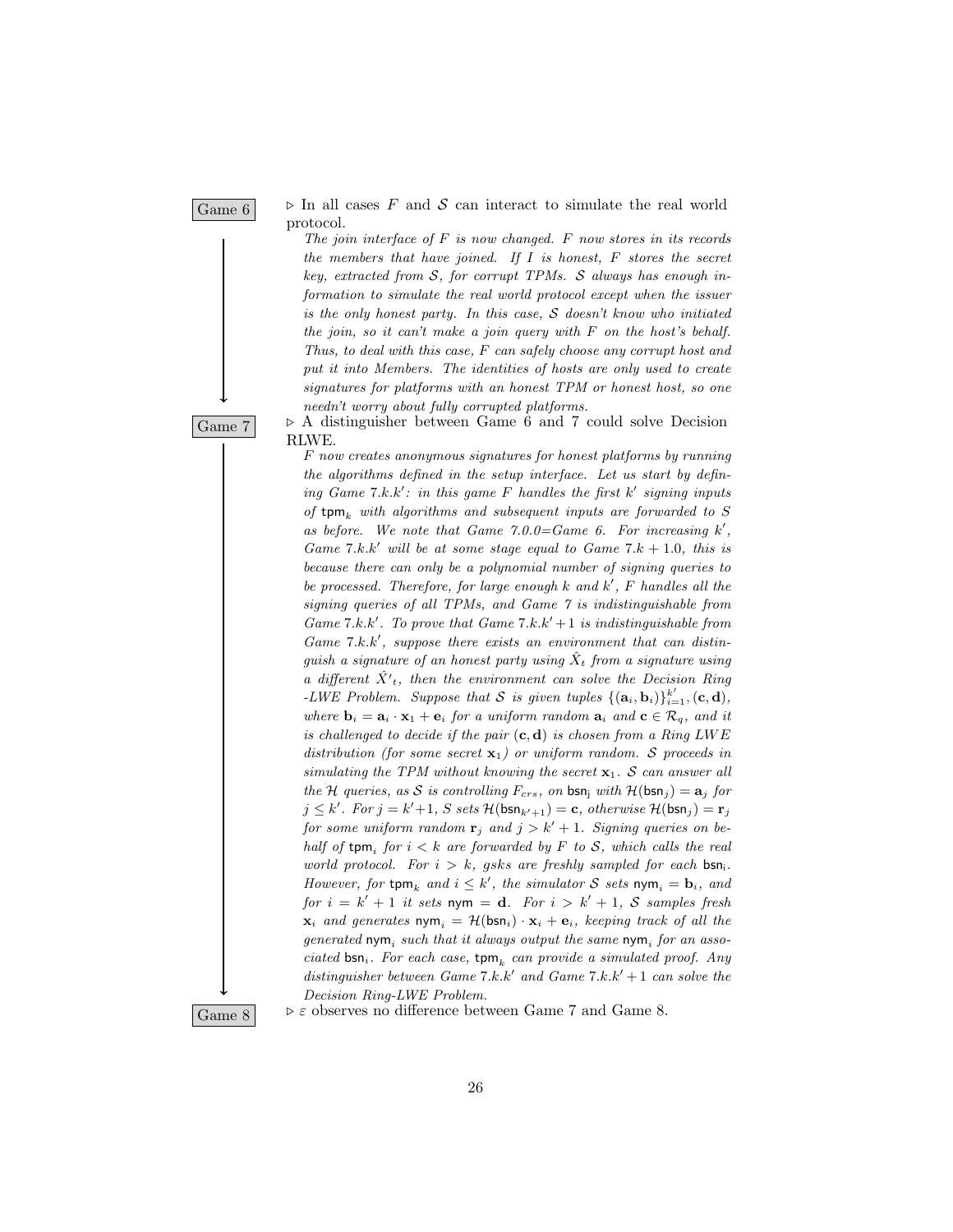$F$  now no longer informs  $S$  about the message and the basename that are being signed. If the whole platform is honest, then  $S$  can learn nothing about the message  $\mu$  and the basename bsn. Instead, S knows only the leakage  $l(\mu, \text{bsn})$ . To simulate the real world, S chooses a pair  $(\mu', \text{bsn}')$  such that  $l(\mu', \text{bsn}') = l(\mu, \text{bsn})$ .



Game 9  $\rightarrow$  Game 8 and Game 9 are indistinguishable.

If  $I$  is honest, then  $F$  now only allows platforms that joined to sign. An honest host will always check whether it joined with a TPM in the real world protocol, so there is no difference for honest hosts. Also an honest TPM only signs when it has joined with the host before. In the case that an honest  $\mathsf{tpm}_i$  performs a join protocol with a corrupt host host<sub>i</sub> and honest issuer, the simulator will make a join query with  $F$ . to ensure that  $tpm_i$  and host; are in Members.



 $\overline{\text{Game 10}}$   $\triangleright$  Checks in Game 10 produce the same results as those of Game 9.

> When storing a new gsk =  $\hat{X}_t$ , F checks CheckGskCorrupt(gsk)=1 or  $CheckGskHonest(gsk)=1$ . These checks will always pass. Valid signatures always satisfy nym =  $\mathcal{H}(\mathsf{bsn}) \cdot \mathbf{x}_1 + \mathbf{e}$  where  $\|\mathbf{x}_1\|_{\infty} < \beta$ and  $\|\mathbf{e}\|_{\infty} < \beta'$ . By the unique Short Vector Problem, there exists only one tuple  $(\mathbf{x}_1, \mathbf{e})$  such that  $\|\mathbf{x}_1\|_{\infty} < \beta$  and  $\|\mathbf{e}\|_{\infty} < \beta'$  for small enough  $\beta$  and  $\beta'$ . Thus, CheckGskCorrupt(gsk) will always give the correct output. Also due to the large min-entropy of discrete Gaussians the probability that sampling a gsk  $\hat{X}'_t = \hat{X}_t$  is negligible, thus with overwhelming probability there doesn't exist a signature already using the same  $gsk = \hat{X}_t$ , which implies that CheckGskHonest(gsk) will always give the correct output.







- Game 11  $\Box$   $\triangleright$  Game 11 produces the same results as Game 10 based on RLWE. In this game, F checks that honestly generated signatures are valid. This is true as the sig algorithm always produces signatures passing through the verification checks. Also those signatures satisfy identify(gsk,  $\sigma$ ,  $\mu$ , bsn) = 1 which is checked via nym. F also makes sure, using Members and DomainKeys, that honest users are not sharing the same secret key gsk. If there exists a key gsk =  $\hat{X}_t$ in Members and DomainKeys such that  $\|\textsf{nym} - \mathcal{H}(\textsf{bsn})\mathbf{x}_1\|_{\infty} < \beta'$ , then this breaks the search Ring-LWE problem.
- Game 12  $\triangleright$  Valid signatures are associated with a single gsk.
	- $Check$ -IX is added to ensure that there are no multiple gsk values matching one signature. Since there exists only one pair  $(\mathbf{x}_1, \mathbf{e}_I)$  such that  $\|\mathbf{x}_1\|_{\infty} < \beta$  and  $\|\mathbf{e}_I\|_{\infty} < \beta'$ , satisfying  $\mathsf{nym_I} = \mathcal{H}(\mathsf{bsn}) \cdot \mathbf{x}_1 + \mathbf{e}_I$ , two different gsks can't share the same  $\mathbf{x}_1$ .

Game 13  $\rightarrow$  Game 13 is indistinguishable from Game 12 based on the hardness of the Ring-ISIS Search Problem.

> To prevent accepting signatures that were issued by the use of join credentials not issued by an honest issuer, F adds a further check Check-X. This is due to the unforgeability of Boyen signatures.

Game 14  $\vert$   $\triangleright$  Game 14 is indistinguishable from Game 13 based on the hardness of Ring-LWE.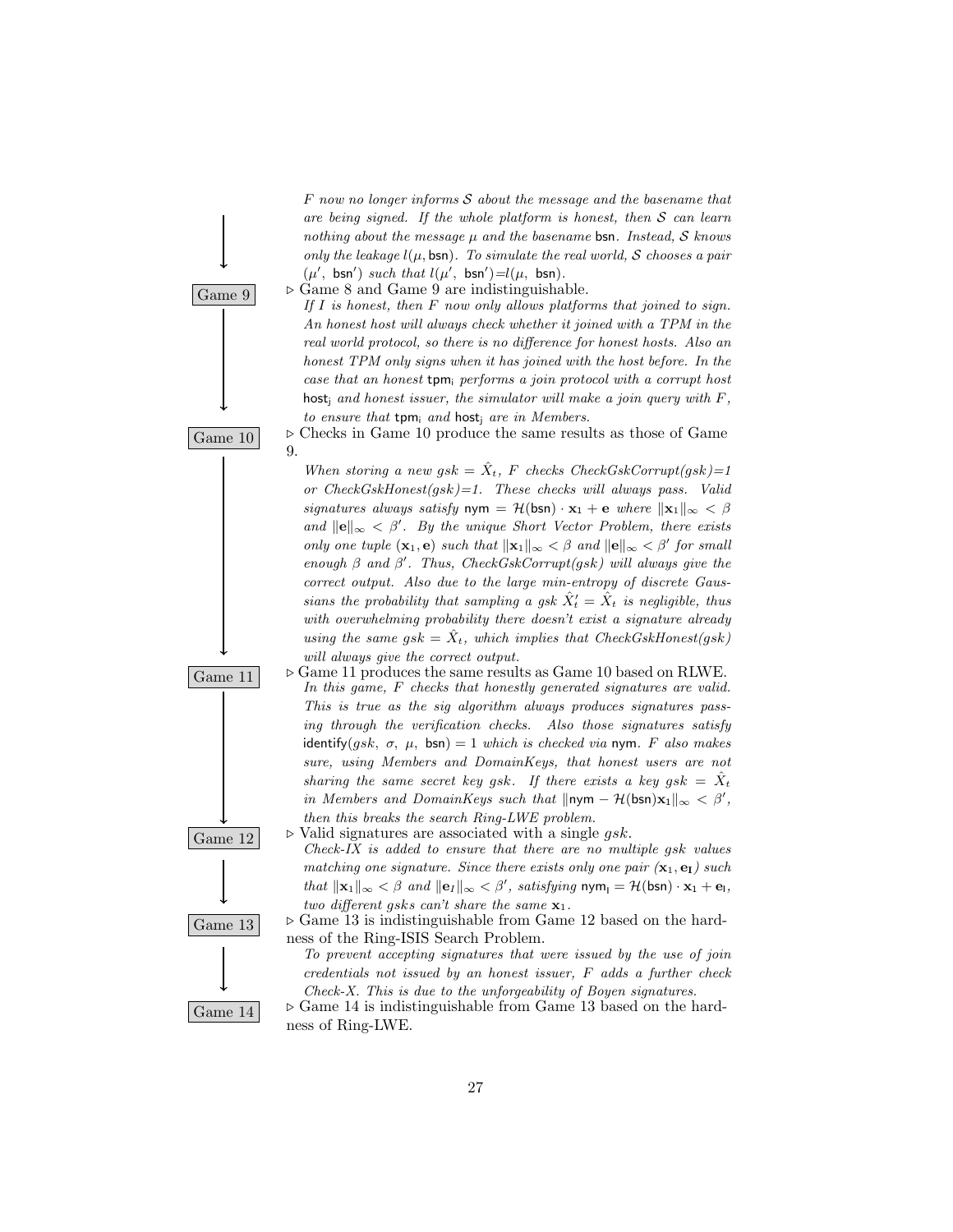



 $\overline{\text{Game 15}}$   $\triangleright$  Game 15 is indistinguishable from Game 14 based on the hardness of Ring-LWE.

> Check-XII is added to F, ensuring that honest TPMs are not revoked. If a honest TPM is simulated by means of the Ring-LWE problem instance, if a proper key RL is found, it must be the secret key of the target instance. This is again equivalent to solving the search Ring-LWE problem.



Game 16  $\triangleright F$  now includes all the functionalities of  $F_{daa}^l$ .  $\Box$ 

All the remaining checks of the ideal functionality  $F_{daa}^l$  that are related to link queries are now included. Using the fact that if a gsk matches one signature and not the other, Game 16 is indistinguishable from Game 15.

#### <span id="page-27-0"></span>6. Related Work

The DAA schemes used in the current TPM standards are based on either the factorisation problem in the RSA setting or the discrete logarithm problem in the Elliptic-Curve (EC) setting. The DAA protocol was firstly conceptualised in 2004 by Brickell, Camenisch, and Chen [\[20\]](#page-33-3). [\[20\]](#page-33-3) proposed a scheme based on the difficulty of RSA that was standardised in TPM 1.2. Later, Brickell, Chen and Li proposed the first EC-DAA scheme based on symmetric pairings [\[21,](#page-33-4) [22\]](#page-33-5). Two EC-DAA schemes, based on asymmetric (Type 3) pairings, have later been proposed to improve the performance of [\[21,](#page-33-4) [22\]](#page-33-5), and are supported by TPM 2.0 [\[23,](#page-33-6) [24,](#page-33-7) [25\]](#page-33-8). Since the factorisation and discrete logarithm problems are known to be vulnerable to quantum computer attacks [\[26\]](#page-34-0), all the standardised DAA schemes will not be secure in the post-quantum computer age. Recently, El Bansarkhani and El Kaafarani [\[7\]](#page-32-1) proposed the first post-quantum direct anonymous attestation scheme from lattice assumptions. However, the scheme requires massive storage and computation resources. Section [6.1](#page-27-1) gives a brief overview of this scheme. Since [\[7\]](#page-32-1) is the only post-quantum DAA scheme available in related art, the following sections focus on the comparison between the scheme herein proposed and [\[7\]](#page-32-1).

## <span id="page-27-1"></span>6.1. El Bansarkhani and El Kaafarani DAA Scheme [\[7\]](#page-32-1)

The DAA scheme proposed in [\[7\]](#page-32-1) works as follows. The Issuer's public key consists of  $\ell + 2$  vectors in  $\mathcal{R}_q^m$ , namely  $\hat{A}_I$ ,  $\hat{A}_i$  for  $i = 0, 1, \dots, \ell$ , and 2 polynomials **u** and  $\mathbf{b} \in \mathcal{R}_q$ . During the join step, the TPM generates a small secret  $\hat{Z}_1 \in \mathcal{R}_q^{2m+1}$  such that  $[\mathbf{b}|\hat{A}_{\mathsf{id}}] \cdot [\hat{Z}_1] = \tilde{\mathbf{u}} \mod q$ . The TPM sends  $\tilde{\mathbf{u}}$ together with a proof of knowledge  $\pi_1$  to the issuer, who registers both  $\tilde{u}$  and the corresponding TPM, and samples (using his secret key) a small credential  $\hat{Z}_2$  such that  $\hat{A}_{id} \cdot \hat{Z}_2 = \mathbf{u} - \tilde{\mathbf{u}} \mod q$ .  $\hat{Z}_2$  corresponds to the host secret-key

28

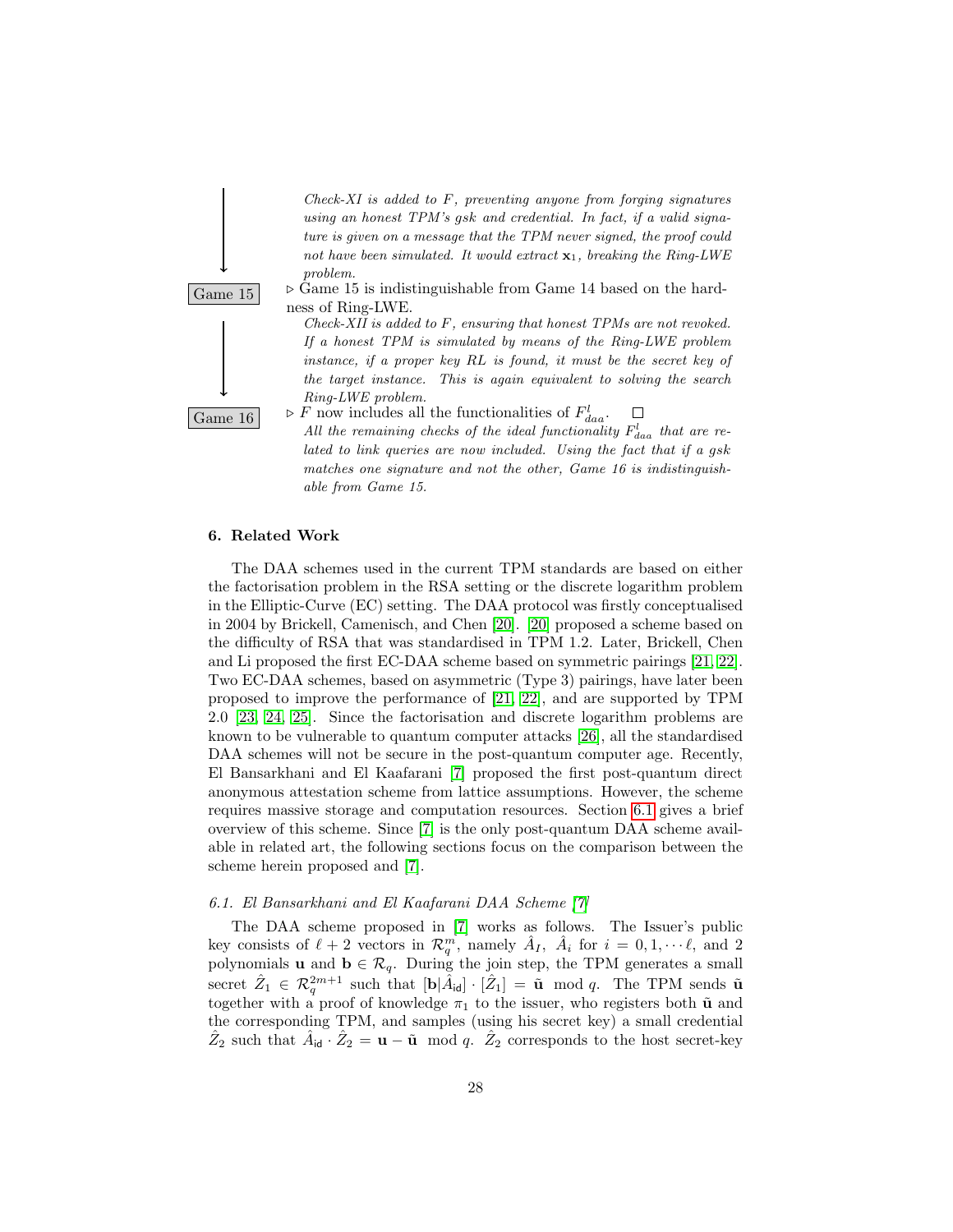<span id="page-28-0"></span>

| Schemes             | This paper                         | Scheme in [7]                 |
|---------------------|------------------------------------|-------------------------------|
| TPM's Secret key    | mn                                 | $(2m+1)n$                     |
| Credential          | 2mn                                | 2mn                           |
| Issuer's Secret Key | $m^2n$                             | $m^2n$                        |
| Signature           | $c\mathcal{O}(n)[km((2\ell+3)+1)]$ | $2ckm\mathcal{O}(n)(2\ell+2)$ |
| Verification key    | $((\ell+3)m+1)n$                   | $((\ell+2)m+2)n$              |

Table 2: Keys and signature sizes in terms of the number of elements in  $\mathbb{Z}_q$ . Our main contribution is reducing the TPM's secret key size (less than half the size in [\[7\]](#page-32-1)), as well as the signature size.

share. The TPM and the host secret-key shares together satisfy  $\mathbf{u} = [\mathbf{b} | \hat{A}_{\mathsf{id}}]$ .  $[\hat{Z}_1 + (0|\hat{Z}_2)]$ . To create a signature, the TPM samples a small random vector  $\hat{T} \in \mathcal{R}_q^{2m}$ , such that  $\hat{T} \cdot \hat{A}_{\mathsf{id}}$  mod q is uniform, and shares it with the host.  $\hat{T}$ is used to randomise signatures. Then, the TPM and the host independently compute  $\pi_2$  and  $\pi_3$ , where  $\pi_2$  proves that  $\mathbf{u}' = [\mathbf{b}|\hat{A}_{\mathsf{id}}] \cdot [\hat{Z}_1 + (\mathbf{0}|\hat{T})]$  and  $\pi_3$ proves that  $\mathbf{u} - \mathbf{u}' = \hat{A}_{id} \cdot (\hat{Z}_2 - \hat{T})$ . Notice that, in [\[7\]](#page-32-1), commitments are not hashed before being stored in  $\pi_2$  or  $\pi_3$ . Finally, the host outputs the signature  $\sigma = (\pi_2, \ \pi_3, \ \mathbf{u}', \ \mu).$ 

#### <span id="page-28-1"></span>6.1.1. Size Comparison

In our LDAA scheme, the TPM's secret key size is reduced to  $m$  polynomials in  $\mathcal{R}_q$ , instead of  $2m+1$  polynomials in [\[7\]](#page-32-1). Such a change significantly reduces the TPM's computation costs in the join and sign interfaces, as well as the TPM's key and the signature sizes. For instance, in the proposed scheme, the LDAA signature includes c responses to the Fiat-Shamir challenges, where each response is comprised of  $\mathcal{O}(n)km(2\ell + 2)$  elements in  $\mathbb{Z}_q$  provided by the host and  $\mathcal{O}(n)k(m'+1)$  provided by the TPM. In [\[7\]](#page-32-1), the size of the response for each round is bounded by  $\mathcal{O}(n)km(2\ell + 2)$  elements in  $\mathbb{Z}_q$  for both the host and the TPM. Thus in our L-DAA scheme, the signature's size has been significantly reduced especially for large  $\ell$ . Moreover, the hashing of the commitments in  $\pi$ further reduces the sizes of the signatures. The verification key set in [\[7\]](#page-32-1) consists of the  $\ell + 2$  vectors of polynomials  $\hat{A}_I$ ,  $\hat{A}_i$  for  $i = 0, 1, \cdots \ell$  and two polynomials **u** and **b**. In our L-DAA scheme, we add  $A_t$  to the verification key set resulting in  $\ell + 2$  vectors of polynomials in  $\mathcal{R}_q^m$ , a vector of polynomials  $A_t \in \mathcal{R}_q^m$  and a polynomial u. Table [2](#page-28-0) compares the space efficiency between the proposed LDAA scheme and the scheme presented in [\[7\]](#page-32-1).

#### <span id="page-28-2"></span>6.1.2. Computation Costs

To generate the values to be committed for one round of  $\pi_{\mathbf{u}_t}$  and  $\theta_t$  in the join and sign interfaces of our LDAA scheme, the TPM has to perform at most  $m + 1$  polynomial multiplications. In [\[7\]](#page-32-1), the TPM performs at most  $2m + 2$ polynomial multiplications for generating the values to be committed for each round of  $\pi_1$  and  $\pi_2$  in the join and sign interfaces, respectively. The computational cost for the host is of  $2m$  polynomial multiplications for checking the equality  $\mathbf{u}_h = \hat{A}_h \cdot \hat{X}_h$  in the join interface, and 2m polynomial multiplications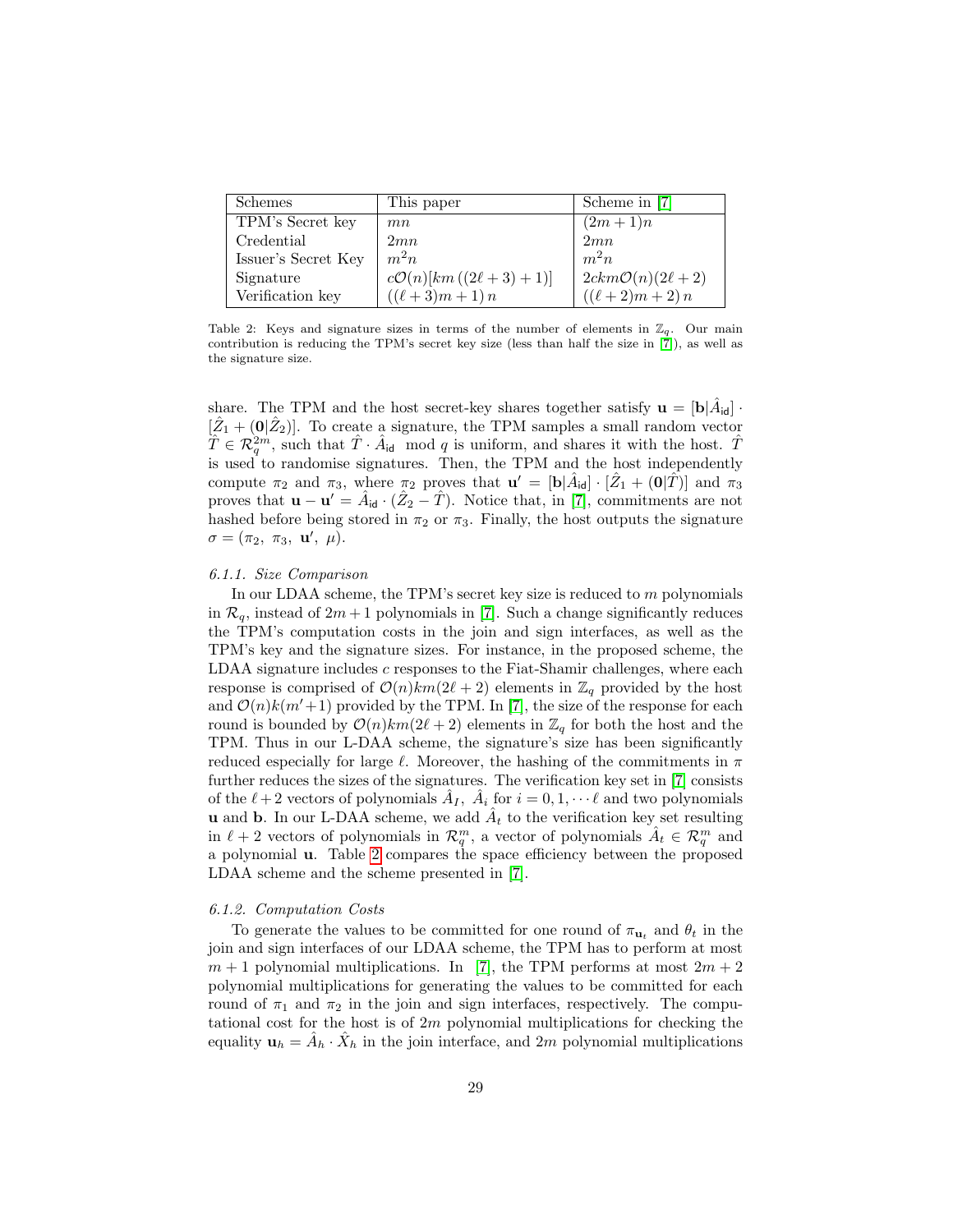|            | Join  |          | Sign  |          | Verify |             |
|------------|-------|----------|-------|----------|--------|-------------|
|            | Ours  | In $[7]$ | Ours  | In $[7]$ | Ours   | $[7]$<br>In |
| <b>TPM</b> | $m+1$ | $2m+2$   | $m+1$ | $2m+2$   |        |             |
| Host       | 2m    | 2m       | 2m    | 2m       |        |             |
| Issuer     | $m+1$ | $2m+2$   |       | -        |        |             |
| Verifier   |       |          |       |          | $3m+1$ | $4m+2$      |

Table 3: This table compares the computation costs for the generation of the values to be committed in both schemes, represented by the total number of polynomial multiplications in  $\mathcal{R}_q$  for each round of the signatures. The table shows that the computation costs in our LDAA scheme are significantly reduced for the TPM during joining and signing, and for the issuer and the verifier.

for generating the values to be committed for each round of  $\theta_h$  and  $\pi_3$  in the sign interfaces for both schemes. The Issuer verifies the responses for each round of  $\pi_{\mathbf{u}_t}$  and  $\pi_1$  in both schemes in the join interface. Thus, the issuer's computation cost for each round is bounded by  $m + 1$  polynomial multiplications for our L-DAA scheme and  $2m + 2$  in [\[7\]](#page-32-1). The verifier validates both the TPM and the host's responses. Therefore, the verifier's computation cost in our L-DAA scheme is  $1 + 3m$  polynomial multiplications. In [\[7\]](#page-32-1), the verifier's computation cost is  $4m+2$ . All in all, the computational complexity for both the joining and the signing is approximately halved for the TPM, and verification is accelerated  $\frac{4}{3}$  times, when the proposed scheme is compared to that of [\[7\]](#page-32-1).

## <span id="page-29-0"></span>7. Experimental Results

In order to evaluate the proposed LDAA scheme, both the proposed scheme and [\[7\]](#page-32-1) were described in C. Basic operations, such as the Number Theoretic Transform (NTT)-based multiplication over  $\mathcal{R}_q$  and the Issuer's Gaussian sampling, were implemented once and shared between the two schemes. The implementations made use of the following cryptographic parameters:  $n = 256$ ,  $q = 8380417$ ,  $l = 32$ ,  $m = 24$  and  $\beta = 256$ . Moreover, commitments based on Baum et al's proposal were used for both cases. Since all entities, namely the TPM, the Issuer, the Host and the Verifier, were executed in the same platform, we have opted to run the experiments on an Intel i9 7900X CPU with 64GB running at 3.3 GHz operated by CentOS 7.5. The code was compiled with gcc 4.8.5 with the -Ofast and -march=native flags. The experimental results herein presented focus on the signing and on the verification operations since they are the most often executed, and mostly target at comparing the proposed scheme with [\[7\]](#page-32-1).

Fig. [3](#page-30-1) shows that in practice the size of the TPM private-key share is halved when the proposed scheme is compared with [\[7\]](#page-32-1). This is of particular importance for TPM platforms, where memory resources are constrained. In Fig. [4,](#page-30-1) signature sizes are shown for the proposed scheme, for the proposed scheme when commitments are not hashed, and for [\[7\]](#page-32-1). As predicted in Section [6.1.1,](#page-28-1)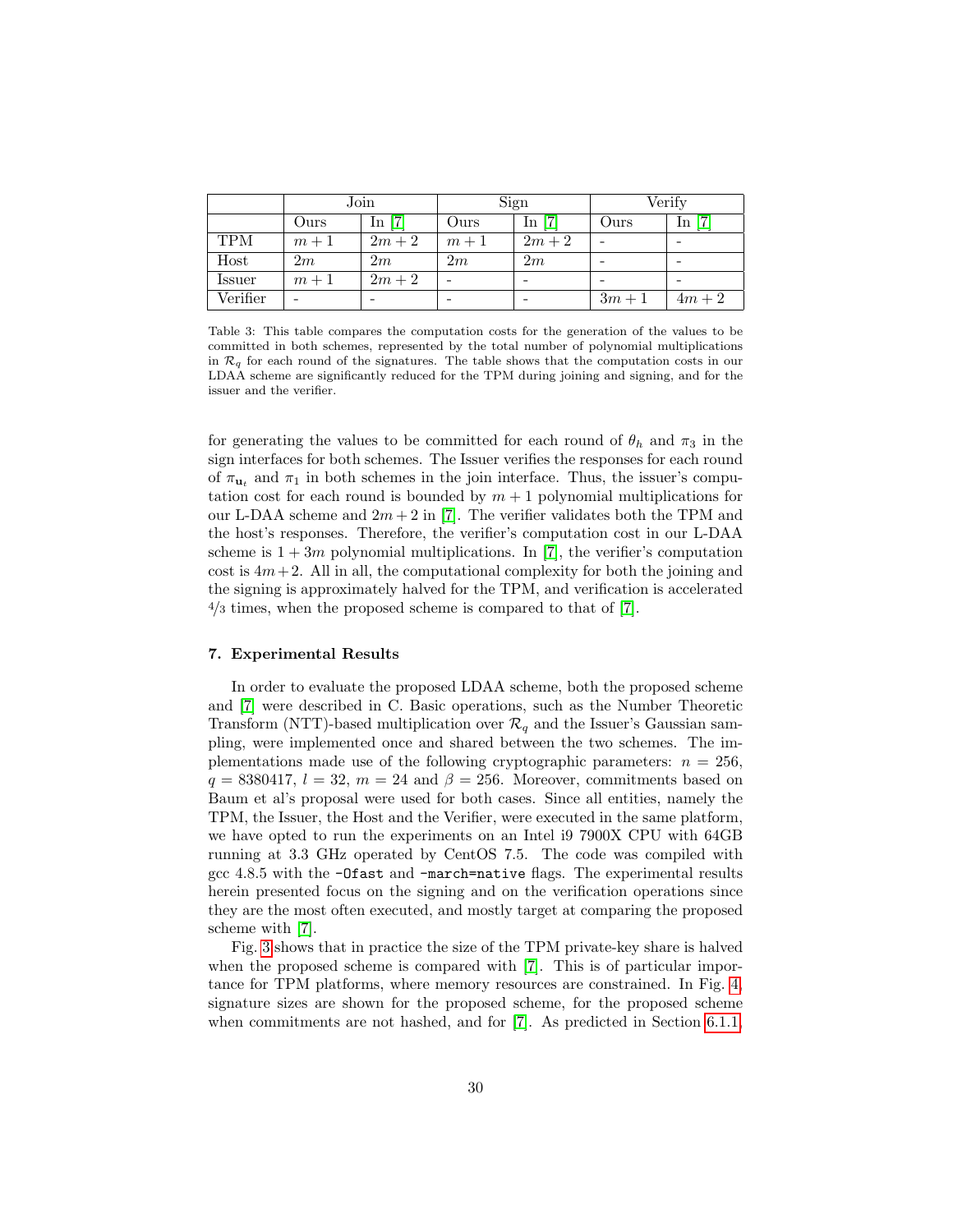<span id="page-30-1"></span>

Figure 3: Private-key material for the proposed Hash), with regular commitments (Prop. w/o scheme and [\[7\]](#page-32-1)

Figure 4: Signature size for the proposed scheme with hashed commitments (Prop. w/ Hash) and [\[7\]](#page-32-1)

the signature size of the proposed scheme is halved, when hashing is not considered, in comparison to the scheme in [\[7\]](#page-32-1). This improvement is achieved through the exploitation of the modified Baum et al's commitment scheme, enabling the construction of a single proof of knowledge that reflects the secret-key shared between the TPM and Host, instead of the two required by [\[7\]](#page-32-1). Moreover, by hashing commitments, the size of the proofs are themselves reduced, resulting in signatures that are 5 times smaller than [\[7\]](#page-32-1).

While in Section [6.1.2](#page-28-2) it was predicted that the TPM computation during signing would asymptotically be twice as fast with the proposed scheme than with [\[7\]](#page-32-1), Fig. [5](#page-31-5) shows that, in practice, other operations, such as the computation of the commitments, reduce the speed-up to 1.13. Nevertheless, the verification operation is significantly enhanced when comparing the proposed scheme with [\[7\]](#page-32-1), as shown in Fig. [6.](#page-31-5) Since a single proof needs to be verified instead of two, speed-ups of 2.04 are achieved. Notice that in Figures [5](#page-31-5) and [6](#page-31-5) the execution times include the hashing of the commitments.

#### <span id="page-30-0"></span>8. Conclusion and Future Work

The growing IoT infrastructure requires scalable and reliable networks. While solutions based on the CE paradigm solve part of the problem, by having Edge devices servicing small networks of IoT devices, current solutions ensuring the trustworthiness of the network based on TPMs might not be secure in the longterm. DAA protocols enable IoT systems to prove their genuineness and trustworthy state to an Edge node in an anonymous way. However, currently standardised DAA schemes are susceptible to post-quantum attacks. While [\[7\]](#page-32-1) has recently proposed a lattice-based DAA protocol achieving quantum-resistance, it is computationally cumbersome, since both the TPM and the Host need to individually generate large proofs-of-knowledge about their secret-key shares. In contrast, a novel commitment scheme is herein proposed allowing for the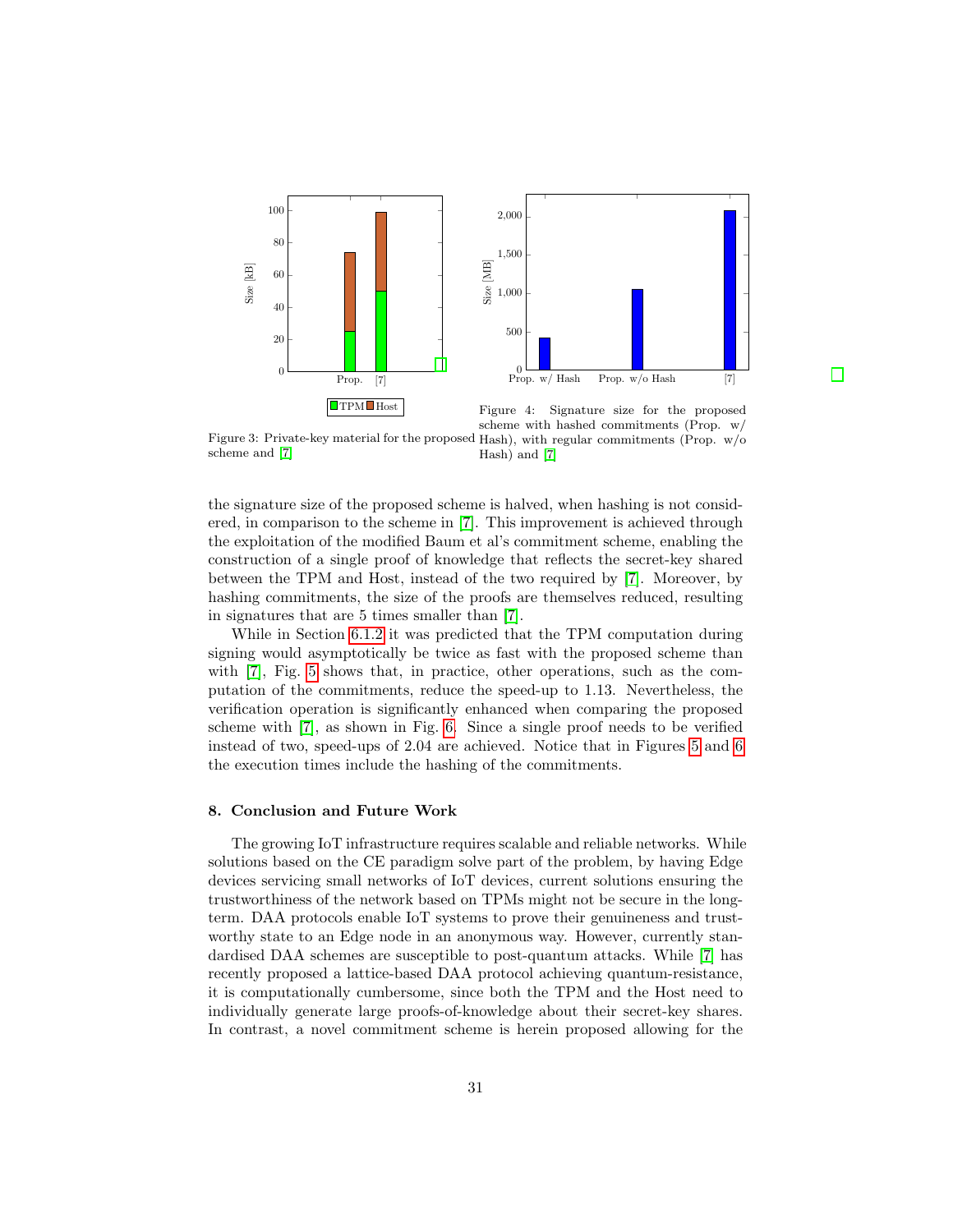<span id="page-31-5"></span>

Figure 5: Signing performance for the proposed Figure 6: Verification performance for the proscheme and [\[7\]](#page-32-1) posed scheme and [\[7\]](#page-32-1)

construction of commitments to values shared between the TPM and the Host. Building on this technique, we are then able to propose a lattice-based DAA scheme wherein the TPM and the Host interact to produce a single proof-ofknowledge about their shared secret-key. The proposed protocol is proved to be secure in the UC security model. Experimental results show that the resulting scheme reduces the storage requirements of the TPM twofold and the signature size 5 times. Moreover, the signing and verification operations are accelerated 1.1 and 2.0 times, respectively. Future work will focus on further optimising the proposed scheme, to make it even more suitable to hardware implementations and IoT applications.

## References

- <span id="page-31-0"></span>[1] S. A. Rotondo, [Trusted Computing Group,](https://doi.org/10.1007/978-1-4419-5906-5_498) Springer US, Boston, MA, 2011, pp. 1331–1331. [doi:10.1007/978-1-4419-5906-5\\_498](http://dx.doi.org/10.1007/978-1-4419-5906-5_498). URL [https://doi.org/10.1007/978-1-4419-5906-5\\_498](https://doi.org/10.1007/978-1-4419-5906-5_498)
- <span id="page-31-1"></span>[2] W. Arthur, D. Challener, A Practical Guide to TPM 2.0: Using the Trusted Platform Module in the New Age of Security, 1st Edition, Apress, Berkely, CA, USA, 2015.
- <span id="page-31-2"></span>[3] L. Lorenzin, A. Shah, Trusted network communications, [http://trustedcomputinggroup.org/work-groups/](http://trustedcomputinggroup.org/work-groups/trusted-network-communications/) [trusted-network-communications/](http://trustedcomputinggroup.org/work-groups/trusted-network-communications/).
- <span id="page-31-3"></span>[4] Tpm from pcs to the iot, [https://trustedcomputinggroup.org/]( https://trustedcomputinggroup.org/tpm-pcs-iot/) [tpm-pcs-iot/]( https://trustedcomputinggroup.org/tpm-pcs-iot/), accessed: 2018-11-28 (mar 2017).
- <span id="page-31-4"></span>[5] Trusted network connect (tnc) howto, [https://wiki.strongswan.org/](https://wiki.strongswan.org/projects/1/wiki/trustednetworkconnect) [projects/1/wiki/trustednetworkconnect](https://wiki.strongswan.org/projects/1/wiki/trustednetworkconnect) (2018).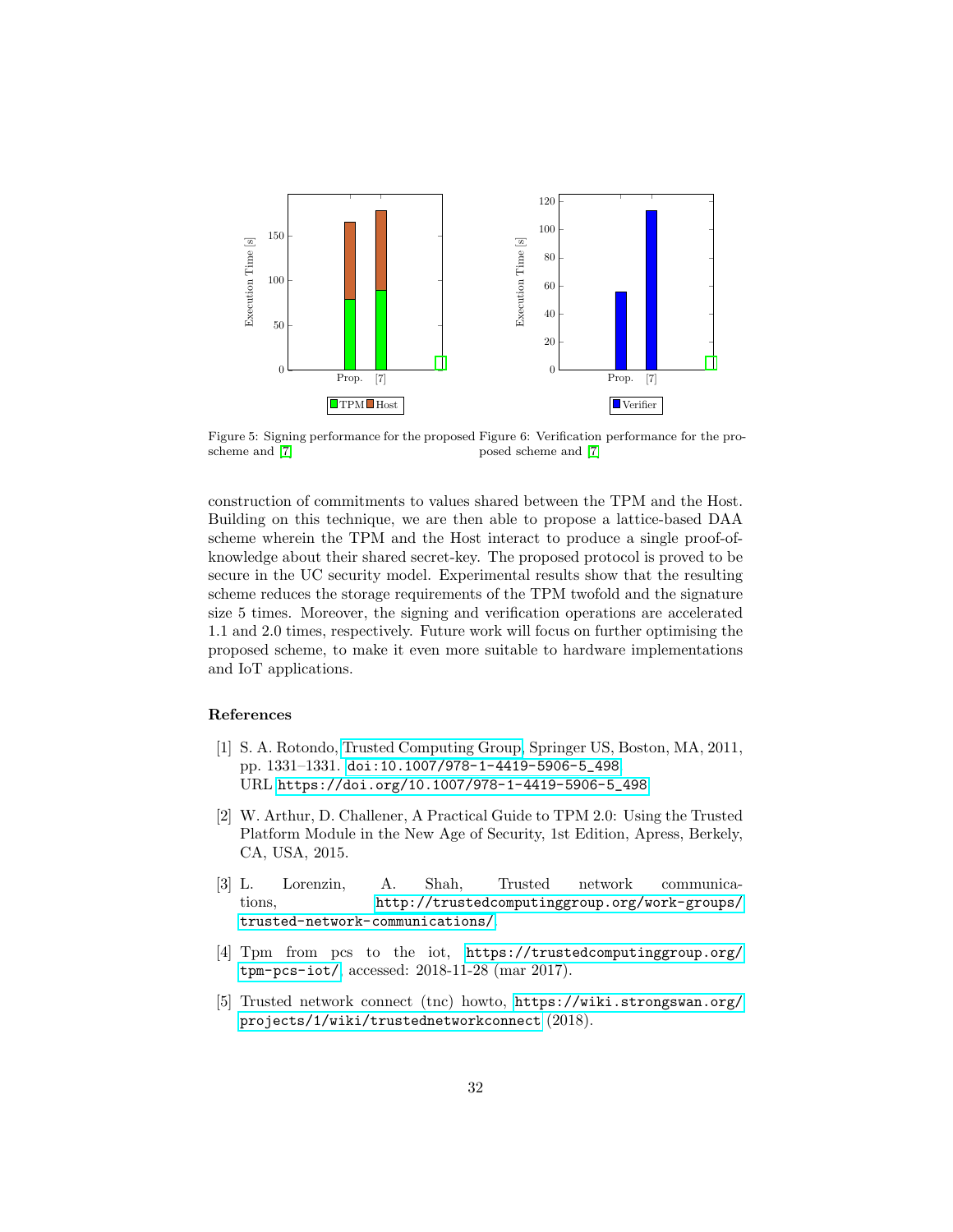- <span id="page-32-0"></span>[6] [Commercial National Security Algorithm Suite and Quantum Computing](https://cryptome.org/2016/01/CNSA-Suite-and-Quantum-Computing-FAQ.pdf) [FAQ,](https://cryptome.org/2016/01/CNSA-Suite-and-Quantum-Computing-FAQ.pdf) Tech. rep., National Security Agency/Central Security Service (jan 2016). URL [https://cryptome.org/2016/01/CNSA-Suite-and-Quantum-Comput](https://cryptome.org/2016/01/CNSA-Suite-and-Quantum-Computing-FAQ.pdf)ing-FAQ. [pdf](https://cryptome.org/2016/01/CNSA-Suite-and-Quantum-Computing-FAQ.pdf)
- <span id="page-32-1"></span>[7] R. E. Bansarkhani, A. E. Kaafarani, Direct anonymous attestation from lattices, Cryptology ePrint Archive, Report 2017/1022, [https://eprint.](https://eprint.iacr.org/2017/1022) [iacr.org/2017/1022](https://eprint.iacr.org/2017/1022) (2017).
- <span id="page-32-2"></span>[8] J. Hoffstein, J. Pipher, J. Silverman, An Introduction to Mathematical Cryptography, 1st Edition, Springer Publishing Company, Incorporated, Springer-Verlag New York, 2008.
- <span id="page-32-3"></span>[9] C. Peikert, [A decade of lattice cryptography,](http://dx.doi.org/10.1561/0400000074) Foundations and Trends <sup>R</sup> in Theoretical Computer Science 10 (4) (2016) 283–424. [doi:10.1561/](http://dx.doi.org/10.1561/0400000074) [0400000074](http://dx.doi.org/10.1561/0400000074). URL <http://dx.doi.org/10.1561/0400000074>
- <span id="page-32-4"></span>[10] O. Regev, The learning with errors problem (invited survey). [doi:10.](http://dx.doi.org/10.1109/CCC.2010.26) [1109/CCC.2010.26](http://dx.doi.org/10.1109/CCC.2010.26).
- <span id="page-32-5"></span>[11] X. Boyen, Lattice mixing and vanishing trapdoors: A framework for fully secure short signatures and more, in: P. Q. Nguyen, D. Pointcheval (Eds.), Public Key Cryptography – PKC 2010, Springer Berlin Heidelberg, Berlin, Heidelberg, 2010, pp. 499–517.
- <span id="page-32-6"></span>[12] D. Micciancio, C. Peikert, Trapdoors for lattices: Simpler, tighter, faster, smaller, in: D. Pointcheval, T. Johansson (Eds.), Advances in Cryptology – EUROCRYPT 2012, Springer Berlin Heidelberg, Berlin, Heidelberg, 2012, pp. 700–718.
- <span id="page-32-8"></span>[13] R. W. F. Lai, H. K. F. Cheung, S. S. M. Chow, Trapdoors for ideal lattices with applications, in: D. Lin, M. Yung, J. Zhou (Eds.), Information Security and Cryptology, Springer International Publishing, Cham, 2015, pp. 239–256.
- <span id="page-32-7"></span>[14] C. Baum, I. Damgård, V. Lyubashevsky, S. Oechsner, C. Peikert, Efficient commitments and zero-knowledge protocols from ring-sis with applications to lattice-based threshold cryptosystems, Cryptology ePrint Archive, Report 2016/997, <https://eprint.iacr.org/2016/997> (2016).
- <span id="page-32-9"></span>[15] S. Ling, K. Nguyen, D. Stehl´e, H. Wang, Improved zero-knowledge proofs of knowledge for the isis problem, and applications, in: K. Kurosawa, G. Hanaoka (Eds.), Public-Key Cryptography – PKC 2013, Springer Berlin Heidelberg, Berlin, Heidelberg, 2013, pp. 107–124.
- <span id="page-32-10"></span>[16] J. Camenisch, M. Drijvers, A. Lehmann, Universally composable direct anonymous attestation, in: C.-M. Cheng, K.-M. Chung, G. Persiano, B.- Y. Yang (Eds.), Public-Key Cryptography – PKC 2016, Springer Berlin Heidelberg, Berlin, Heidelberg, 2016, pp. 234–264.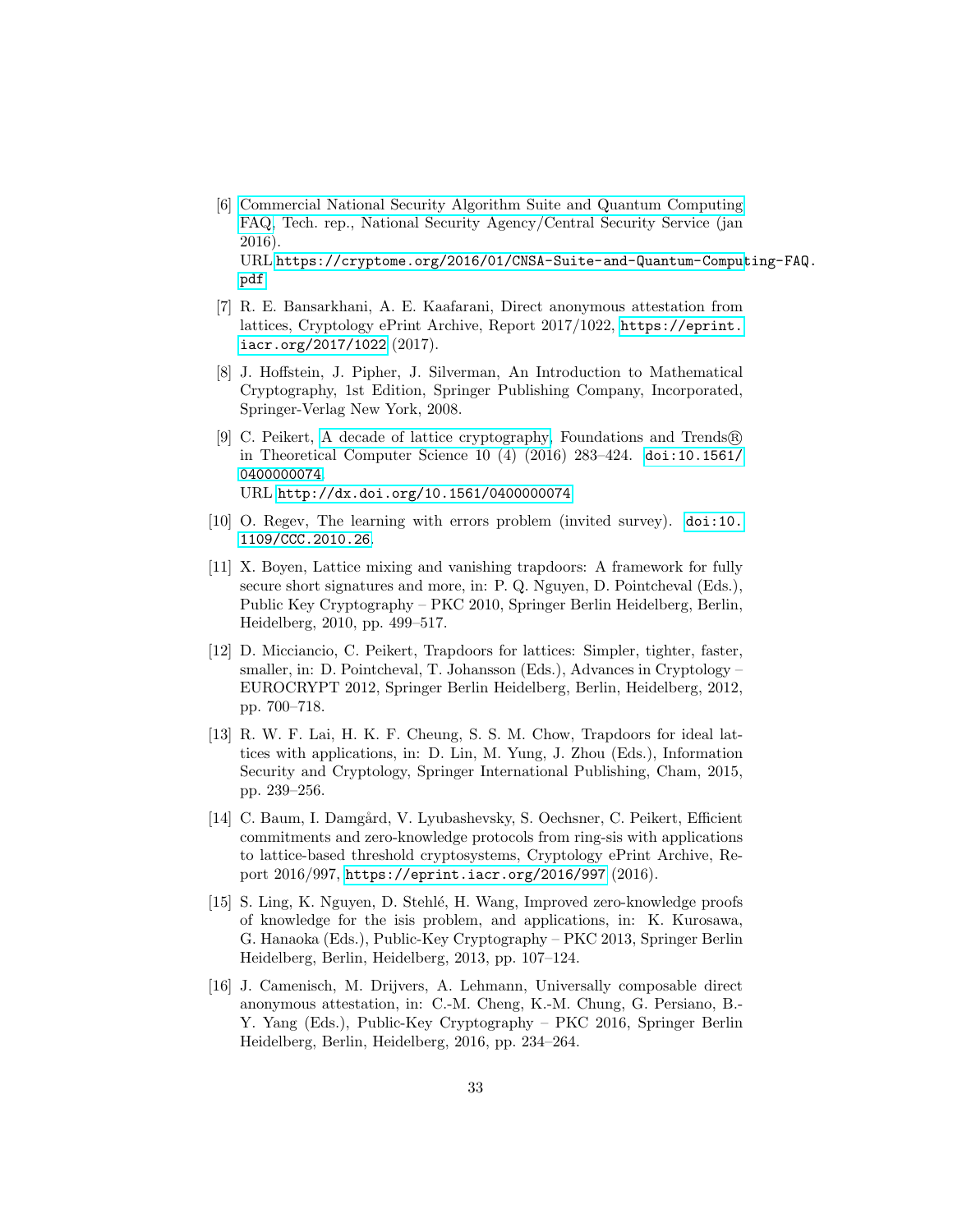- <span id="page-33-0"></span>[17] S. Ling, K. Nguyen, H. Wang, Group signatures from lattices: Simpler, tighter, shorter, ring-based, in: J. Katz (Ed.), Public-Key Cryptography – PKC 2015, Springer Berlin Heidelberg, Berlin, Heidelberg, 2015, pp. 427– 449.
- <span id="page-33-1"></span>[18] G. Poupard, J. Stern, Short proofs of knowledge for factoring, in: H. Imai, Y. Zheng (Eds.), Public Key Cryptography, Springer Berlin Heidelberg, Berlin, Heidelberg, 2000, pp. 147–166.
- <span id="page-33-2"></span>[19] J. Camenisch, L. Chen, M. Drijvers, A. Lehmann, D. Novick, R. Urian, One tpm to bind them all: Fixing tpm 2.0 for provably secure anonymous attestation, in: 2017 IEEE Symposium on Security and Privacy (SP), 2017, pp. 901–920. [doi:10.1109/SP.2017.22](http://dx.doi.org/10.1109/SP.2017.22).
- <span id="page-33-3"></span>[20] E. Brickell, J. Camenisch, L. Chen, [Direct anonymous attestation,](http://doi.acm.org/10.1145/1030083.1030103) in: Proceedings of the 11th ACM Conference on Computer and Communications Security, CCS '04, ACM, New York, NY, USA, 2004, pp. 132–145. [doi:10.1145/1030083.1030103](http://dx.doi.org/10.1145/1030083.1030103). URL <http://doi.acm.org/10.1145/1030083.1030103>
- <span id="page-33-4"></span>[21] E. Brickell, L. Chen, J. Li, [A new direct anonymous attestation scheme](http://dx.doi.org/10.1007/978-3-540-68979-9_13) [from bilinear maps,](http://dx.doi.org/10.1007/978-3-540-68979-9_13) in: Proceedings of the 1st International Conference on Trusted Computing and Trust in Information Technologies: Trusted Computing - Challenges and Applications, Trust '08, Springer-Verlag, Berlin, Heidelberg, 2008, pp. 166–178. [doi:10.1007/978-3-540-68979-9\\_13](http://dx.doi.org/10.1007/978-3-540-68979-9_13). URL [http://dx.doi.org/10.1007/978-3-540-68979-9\\_13](http://dx.doi.org/10.1007/978-3-540-68979-9_13)
- <span id="page-33-5"></span>[22] E. Brickell, L. Chen, J. Li, [Simplified security notions of direct anony](https://doi.org/10.1007/s10207-009-0076-3)[mous attestation and a concrete scheme from pairings,](https://doi.org/10.1007/s10207-009-0076-3) International Journal of Information Security 8 (5) (2009) 315–330. [doi:10.1007/](http://dx.doi.org/10.1007/s10207-009-0076-3) [s10207-009-0076-3](http://dx.doi.org/10.1007/s10207-009-0076-3). URL <https://doi.org/10.1007/s10207-009-0076-3>
- <span id="page-33-6"></span>[23] E. Brickell, J. Li, [A pairing-based daa scheme further reducing tpm re](http://dl.acm.org/citation.cfm?id=1875652.1875665)[sources,](http://dl.acm.org/citation.cfm?id=1875652.1875665) in: Proceedings of the 3rd International Conference on Trust and Trustworthy Computing, TRUST'10, Springer-Verlag, Berlin, Heidelberg, 2010, pp. 181–195. URL <http://dl.acm.org/citation.cfm?id=1875652.1875665>
- <span id="page-33-7"></span>[24] L. Chen, J. Li, [Flexible and scalable digital signatures in tpm 2.0,](http://doi.acm.org/10.1145/2508859.2516729) in: Proceedings of the 2013 ACM SIGSAC Conference on Computer  $\&\#38;$ Communications Security, CCS '13, ACM, New York, NY, USA, 2013, pp. 37–48. [doi:10.1145/2508859.2516729](http://dx.doi.org/10.1145/2508859.2516729). URL <http://doi.acm.org/10.1145/2508859.2516729>
- <span id="page-33-8"></span>[25] L. Chen, D. Page, N. P. Smart, [On the design and implementation of](https://doi.org/10.1007%2F978-3-642-12510-2_16) [an efficient DAA scheme,](https://doi.org/10.1007%2F978-3-642-12510-2_16) in: Lecture Notes in Computer Science, Springer Berlin Heidelberg, 2010, pp. 223–237. [doi:10.1007/978-3-642-12510-2\\_](http://dx.doi.org/10.1007/978-3-642-12510-2_16)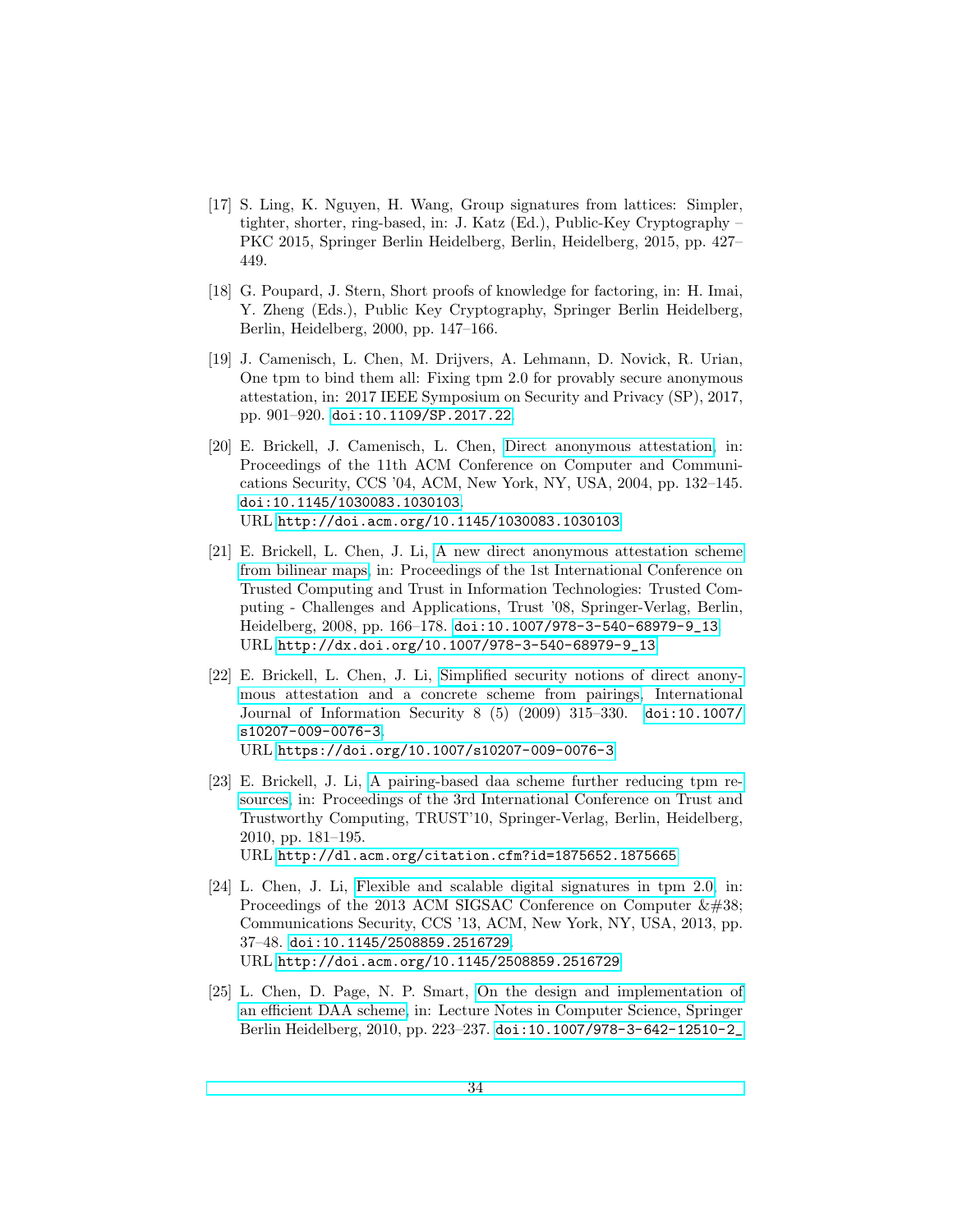[16](http://dx.doi.org/10.1007/978-3-642-12510-2_16). URL [https://doi.org/10.1007%2F978-3-642-12510-2\\_16](https://doi.org/10.1007%2F978-3-642-12510-2_16)

- <span id="page-34-0"></span>[26] P. W. Shor, Polynomial-time algorithms for prime factorization and discrete logarithms on a quantum computer, SIAM J. on Computing (1997) 1484– 1509.
- <span id="page-34-1"></span>[27] D. Cash, D. Hofheinz, E. Kiltz, C. Peikert, [Bonsai trees, or how to del](http://dx.doi.org/10.1007/s00145-011-9105-2)[egate a lattice basis,](http://dx.doi.org/10.1007/s00145-011-9105-2) J. Cryptol. 25 (4) (2012) 601–639. [doi:10.1007/](http://dx.doi.org/10.1007/s00145-011-9105-2) [s00145-011-9105-2](http://dx.doi.org/10.1007/s00145-011-9105-2). URL <http://dx.doi.org/10.1007/s00145-011-9105-2>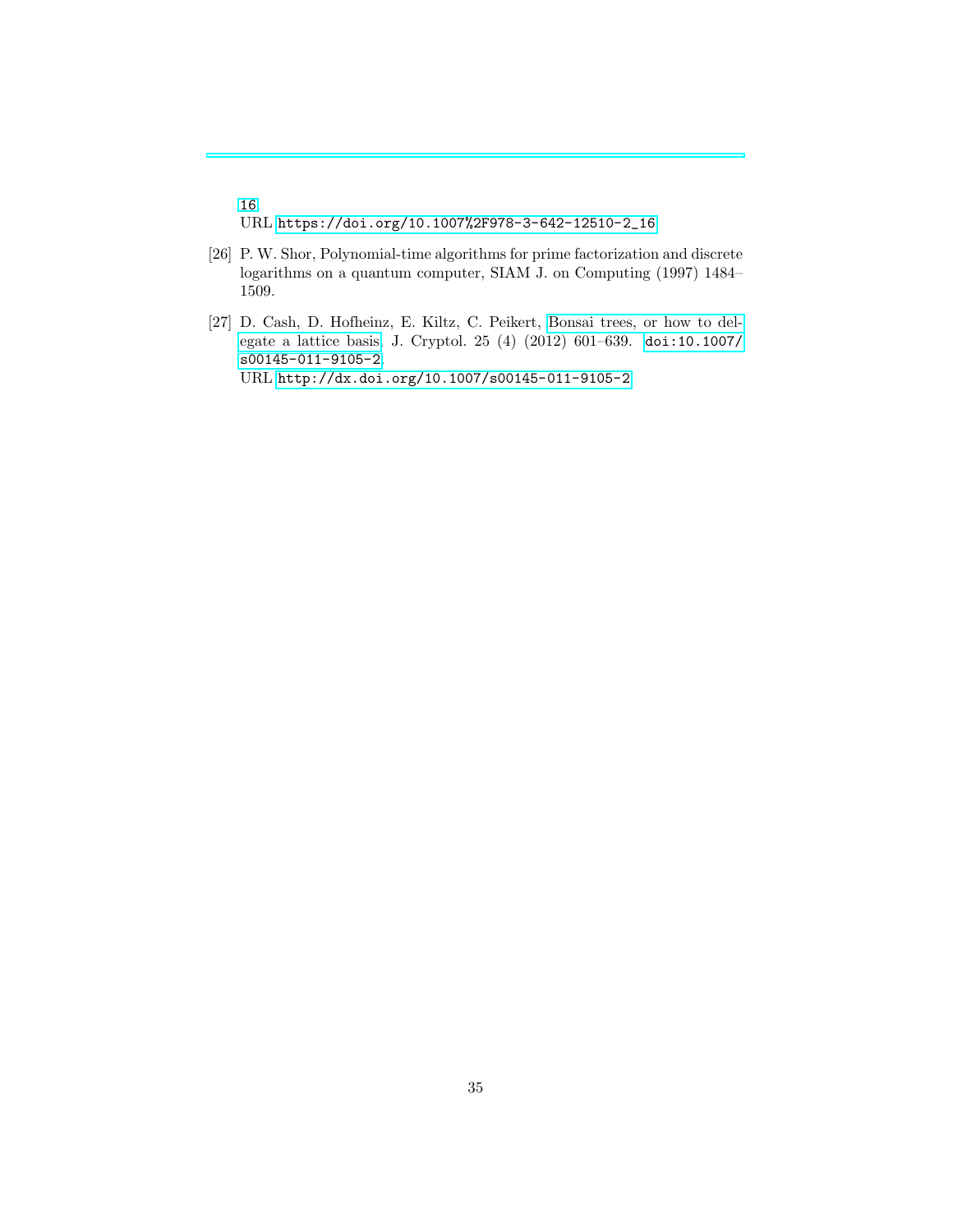#### <span id="page-35-0"></span>Appendix A. Security Proof of the Modified Boyen Signture Scheme

In this section we examine a signature scheme (described in Scheme [3\)](#page-8-0) based on the one from [\[11\]](#page-32-5). We claim that the same security result applies to this scheme as in the one in [\[11\]](#page-32-5) except that here the security of the scheme reduces to the hardness of solving the inhomogeneous-SIS problem.

**Theorem 1.** For a prime modulus  $q = q(\lambda)$ , if there is a probabilistic algorithm A that outputs an existential signature forgery, with probability  $\epsilon$ , in time  $\tau$ , and making  $Q \leq q/2$  adaptive chosen-message queries, then there is a probabilistic algorithm B that solves the  $(q, n, m, \beta)$ -ISIS problem in time  $\tau' \approx \tau$  and with probability  $\epsilon' \geq \epsilon/(3q)$ , for some polynomial function  $\beta = \text{poly}(\lambda)$ .

*Proof.* We begin by assuming that there is such a forger  $A$ . Using the power of  $A$ , we construct a solver  $B$  that simulates the attack environment for  $A$  and uses the forgery produced by  $A$  to create an ISIS solution.  $B$  does the following.

**Invocation:** B receives the random  $(q, n, m, \beta)$ -ISIS problem instance in the form of a uniformly random matrix  $A_0 \in \mathbb{Z}_q^{n \times m}$  and a uniform vector  $\mathbf{u} \in \mathbb{Z}_q^n$ , and must find  $\mathbf{e}_0 \in \mathbb{Z}^m$  with  $\|\mathbf{e}_0\|_{\infty} \leq \beta$  and  $A_0 \mathbf{e}_0 = \mathbf{u} \mod q$ .

#### Setup:

- 1. Pick uniformly random  $B_0 \in \mathbb{Z}_q^{n \times m}$  with associated short trapdoor matrix  $T_{B_0} \subset \wedge^{\perp}(B_0).$
- 2. Pick  $l + 2$  short matrices  $R_t, R_0, ..., R_l \in \mathbb{Z}_q^{m \times m}$ . -Do so by sampling the columns from  $\mathcal{D}_{\mathbb{Z}^m,\eta}$ .
- 3. Define  $A_t := A_0 R_t$ . Pick a random vector  $\mathbf{d}_t \in \mathbb{Z}^m$  and compute  $A_t \mathbf{d}_t =$ :  $\mathbf{u}_t \mod q$ .
- 4. Pick  $l + 1$  random scalars  $h_0, ..., h_l \in \mathbb{Z}_q$  and set  $h_0 = 1$ .
- 5. Output the verification key

$$
VK = [A_t, A_0, C_0 = (A_0R_0 + h_0B_0), ..., (A_0R_l + h_lB_0)].
$$

**Queries:** Now A requests signature queries on any message msg which  $\beta$ answers as follows.

- 1. Compute the matrix  $R_{\text{msg}} = \sum_{i=0}^{l} (-1)^{\text{msg}[i]} R_i$ .
- 2. Compute the scalar  $h_{\text{msg}} = \sum_{i=0}^{l} (-1)^{\text{msg}[i]} h_i$ . If  $h_{\text{msg}} = 0$ , abort the simulation.
- 3. Setting

$$
F = [A_0 | \sum_{i=0}^{l} (-1)^{\text{msg}[i]} C_i]
$$
  
=  $[A_0 | A_0 R_{\text{msg}} + h_{\text{msg}} B_0],$ 

sample  $\mathbf{d}_h \in \mathbb{Z}^{2m}$  such that  $F \cdot \mathbf{d}_h = \mathbf{u}_h := (\mathbf{u} - \mathbf{u}_t) \mod q$  and  $\|\mathbf{d}_h\|_{\infty} \leq$ β. Write  $\mathbf{d}_h = [\mathbf{d}_{h_0}, \mathbf{d}_{h_1}]$ , where  $\mathbf{d}_{h_0}, \mathbf{d}_{h_1} \in \mathbb{Z}^m$ .

-Do so by taking the trapdoor  $T_{B_0}$  and delegating this to one for the matrix  $F$  via standards methods [\[27\]](#page-34-1).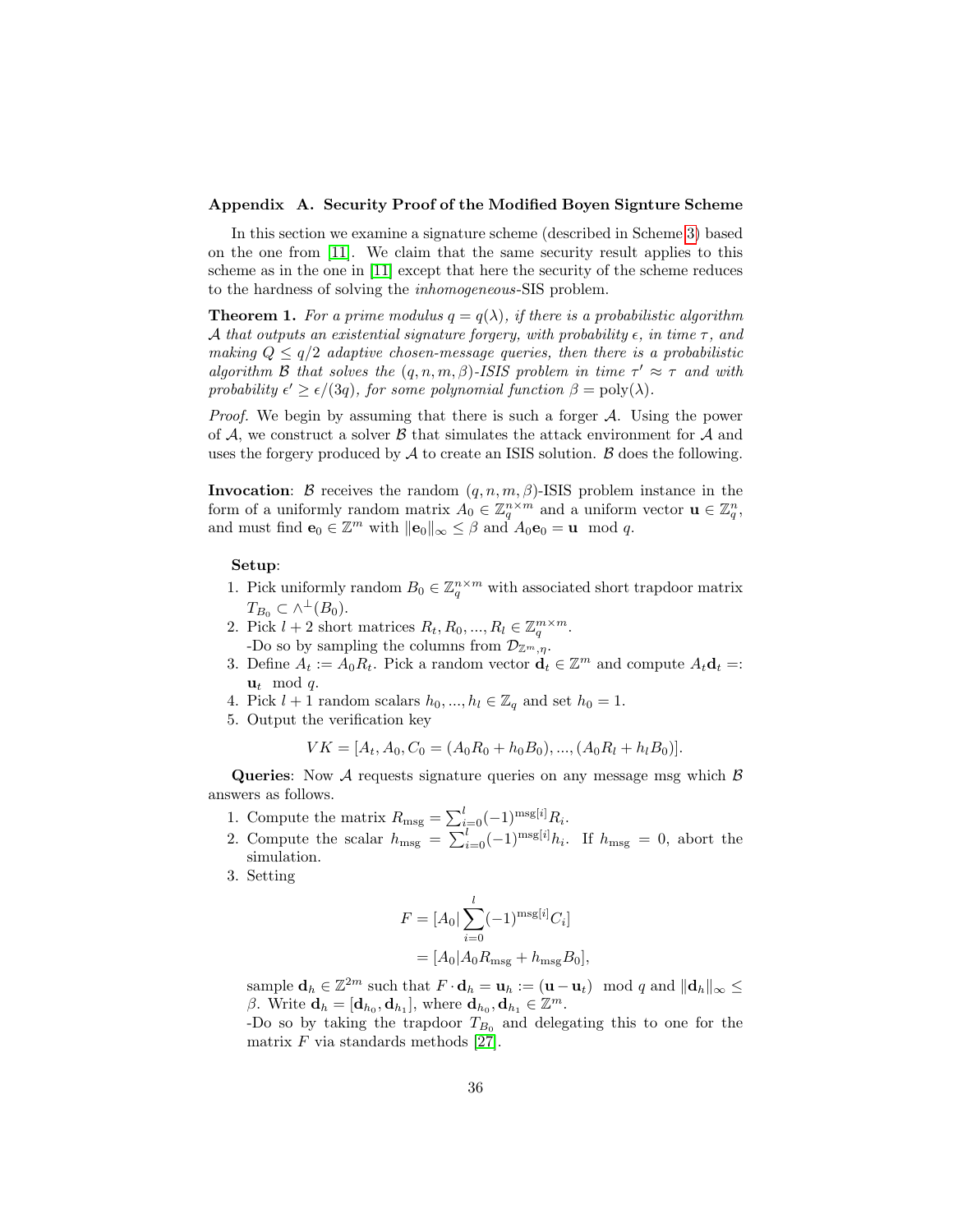4. Output the signature 
$$
\mathbf{d} = \begin{bmatrix} \mathbf{d}_t^T \\ \mathbf{d}_{h_0}^T \\ \mathbf{d}_{h_1}^T \end{bmatrix} \in \mathbb{Z}^{3m}
$$
.

**Forgery:** After providing  $A$  with signatures on the queried messages,  $A$  produces a forged signature  $\mathbf{d}^*$  on a new (unqueried) message msg<sup>\*</sup>.  $\beta$  then does the following.

- 1. Compute the matrix  $R_{\text{msg*}} = \sum_{i=0}^{l} (-1)^{\text{msg*}} [i] R_i$ .
- 2. Compute the scalar  $h_{\text{msg*}} = \sum_{i=0}^{l} (-1)^{\text{msg*}[i]} h_i$ . If  $h_{\text{msg*}} \neq 0$ , abort the simulation.
- 3. Assuming  $h_{\text{msg*}} = 0$ , we have that

$$
\mathbf{u} = [A_t | A_0 | A_0 R_{\text{msg*}} + h_{\text{msg*}} B_0] \cdot \mathbf{d} \mod q,
$$
  
= 
$$
[A_0 R_t | A_0 | A_0 R_{\text{msg*}}] \cdot \begin{bmatrix} \mathbf{d}_t^T \\ \mathbf{d}_{h_0}^T \\ \mathbf{d}_{h_1}^T \end{bmatrix} \mod q.
$$

Setting  $\mathbf{e}_0 = R_t \cdot \mathbf{d}_t + \mathbf{d}_{h_0} + R_{\text{msg}} \cdot \mathbf{d}_{h_1}$  we have that  $A_0 \mathbf{e}_0 = \mathbf{u} \mod q$ . We claim that at this point  $\beta$  has found a  $(q, n, m, \beta)$ -ISIS solution.  $\Box$ 

All that remains to show is that

- $\bullet$   $\mathbf{e}_0$  is small and non-zero with good probability and therefore a valid ISIS solution for the stated approximation.
- The completion probability of this procedure (without aborts) is substantial against an arbitrary attack method for A.

The first of these points is covered by the discussion of Lemma 26 in [\[11\]](#page-32-5). A slight modification needs to be made to the parameter  $\beta$ . In particular, we have that with overwhelming probability  $\|\mathbf{e}_0\|_{\infty} \leq \beta$  for  $\beta = \text{poly}(l, n, m) = \text{poly}(\lambda)$ provided we set, √

$$
\beta = (1 + (1 + \sqrt{l+1})\sqrt{m}\eta)\sqrt{3m}\sigma.
$$

Note the extra  $+1$  in the innermost brackets and the factor of 3 as opposed to 2 in Boyen's original scheme. These changes have no overall impact on the size of the (I)SIS parameter which is still  $\beta = O(\lambda^{3.5})$ .

The completion probability result can be exactly lifted from Lemma 27 of [\[11\]](#page-32-5).

## <span id="page-36-0"></span>Appendix B. Security Proof of the Modified Baum Commitment Scheme

We will now prove the security requirements of our modified commitement scheme based on the hardness of the Ring SIS problem. First we prove that breaking the binding property implies solving a Ring SIS problem over  $\mathcal{R}_q$ .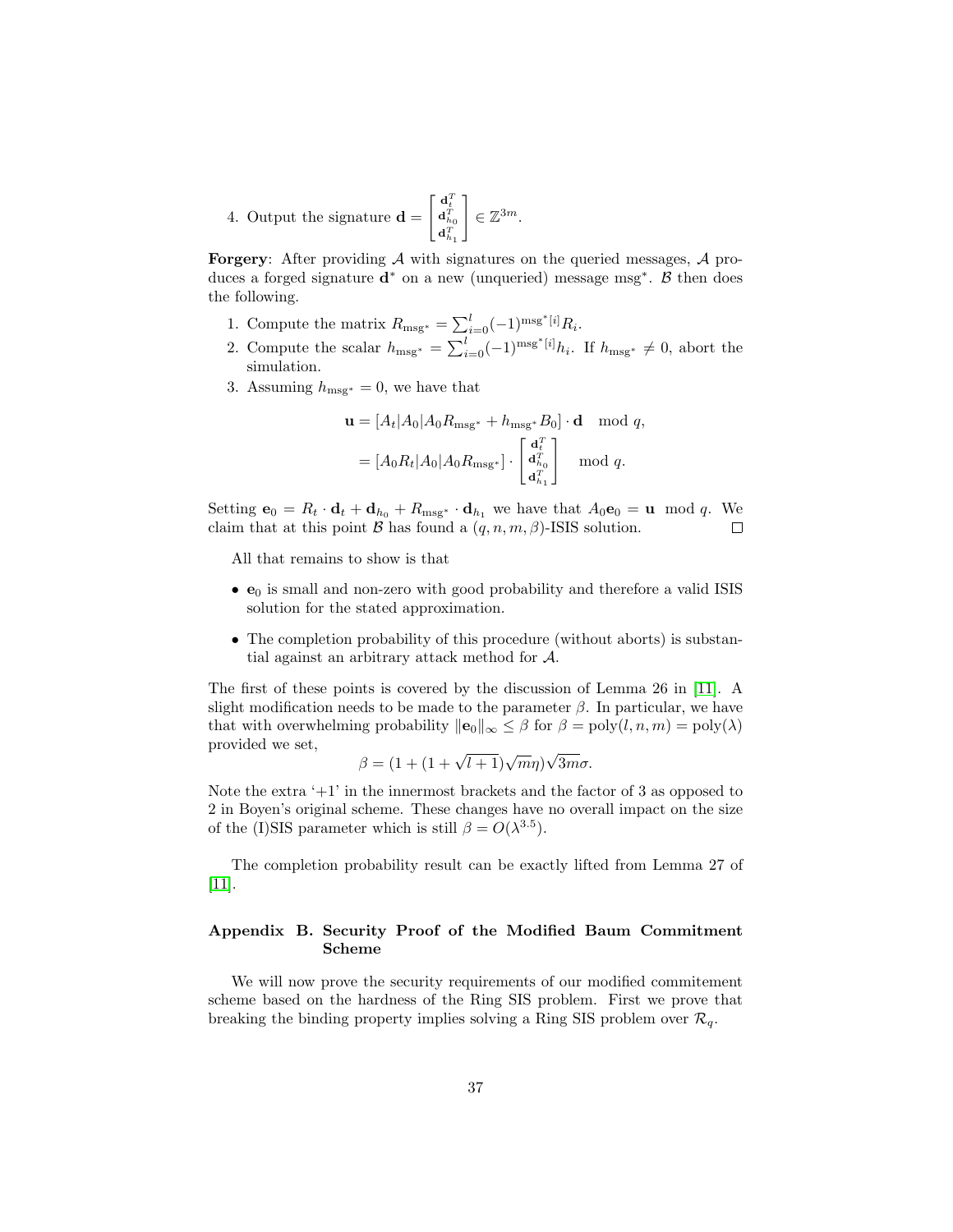Lemma 1. (Binding Property): Starting from two correct distinct openings  $(\hat{S}, \mathbf{p}, \hat{R})$  and  $(\hat{S}', \mathbf{p}', \hat{R}')$  for the same commitement **C**, one can efficiently compute a small solution, with norm bounded by some real number  $h = f(\alpha, \gamma)$ , to the Ring SIS instance defined by the top row of  $B$ .

*Proof.* : Let  $(\hat{S}, \mathbf{p}, \hat{R})$  and  $(\hat{S}', \mathbf{p}', \hat{R}')$  be two different openings for the same commitement C, then

<span id="page-37-0"></span>
$$
\mathbf{p}\mathbf{C} = \hat{B}\hat{R} + (\mathbf{0}, \mathbf{p}\hat{S})
$$
 (B.1)

and

<span id="page-37-1"></span>
$$
\mathbf{p}'\mathbf{C} = \hat{B}\hat{R'} + (\mathbf{0}, \mathbf{p}'\hat{S'})
$$
 (B.2)

Multiply equation [B.1](#page-37-0) by  $p'$ , and equation [B.2](#page-37-1) by  $p$ , then subtract we get:

$$
\hat{B}(\mathbf{p}'\hat{R} - \mathbf{p}\hat{R}') = (\mathbf{0}, \mathbf{p}'\mathbf{p}(\hat{S} - \hat{S}'))
$$

Since  $\hat{S}-\hat{S}' \neq 0$  and both **p** and **p'** are invertible, then we have  $\mathbf{p}'\mathbf{p}(\hat{S}-\hat{S}') \neq 0$ , therefore  ${\bf p}'\hat{R} - {\bf p}\hat{R}' \neq 0$ . Hence a solution  ${\bf p}'\hat{R} - {\bf p}\hat{R}'$  such that  $\|\overline{{\bf p}}'\hat{R} - {\bf p}\hat{R}'\|_{\infty}$ h, to the Ring SIS instance defined by the first row of  $\ddot{B}$ .  $\Box$ 

**Lemma 2.** (Hiding Property): Assume that the mini-entropy of the vectors  $\hat{R}_t$ and  $\hat{R}_h$  sampled from  $\hat{D}$  is at least  $(l_t+l_h+2) \log(|\mathcal{R}_q|)+\lambda$ , where  $\lambda$  is a security parameter, and the function  $f_{\hat{B}}(\hat{R}) = \hat{A}\hat{R}$  for some  $\hat{A} \in \mathcal{R}_q^k$ , is universal (as defined in  $[14]$ ). Then the scheme is statistically hiding.

*Proof.* : Although the commitment gives the adversary  $log(|\mathcal{R}_q|)$  bits of information on  $\hat{R}$ , precisely the dot product of  $\hat{R}$  with the first row  $\hat{B}_1$  in  $\hat{B}$ , we still have  $(l_t + l_h + 1) \log(|\mathcal{R}_q|) + \lambda$  bits of randomness left in  $\hat{R}$ . Let  $\hat{B} = [\hat{B}_1 \in \mathcal{R}_q^{1 \times k} | \hat{B}_r \in \mathcal{R}_q^{(l_t+l_h+1) \times k}]^T$ , then by the left over hash lemma, it follows that  $h_{\hat{B}_r}(\hat{R})$  is statistically close to random, even given  $h_{\hat{B}_1}(\hat{R})$ . Thus, the scheme is statistically hiding.  $\square$  $\Box$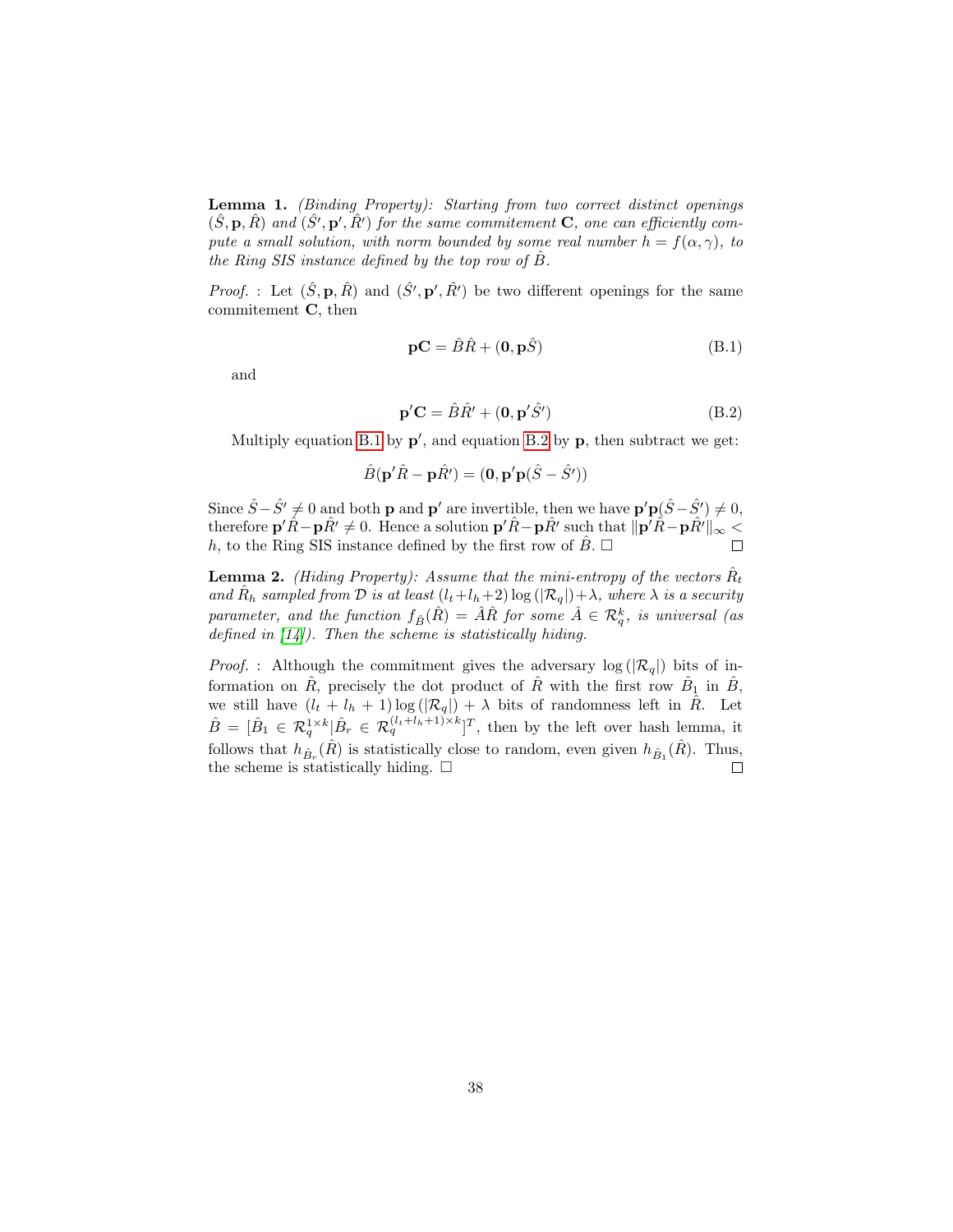#### <span id="page-38-0"></span>Appendix C. Ideal Functionalities From [\[16\]](#page-32-10)

Appendix C.1. Semi-Authenticated Channels via  $F_{auth*}$ 

This functionality must captures the fact that a sender S sends a message containing both authenticated and unauthenticated parts to a receiver  $R$ , while giving the host  $F$  the power to block the message, replace it and block the communication.  $F_{auth*}$  capture these requirements.

- 1. On input (SEND, sid, ssid,  $\mu_1$ ,  $\mu_2$ , F) from S, check that sid = (S, R, sid') for some R and output (REPLACE1, sid, ssid,  $\mu_1$ ,  $\mu_2$ , F) to S;
- 2. On input (REPLACE1, sid, ssid,  $\mu'_2$ , F) from S, output (APPEND, sid, ssid,  $\mu_1$ ,  $\mu_2$ ) to F.
- 3. On input (APPEND, sid, ssid,  $\mu_2''$ ) from  $F$ , output (REPLACE2, sid, ssid,  $\mu_1$ ,  $\mu_2''$ ) to  $S$ .
- 4. On input (REPLACE2, sid, ssid,  $\mu_2'''$ ) from S, output (SENT, sid, ssid,  $\mu_1$ ,  $\mu_2'''$ ) to R

Figure C.7: The special authenticated communication functionality  $F_{auth*}$ 

Appendix C.2. Certification Authority

- 1. Upon receiving the first message (Register, sid,  $v$ ) from a party  $P$ , send (Rigester, sid,  $v$ ) to the adversary;
- 2. Upon receiving ok from the adversary, if  $sid = P$  and this is the first request from  $P$ , then record the pair  $(P, v)$ .
- 3. Upon receiving a message (Retrieve, sid) from a party  $P'$ , send (Retrieve,  $\mathsf{sid}, P'$ ) to the adversary, and wait for an ok response from the adversary.
- 4. If there is a recorded pair (sid,  $v$ ), output (Retrieve, sid,  $v$ ) to  $P'$ .
- 5. Else, output (Retrieve, sid,  $\perp$ ) to P'.

Figure C.8: Ideal certification authority functionality  $F_{ca}$ 

Appendix C.3. Secure Message Transmission

This functionality is parametrized by a leakage function  $l: \{0,1\}^* \to \{0,1\}^*$ . For the security proof, it is required that the leakage function  $l$  satisfies the following property:

$$
l(b) = l(b') \implies l(a, b) = l(a, b')
$$

This is a natural requirement, as most secure channels will at most leak the lenght of the plaintext, for which this property holds.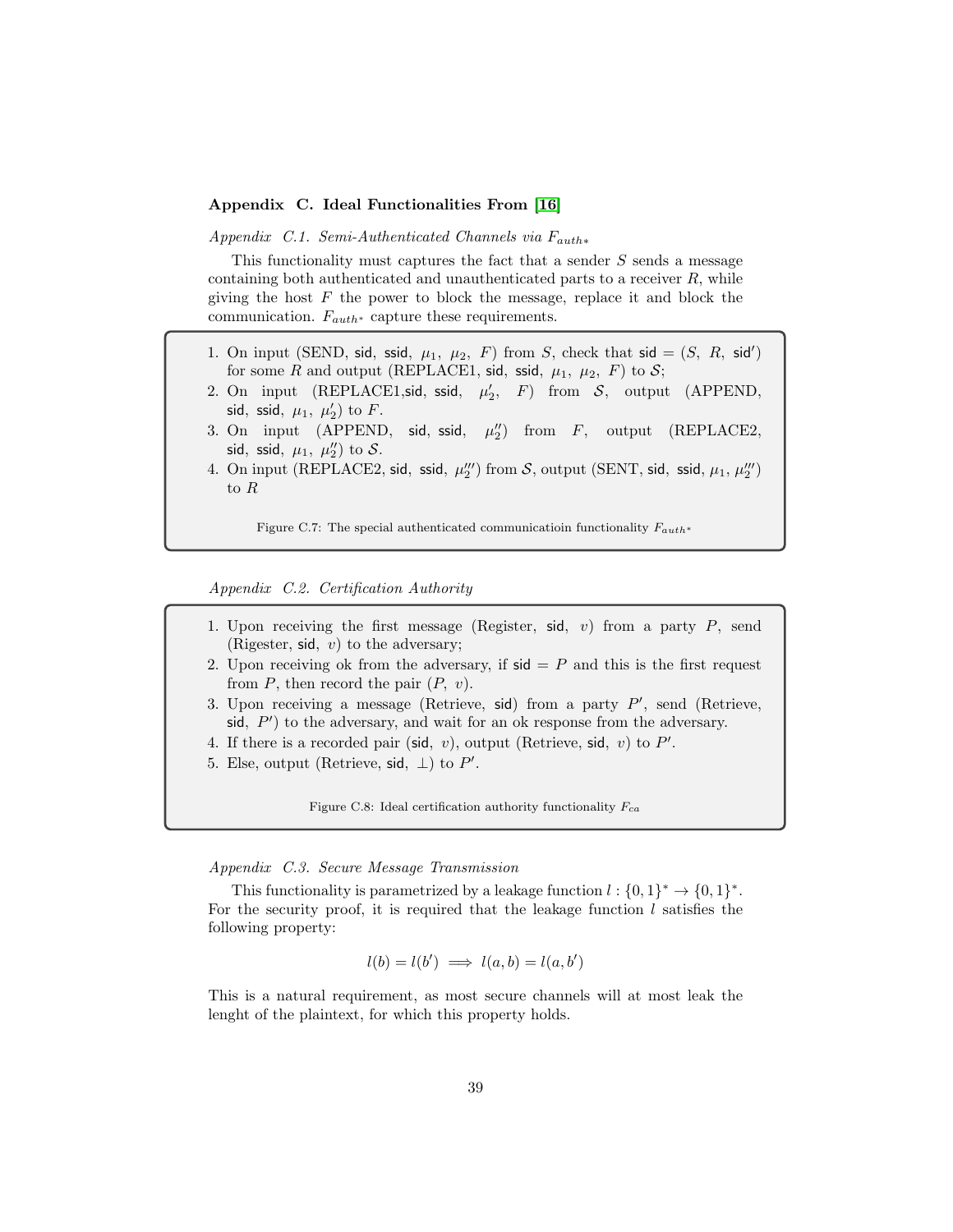- 1. Upon receiving input (Send, S, R, sid,  $\mu$ ) from S, send (Sent, S, R, sid,  $l(\mu)$ ) to the adversary;
- 2. Generate a private delayed output (Sent,  $S$ , sid,  $\mu$ ) to  $R$  and halt.
- 3. Upon receiving (Corrupt, sid, P) from the adversay, where  $P \in \{S, R\}$ , disclose  $\mu$  to the adversary.
- 4. If the adversary provides a value  $\mu'$ , and  $P = S$ , and no output has been given to R, then output (Sent, S, sid,  $\mu'$ ) to R and halt.

Figure C.9: Ideal secure message transmission functionality  $F_{smt}^l$ 

Appendix C.4. Common Reference String

This functionality is parametrized by a distribution  $D$ , from which crs is sampled.

- 1. Upon receiving input (CRS, sid) from a party P, verify that  $sid = (P, sid')$ where  $P$  is the set of identities, and  $P \in \mathcal{P}$ , else ignore the input.
- 2. If there is no r recorded, then choose and record  $r \leftarrow \mathcal{D}$ .
- 3. Finally, send a public delayed output (CRS, sid,  $r$ ) to  $P$ .

Figure C.10: Ideal crs functionality  $F_{crs}^{\mathcal{D}}$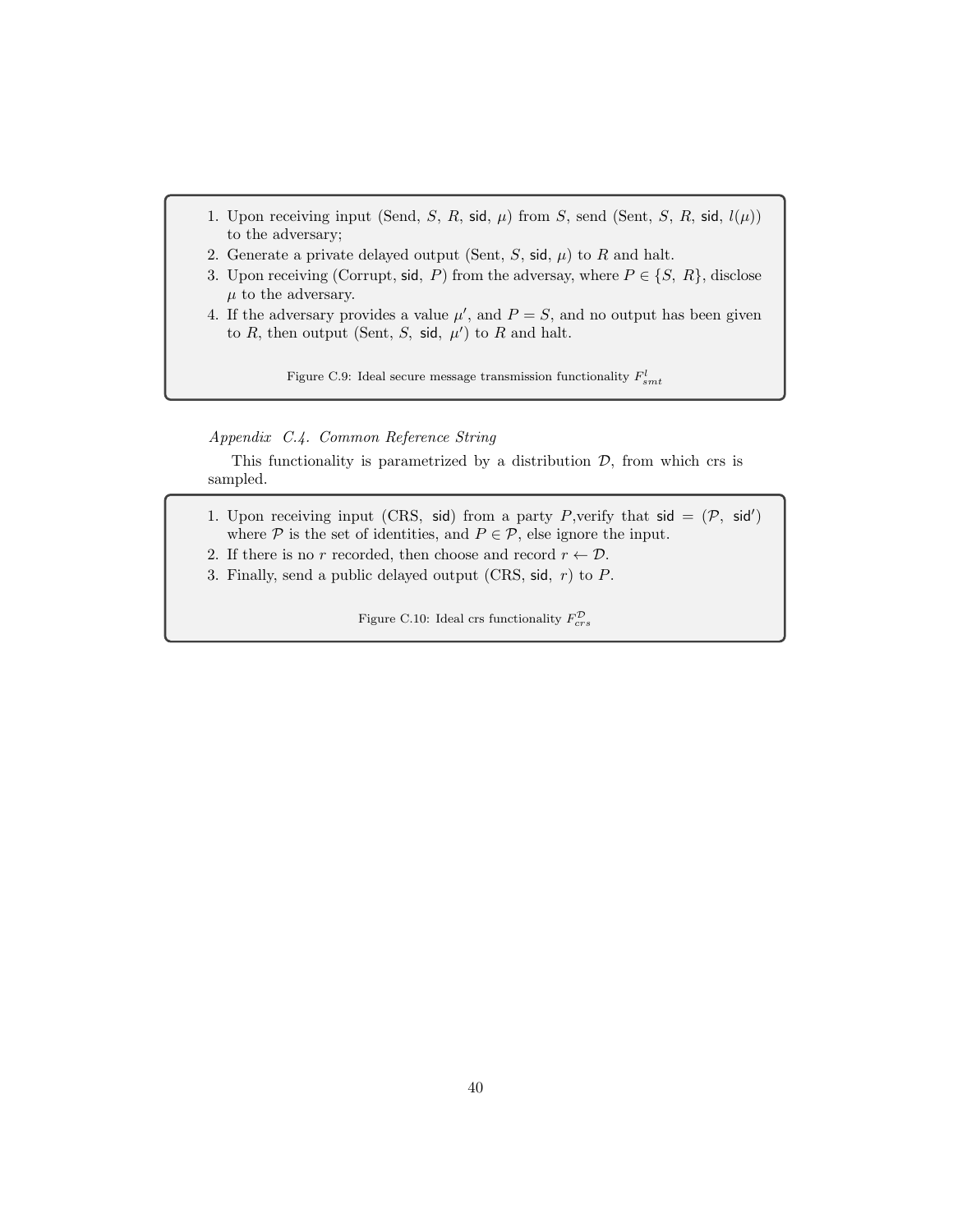<span id="page-40-0"></span>Appendix D. Detailed Security Proof of the L-DAA Scheme

#### • SETUP

On input (SETUP, sid) from I, output (FORWARD, (SETUP, sid, I) to  $S$ .

## • JOIN

- 1. On input (JOIN, sid, jsid, tpm<sub>i</sub>) from the host host<sub>j</sub>, output (FORWARD, (JOIN, sid, jsid, tpm<sub>i</sub>), host<sub>i</sub>) to  $S$ .
- 2. On input (JOINPROCEED, sid, jsid) from I, output (FORWARD, (JOINPROCEED, sid, jsid),  $I$ ) to  $S$ .

## • SIGN

- 1. On input (SIGN, sid, ssid, tpm<sub>i</sub>, bsn) from the host host<sub>j</sub>, output (FOR-WARD, (SIGN, sid, ssid, tpm<sub>i</sub>, bsn), host<sub>j</sub>) to  $S$ .
- 2. On input (SIGNPROCEED, sid, ssid) from tpm;, output (FORWARD, (SIGNPROCEED, sid, ssid), tpm;) to  $S$ .

## • VERIFY

On input (VERIFY, sid,  $\mu$ , bsn,  $\sigma$ , RL) from V, output (FORWARD, (VER-IFY, sid,  $\mu$ , bsn,  $\sigma$ , RL), V to S.

## • LINK

On the input (LINK, sid,  $\sigma_1$ ,  $\mu_1$ ,  $\sigma_2$ ,  $\mu_2$ , bsn) from V, output (FORWARD, (LINK, sid,  $\sigma_1$ ,  $\mu_1$ ,  $\sigma_2$ ,  $\mu_2$ , bsn), V) to S.

## • OUTPUT

On input (OUTPUT,  $P$ ,  $\mu$ ) from  $S$ , output  $\mu$  to  $P$ .

Figure D.11: Game 3 for F

## • KeyGen

Upon receiving input (FORWARD, (SETUP,  $sid, I$ )from  $F$ , give "I" (SETUP, sid) .

• JOIN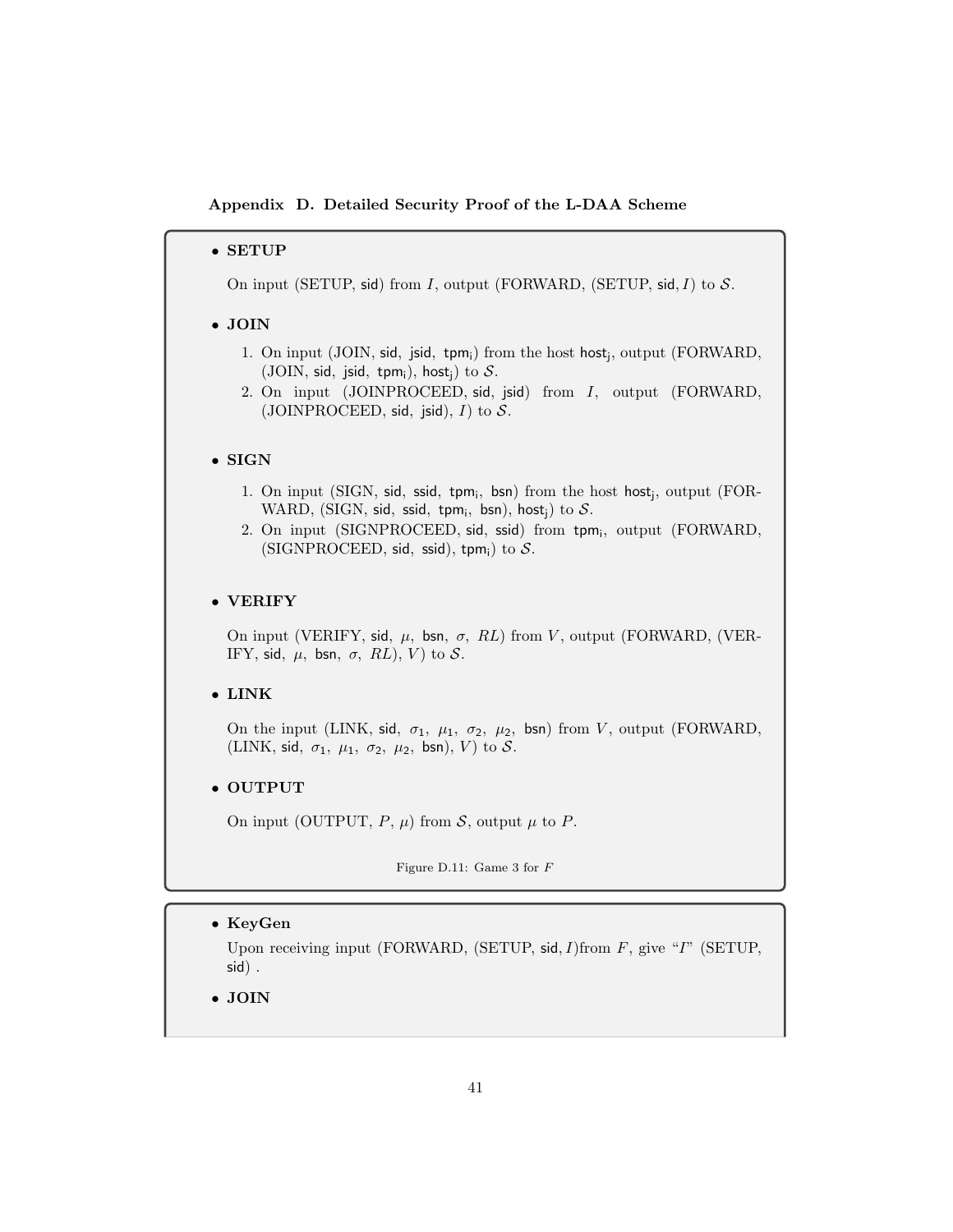- 1. Upon receiving (FORWARD, (JOIN, sid, jsid, tpm<sub>i</sub>), host<sub>i</sub>) from  $F$ , give input (JOIN, sid, jsid, tpm;) to the host "host;"
- 2. Upon receiving intput (FORWARD, (JOINPROCEED, sid, jsid), I) from F, give "I" input (JOINPROCEED, sid, jsid).

## • SIGN

- 1. Upon receiving input (FORWARD, (SIGN, sid, ssid, tpm;, bsn), host;) from  $F$ , give "host<sub>j</sub>" input (SIGN, sid, ssid, tpm<sub>i</sub>, bsn).
- 2. Upon receiving input (FORWARD, (SIGNPROCEED, sid, ssid), tpm;) from  $F$ , give "tpm<sub>i</sub>" input (SIGNPROCEED, sid, ssid).

## • VERIFY

Upon receiving input (FORWARD, (VERIFY, sid,  $\mu$ , bsn,  $\sigma$ , RL), V) from F, give "V" input (VERIFY, sid,  $\mu$ , bsn,  $\sigma$ , RL).

• LINK

Upon receiving input (FORWARD, (LINK, sid,  $\sigma_1$ ,  $\mu_1$ ,  $\sigma_2$ ,  $\mu_2$ , bsn), V) from F, give "V" input (LINK, sid,  $\sigma_1$ ,  $\mu_1$ ,  $\sigma_2$ ,  $\mu_2$ , bsn).

#### • OUTPUT

When any simulated party "P" outputs a message  $\mu$ , S sends (OUTPUT, P,  $\mu$ )to F.

Figure D.12: Game 3 for  $S$ 

## • SETUP

- 1. On input (SETUP, sid) from I, verify that  $sid = (I, sid')$  and output (SETUP, sid) to  $S$ .
- 2. On input (ALGORITHMS, sid, sign, ver, link, identify, Kgen) from S, check that ver, link, and identify are deterministic. Store ( sid, sign, ver, link, identify, Kgen) and output (SETUPDOE, sid) to I.

# • JOIN

- 1. On input (JOIN, sid, jsid, tpm<sub>i</sub>) from the host host<sub>j</sub>, output (FORWARD, (JOIN, sid, jsid, tpm<sub>i</sub>), host<sub>i</sub>) to  $S$ .
- 2. On input (JOINPROCEED, sid, jsid) from I, output (FORWARD, (JOINPROCEED, sid, jsid),  $I$ ) to  $S$ .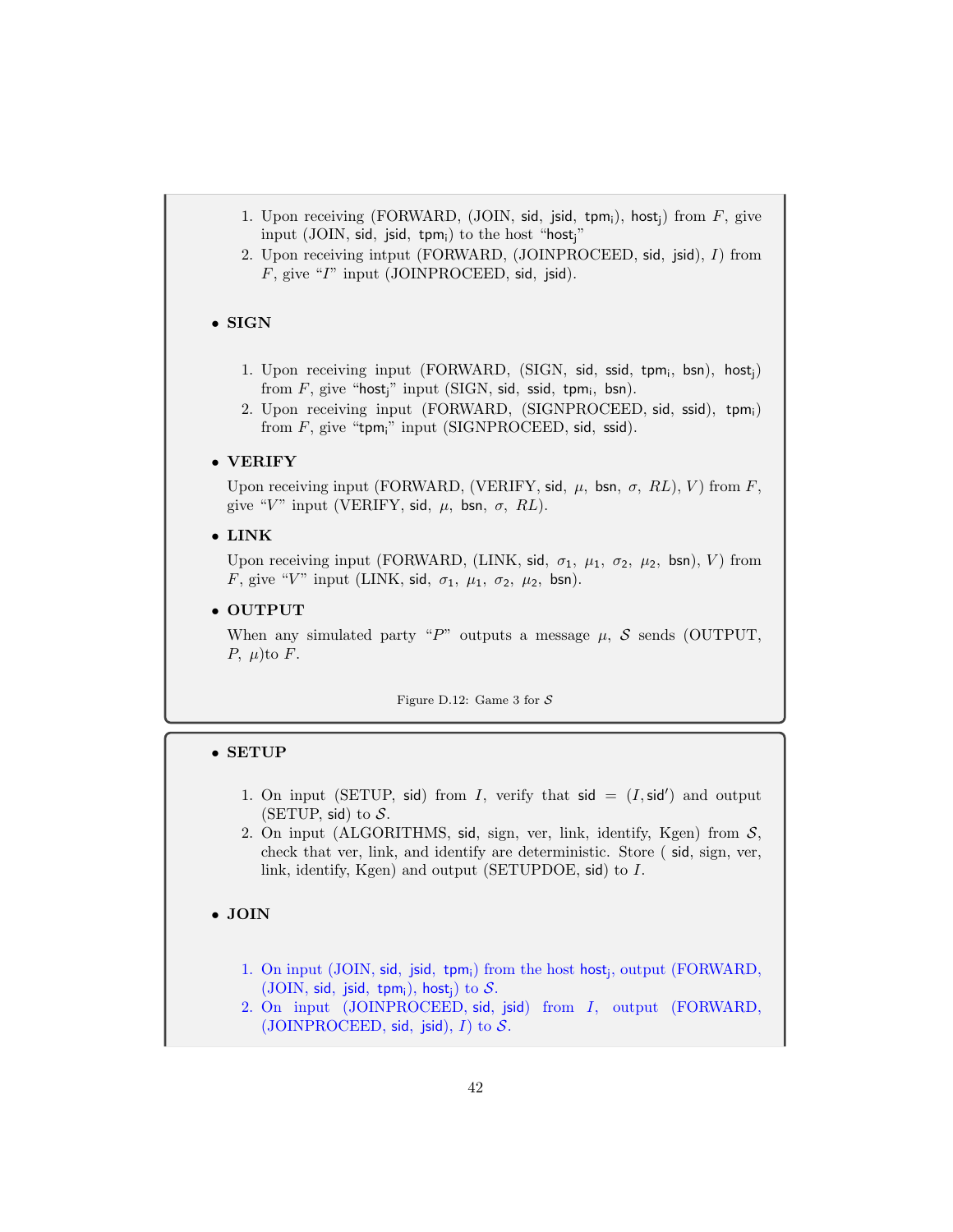# • SIGN

- 1. On input (SIGN, sid, ssid, tpm;, bsn) from the host host;, output (FOR-WARD, (SIGN, sid, ssid, tpm<sub>i</sub>, bsn), host<sub>j</sub>) to  $S$ .
- 2. On input (SIGNPROCEED, sid, ssid) from tpm;, output (FORWARD, (SIGNPROCEED, sid, ssid), tpm<sub>i</sub>) to  $S$ .

#### • VERIFY

On input (VERIFY, sid,  $\mu$ , bsn,  $\sigma$ , RL) from V, output (FORWARD, (VER-IFY, sid,  $\mu$ , bsn,  $\sigma$ , RL), V) to S.

• LINK

On the input (LINK, sid,  $\sigma_1$ ,  $\mu_1$ ,  $\sigma_2$ ,  $\mu_2$ , bsn) from V, output (FORWARD, (LINK, sid,  $\sigma_1$ ,  $\mu_1$ ,  $\sigma_2$ ,  $\mu_2$ , bsn), V) to S.

• OUTPUT

On input (OUTPUT,  $P$ ,  $\mu$ ) from  $S$ , output  $\mu$  to  $P$ .

Figure D.13: Game 4 for F

- KeyGen: Honest  $I:$  On input (SETUP, sid) from  $F$ 
	- Check sid =  $(I, \text{ sid}')$ , output  $\perp$  to I if the check fails.
	- Give " $I$ " input (SETUP, sid).
	- Upon receiving output (SETUPDONE, sid) from " $I$ ",  $S$  takes its private key  $\hat{T}_I$ .
	- Define sig( $qsk$ ,  $\mu$ , bsn) as follows:
		- ∗ Define SamplePre $(\hat{A}_{id}, \hat{T}_I, q, \mathbf{u}_h, s)$  that outputs a Boyen signature  $\hat{X}_h$  [\[11\]](#page-32-5), where  $\mathbf{u}_h = \mathbf{u} - \mathbf{u}_t$  with  $\mathbf{u}_t = \hat{A}_t \cdot gsk$ ,  $\hat{X}_h$  will be our L-DAA credential.
		- \* nym =  $\mathcal{H}(\mathsf{bsn}) \cdot \mathbf{x}_1 + \mathbf{e} \mod q$  with  $\|\mathbf{e}\|_{\infty} < \beta'.$
		- $* \pi = \mathsf{SPK}\left\{\mathsf{public} := \{\mathsf{pp}, \mathsf{nym}, \mathsf{bsn}\},\right\}$ 
			- witness  $:=\{\hat{X}=(\mathbf{x}_1,\cdots,\mathbf{x}_{3m}),\,\,\mathsf{id},\,\,\mathbf{e}\}$  :  $[\hat{A}_t|\hat{A}_h]\cdot\hat{X} = \mathbf{u}\wedge\|\hat{X}\|_{\infty}\leq\beta\wedge\mathsf{nym} = \mathcal{H}(\mathsf{bsn})\cdot\mathbf{x}_1+\mathbf{e}\!\mod q\wedge\|\mathbf{e}\|_{\infty}\leq\beta\|\mathbf{e}\|_{\infty}$  $\beta'$  ( $\mu$ ). Output the L-DAA signature  $\sigma = (\mathsf{nym}, \mathsf{bsn}, \pi)$ .
	- Define ver( $\sigma, \mu$ , bsn) as follows: It parses  $\sigma$  as (nym, bsn,  $\pi$ ), and checks SPK on  $\pi$  w.r.t bsn, nym,  $\mu$  and **u**. It output 1 if the proof is valid and 0 otherwise.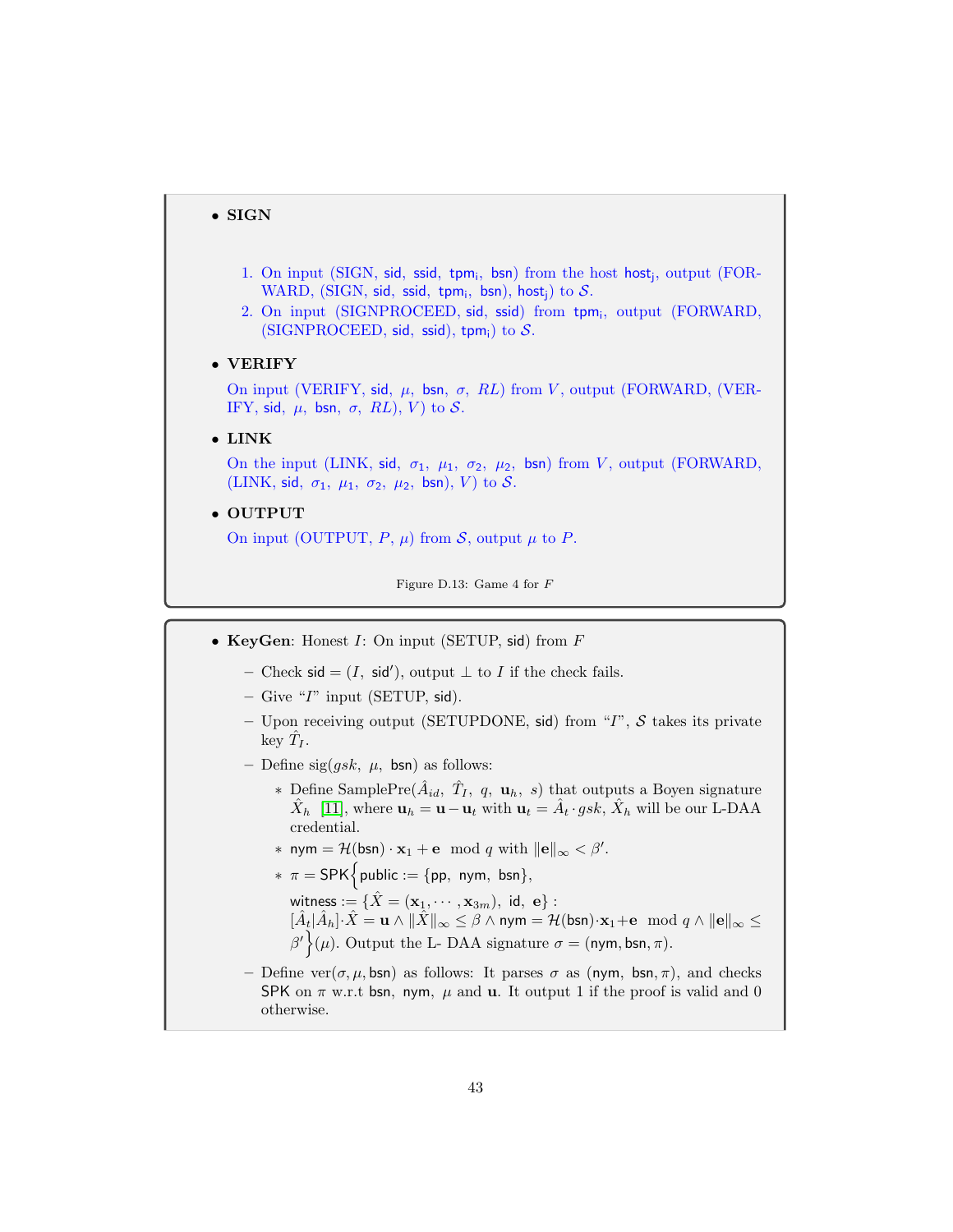- Define link(σ, μ, bsn, σ', μ'): Check whether two signatures (σ, μ) and  $(\sigma', \mu')$  that were generated for the same basename bsn stems from the same TPM. Upon input (LINK, sid,  $\sigma$ ,  $\mu$ ,  $\sigma'$ ,  $\mu'$ , bsn) the verifier follow the following steps:
	- 1. Starting from  $\sigma = (\text{nym}, \text{bsn}, \pi)$  and  $\sigma' = (\text{nym}', \text{bsn}, \pi')$ , the verifier verifies  $\sigma$  and  $\sigma'$  individually.
	- 2. If any of the signatures is invalid, the verifier outputs  $\bot$ .
	- 3. Otherwise if  $\|\mathsf{nym} \mathsf{nym}'\|_{\infty} < 2\beta'$ , the verifier outputs 1 (linked); otherwise 0 (not linked).
- Define identify( $\sigma$ ,  $\mu$ , bsn, gsk) as follows: It parses  $\sigma$  as (nym, bsn,  $\pi$ ) and checks that  $gsk = (\mathbf{x}_1, \ \mathbf{x}_2, \cdots, \ \mathbf{x}_m) \in \mathcal{R}_q^m$  and  $||gsk||_{\infty} < \beta$ ,  $ver(\sigma, \mu, \text{bsn}) = 1$  and

$$
\|\mathsf{nym}-\mathbf{x}_1\cdot \mathsf{bsn}\|_\infty<\beta'
$$

If so output 1, otherwise output 0.

- Define Kgen, take  $gsk \in \mathcal{R}_q^m$  with  $||gsk||_{\infty} < \beta$  and output  $gsk$ .
- $-$  S sends (KEYS, sid, sig, ver, link, identify, Kgen) to F.

Corrupt I: S notices this setup as it notices I registering a public key with  $F_{ca}$ with  $\mathsf{sid} = (I, \mathsf{sid}').$ 

- If the registered key is in the form  $(\hat{A}_I, \pi_I)$  and  $\pi_I$  is valid, then  $S$  extracts  $\hat{T}_I$  from  $\pi_I$ .
- $-$  S defines the algorithms sig, ver, link, and identify as before, but now depending on the extracted key.  $S$  sends (SETUP, sid) to  $F$  on behalf of I. On input (KEYGEN, sid) from  $F$ ,  $S$  sends (KEYS, sid, sig, ver, link, identify, Kgen) to  $F$ .
- On input (SETUPDONE, sid) from F. S continues simulating " $I$ ".
- JOIN, SIGN, VERIFY, LINK: Unchanged.

Figure D.14: Game 4 for S

#### • SETUP

- 1. On input (SETUP, sid) from I, verify that  $sid = (I, sid')$  and output (SETUP, sid) to  $S$ .
- 2. On input (ALGORITHMS, sid, sign, ver, link, identify, Kgen) from  $S$ , check that ver, link, and identify are deterministic. Store ( sid, sign, ver, link, identify, Kgen) and output (SETUPDOE, sid) to I.

• JOIN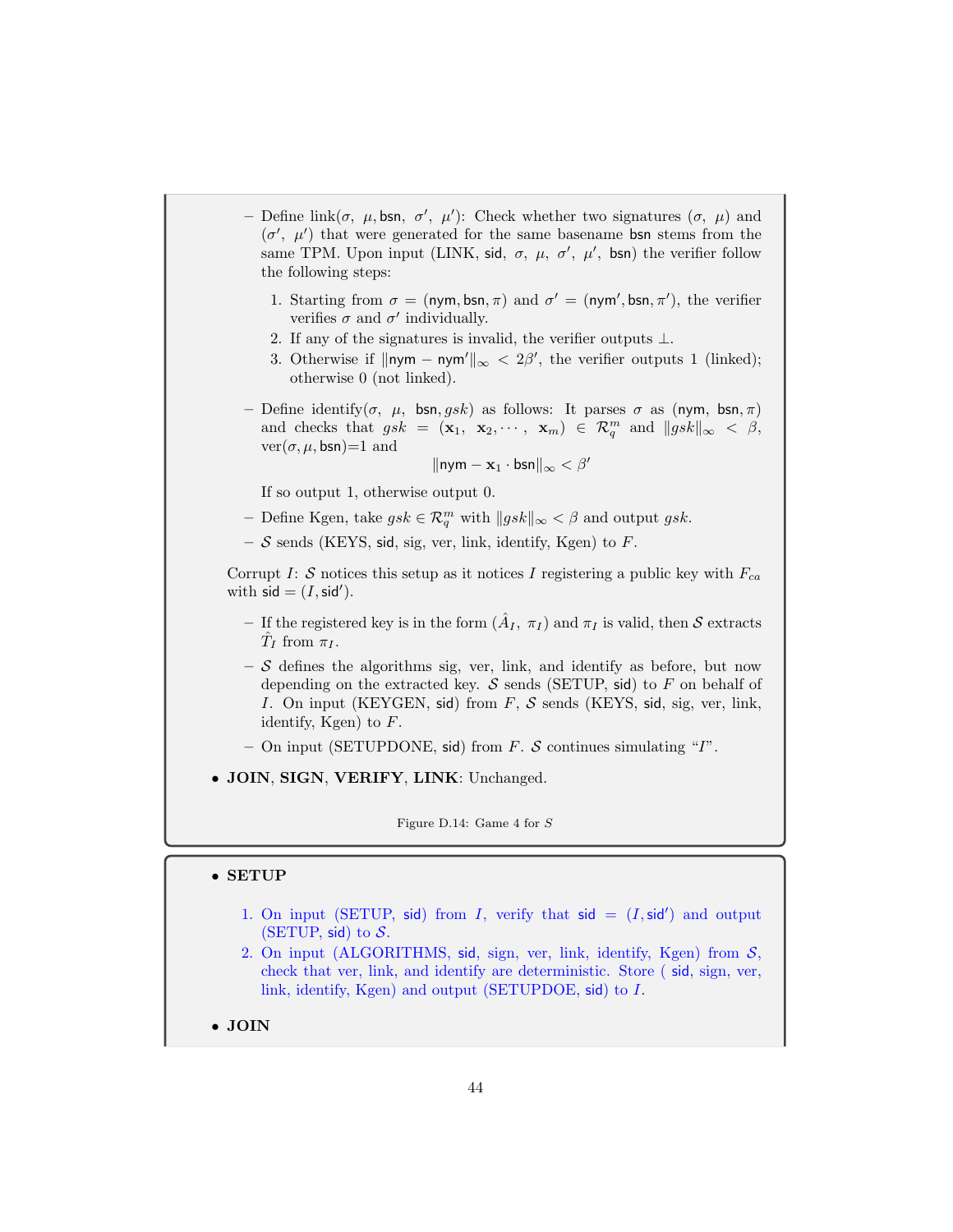

- KeyGen, JOIN, SIGN : Unchanged.
- VERIFY, LINK: Nothing to simulate.

Figure D.16: Game 5 for  $S$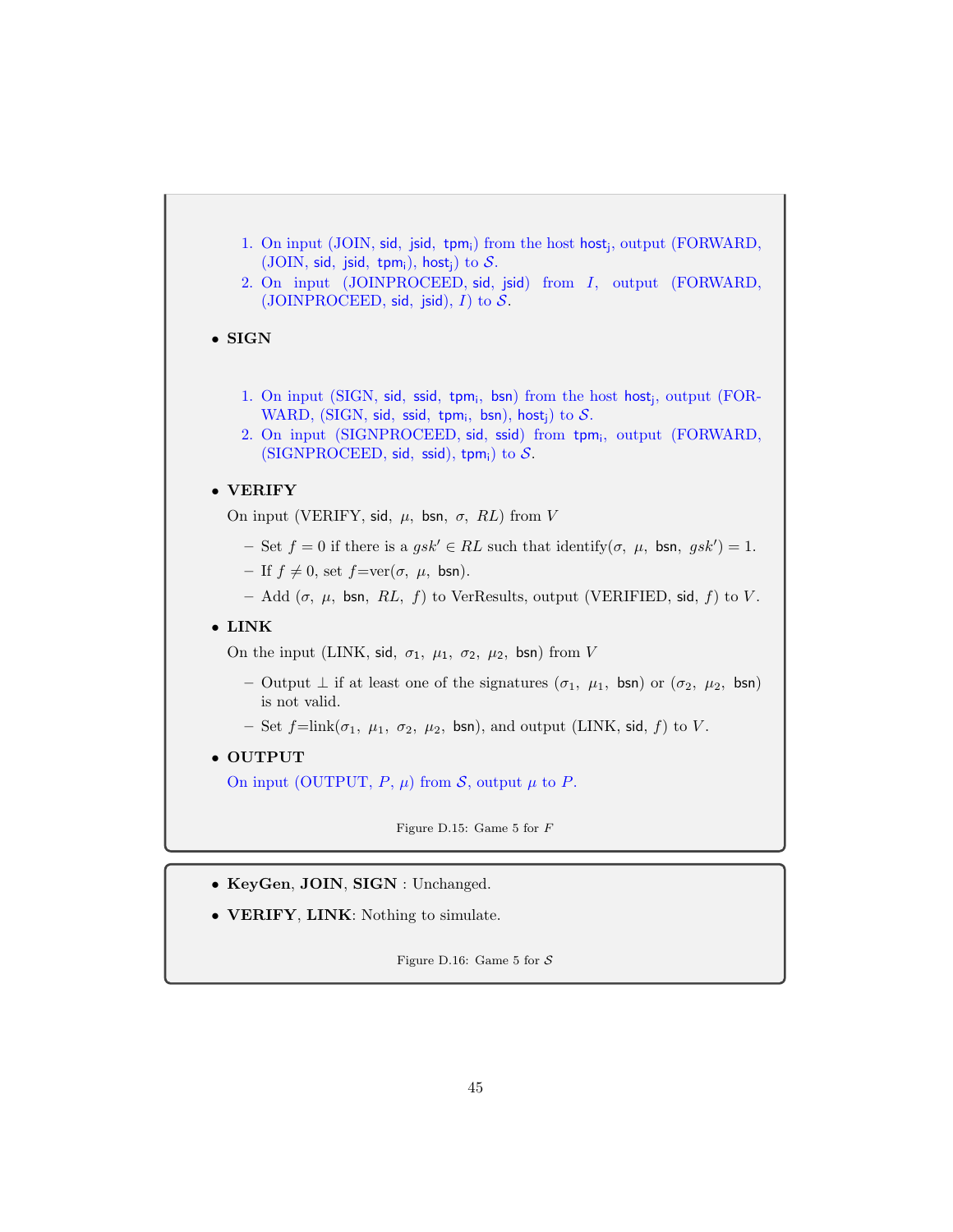## • SETUP

- 1. On input (SETUP, sid) from I, verify that  $sid = (I, sid')$  and output (SETUP, sid) to  $S$ .
- 2. On input (ALGORITHMS, sid, sign, ver, link, identify, Kgen) from  $S$ , check that ver, link, and identify are deterministic. Store ( sid, sign, ver, link, identify, Kgen) and output (SETUPDOE, sid) to I.
- JOIN
	- 1. JOINREQUEST: On input (JOIN, sid, jsid, tpm;) from the host host; to join the TPM tpm;
		- $-$  Create a join session  $\langle$ jsid, tpm<sub>i</sub>, host<sub>j</sub>, request  $\rangle$ .
		- $-$  Output (JOINSTART, sid, jsid, tpm<sub>i</sub>, host<sub>j</sub>) to  $\mathcal{S}.$
	- 2. JOIN REQUEST DELIVERY: Proceed upon receiving delivery notification from S.
		- Update the session record to  $\langle$  jsid, tpm<sub>i</sub>, host<sub>j</sub>, delivered $\rangle$ .
		- If I or tpm<sub>i</sub> is honest and  $\langle$ tpm<sub>i</sub>,  $\star$ ,  $\star$  is already in Members, output ⊥.
		- $-$  Output (JOINPROCEED, sid, jsid, tpm<sub>i</sub>) to  $I$ .
	- 3. JOIN PROCEED: Upon receiving (JOINPROCEED, sid, jsid, tpm;) from I
		- Update the session record to  $\langle$  jsid, sid, tpm<sub>i</sub>, host<sub>j</sub>, complete $\rangle$ .
		- Output (JOINCOMPLETE, sid, jsid) to  $S$ .
	- 4. KEY GENERATION: On input (JOINCOMPLETE, sid, jsid, gsk) from S.
		- Update the session record to  $\langle$  jsid, tpm<sub>i</sub>, host<sub>j</sub>, complete $\rangle$
		- If both tpm<sub>i</sub> and host<sub>i</sub> are honest, set  $gsk = \bot$ .
		- $-$  Insert  $\langle$ tpm<sub>i</sub>, host<sub>j</sub>, gsk $\rangle$  into Members, and output (JOINED, sid, jsid) to host<sub>j</sub>.

# • SIGN

- 1. On input (SIGN, sid, ssid, tpm<sub>i</sub>, bsn) from the host host<sub>j</sub>, output (FOR-WARD, (SIGN, sid, ssid, tpm<sub>i</sub>, bsn), host<sub>j</sub>) to  $S$ .
- 2. On input (SIGNPROCEED, sid, ssid) from tpm<sup>i</sup> , output (FORWARD, (SIGNPROCEED, sid, ssid), tpm; to  $S$ .

## • VERIFY

On input (VERIFY, sid,  $\mu$ , bsn,  $\sigma$ , RL) from V

 $-$  Set  $f = 0$  if there is a  $gsk' \in RL$  such that identify( $\sigma$ ,  $\mu$ , bsn,  $gsk'$ ) = 1.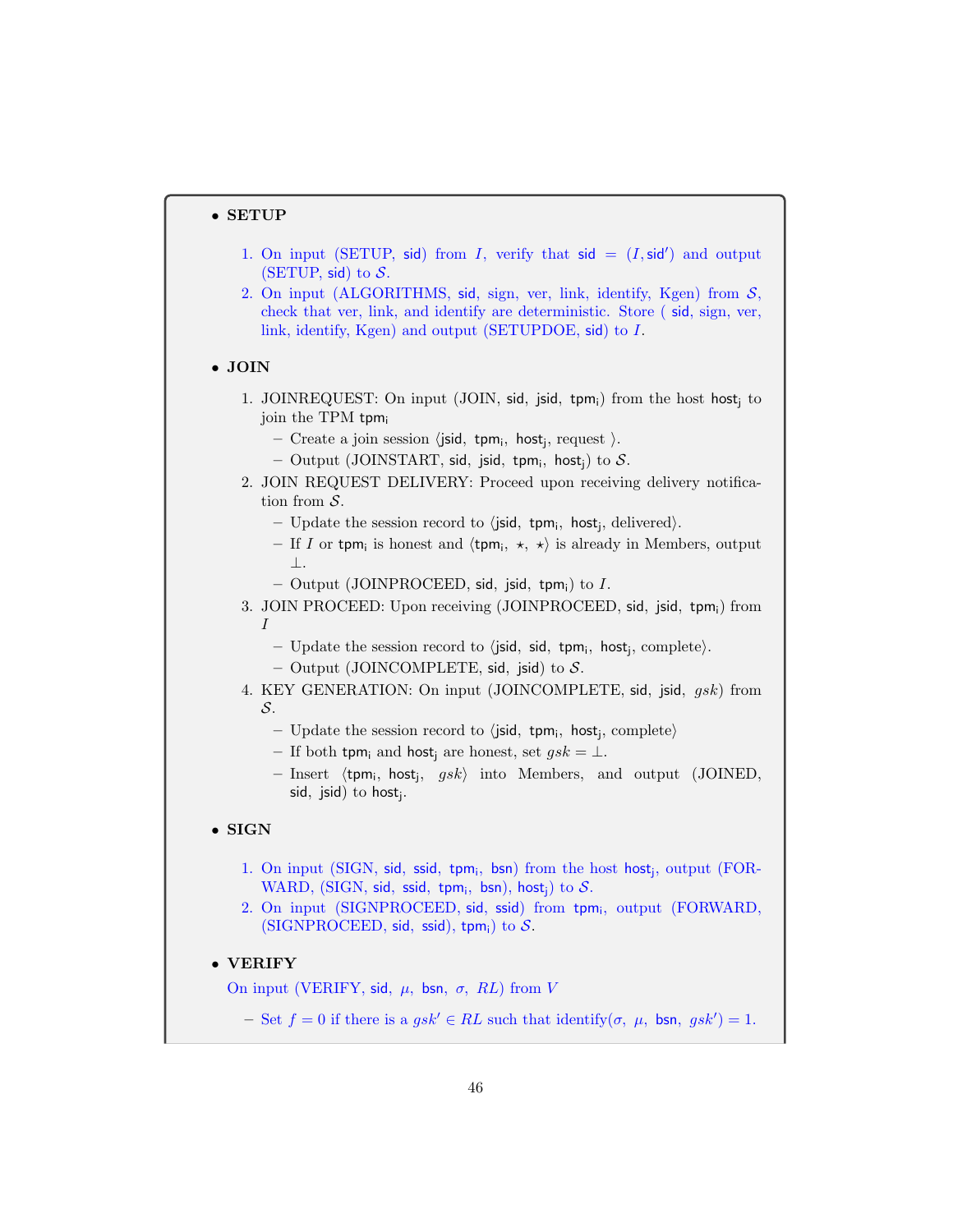- If  $f \neq 0$ , set  $f=\text{ver}(\sigma, \mu, \text{bsn}).$
- Add  $(\sigma, \mu, \text{bsn}, RL, f)$  to VerResults, output (VERIFIED, sid, f) to V.

## • LINK

On the input (LINK, sid,  $\sigma_1$ ,  $\mu_1$ ,  $\sigma_2$ ,  $\mu_2$ , bsn) from V

- Output ⊥ if at least one of the signatures  $(σ_1, μ_1, bsn)$  or  $(σ_2, μ_2, bsn)$ is not valid.
- Set  $f=\text{link}(\sigma_1, \mu_1, \sigma_2, \mu_2, \text{bsn})$ , and output (LINK, sid, f) to V.

#### • OUTPUT

On input (OUTPUT,  $P$ ,  $\mu$ ) from  $S$ , output  $\mu$  to  $P$ .

Figure D.17: Game 6 for F

• KeyGen: Unchanged.

JOIN: Honest host, I

- $-$  When  $\cal S$  receives (JOINSTART, sid, jsid, tpm<sub>i</sub>, host<sub>j</sub>) from  $F$
- $-$  It simulates the real world protocol by giving "host;" input (JOIN, sid, jsid, tpm;) and waits for output (JOINPROCEED, sid, jsid, tpm;) from  $\lq T$ .
- If tpm<sub>i</sub> is corrupt,  $\mathcal S$  extracts gsk from the proof  $\pi_{\mathbf u_t}$  and stores it. If tpm<sub>i</sub> is honest, S already knows  $gsk$  as it is simulating tpm.
- $-$  S sends (JOINSTART, sid, jsid) to F.
- Upon receiving input (JOINCOMPLETE, sid, jsid) from  $F$ ,  $S$  gives "I" input (JOINPROCEED, sid, jsid) and waits for output (JOINED, sid, jsid) from "host $i$ ".
- Output (JOINCOMPLETE, sid, jsid gsk) to  $F$ .

## Honest host, Corrupt I:

- On input (JOINSTART, sid, jsid, tpm<sub>i</sub>, host<sub>j</sub>) from  $F$ ,  $S$  gives "host<sub>j</sub>" input (JOIN, sid, jsid, tpm<sub>i</sub>) and waits for output (JOINED, sid, jsid, tpm<sub>i</sub>) from "host $i$ ".
- $-$  S sends (JOINSTART, sid, jsid) to F.
- Upon receiving input (JOINPROCEED, sid, jsid) from  $F$ ,  $S$  sends (JOIN-PROCEED, sid, jsid) to  $F$  on behalf of  $I$ .
- Upon receiving input (JOINCOMPLETE, sid, jsid) from  $F$ ,  $S$  sends (JOINCOMPLETE, sid, jsid,  $\perp$ ) to F.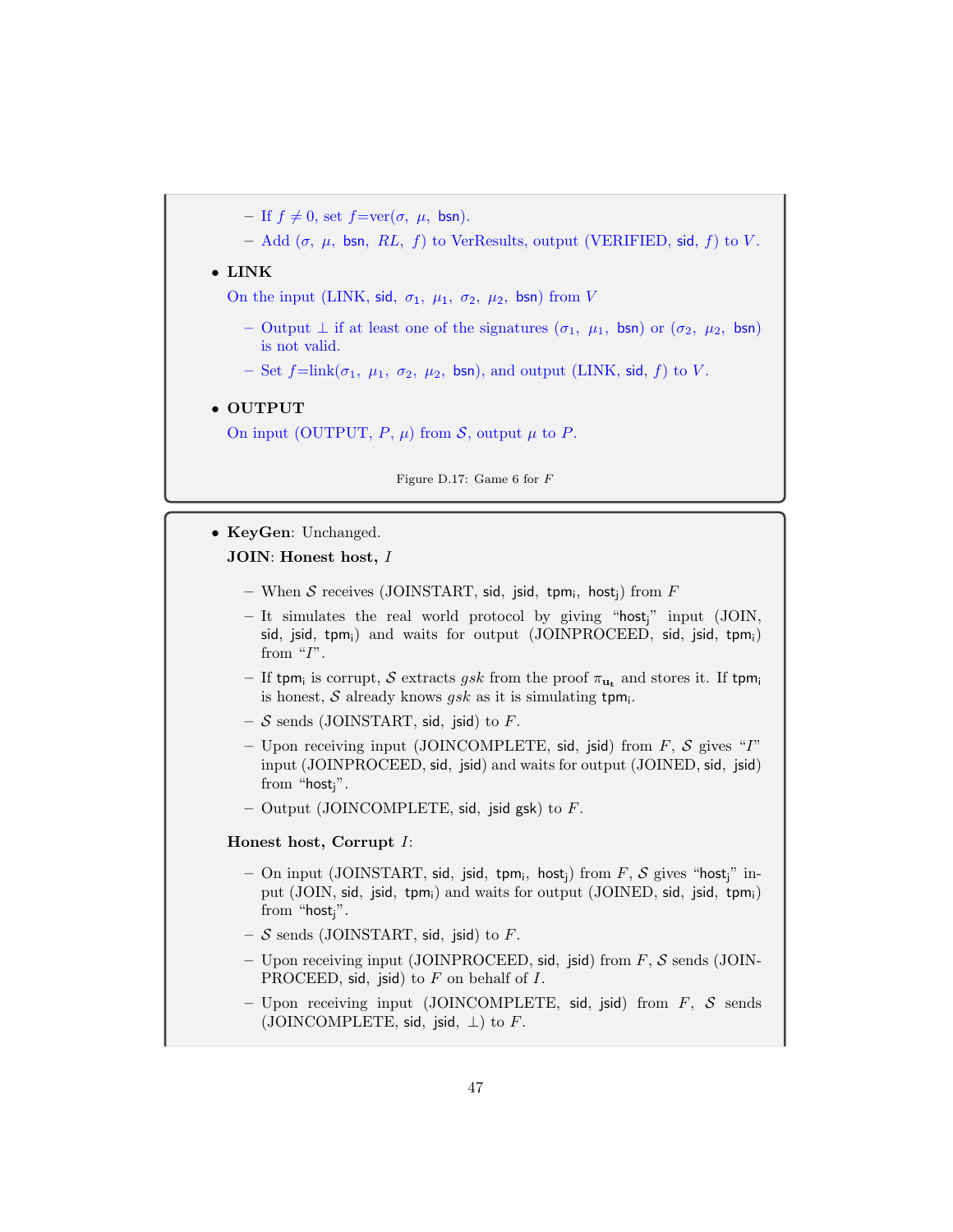## Honest TPM , I, Corrupt host:

- $-$  S notices this join as "tpm<sub>i</sub>" receives a nonce  $\rho$  from host<sub>j</sub>.
- S makes a join query on behalf of host<sub>i</sub> by sending (JOIN, sid, jsid, tpm<sub>i</sub>) to F.
- Upon input (JOINSTART, sid, jsid, tpm<sub>i</sub>, host<sub>j</sub>) from  $F$ ,  $S$  continues the simulation of "tpm;" until " $I$ " outputs (JOINPROCEED, sid, jsid, tpm;).
- $-$  S sends (JOINSTART, sid, jsid) to F.
- Upon input (JOINCOMPLETE, sid, jsid) from  $F$ ,  $S$  sends (JOINCOM-PLETE, sid, jsid, gsk) to F, where  $gsk$  is taken from simulating "tpm<sub>i</sub>".
- Upon receiving (JOINED, sid, jsid) from F as host<sub>j</sub> is corrupt, S gives "I" input (JOINPROCEED, sid, jsid).

#### Honest I, Corrupt TPM , host:

- $-$  S notices this join as "I" receives (SENT, sid',  $(\mathbf{u}_t, \pi_t)$ , host<sub>j</sub>) from  $F_{auth^*}$ .
- Parse sid' as (tpm<sub>i</sub>, sid, I), S then extracts gsk from the proof  $\pi_{\mathbf{u}_t}$ .
- $-$  S doesn't know the identity of the host that started this join, so S chooses some corrupt host; and proceeds as if this host initiated this join, although this may not be the correct host. This makes no difference as when creating signatures we only look for corrupt host or TPM, so fully corrupted platform are not considered in generating signatures.
- S makes a join query with tpm; on behalf of host; by sending (JOIN, sid, jsid, tpm;) to  $F$ .
- Upon receiving input (JOINSTART, sid, jsid, tpm;, host;) from F, S continues simulating " $I$ " until it outputs (JOINPROCEED, sid, jsid, tpm<sub>i</sub>).
- $-$  S sends (JOINSTART, sid, jsid) to F.
- Upon receiving (JOINCOMPLETE, sid, jsid) from  $F$ ,  $S$  sends (JOIN-COMPLETE, sid, jsid, gsk) to  $F$ .
- Upon receiving (JOINED, sid, jsid) from F as host<sub>j</sub> is corrupt, S gives "I" input (JOINPROCEED, sid, jsid).

## Honest TPM, Corrupt host, I:

- $-$  S notices this join as tpm<sub>i</sub> receives a nonce  $\rho$  from host<sub>j</sub>.
- S simply simulates tpm; honestly, no need to include F as tpm; doesn't receive inputs or send outputs in the join interface.
- SIGN, VERIFY, LINK: Unchanged.

Figure D.18: Game 6 for  $S$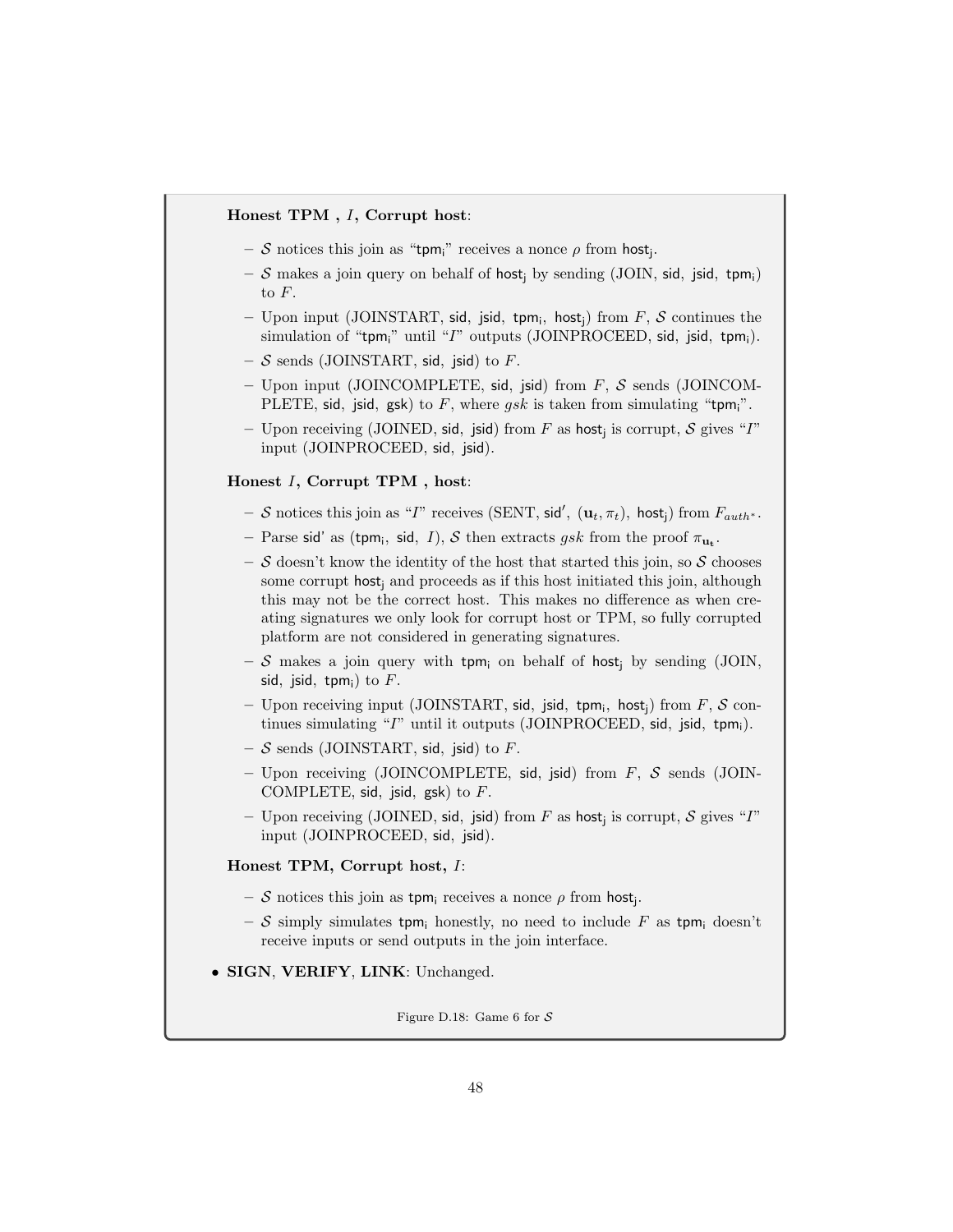• SETUP, JOIN: Unchanged.

# • SIGN

- $-$  SIGN REQUEST: On input (SIGN, sid, ssid, tpm;,  $\mu$ , bsn) from the host host<sup>j</sup> ,
	- $*$  Create a sign session  $\langle \textsf{ssid}, \textsf{tpm}_i, \textsf{host}_j, \mu, \textsf{bsn}, \textsf{request} \rangle$ .
	- \* Output (SIGNSTART, sid, ssid, tpm;, host;) to  $S$ .
- $-$  SIGN REUEST DELIVERY: On input (SIGNSTART, sid, ssid) from  $S$ , update the session to  $\langle$ ssid, tpm<sub>i</sub>, host<sub>j</sub>,  $\mu$ , bsn, delivered $\rangle$ .
- $-$  Output (SIGNPROCEED, sid, ssid,  $\mu$ , bsn) to tpm<sub>i</sub>.
- SIGN PROCEED: On input (SIGNPROCEED, sid, ssid) from tpm<sup>i</sup>
	- \* Update the records  $\langle \text{ssid}, \text{tpm}_i, \text{host}_j, \mu, \text{bsn}, \text{delivered} \rangle$ .
	- ∗ Output (SIGNCOMPETE, sid, ssid) to S.
- SIGNATURE GENERATION: On the input (SIGNCOMPETE, sid, ssid,  $\sigma$ ) from S, if both tpm<sub>i</sub> and host<sub>i</sub> are honest then:
	- $\ast$  Ignore the adversary's signature  $\sigma$ .
	- ∗ If bsn  $\neq \bot$ , then retrieve gsk from the  $\langle \text{tpm}_i, \text{bsn}, \text{gsk} \rangle \in \text{DomainKeys.}$
	- $\ast$  If bsn = ⊥ or no gsk was found, generate a fresh key gsk  $\leftarrow$  Kgen(1<sup> $\lambda$ </sup>).
	- \* Store  $\langle$ tpm<sub>i</sub>, bsn, gsk $\rangle$  in DomainKeys.
	- ∗ Generate the signature σ ← sig(gsk, µ, bsn).
	- $∗$  If tpm<sub>i</sub> is honest, then store  $\langle σ, µ,$  tpm<sub>i</sub>, bsn) in Signed and output (SIGNATURE, sid, ssid,  $\sigma$ ) to host<sub>j</sub>.

## • VERIFY

On input (VERIFY, sid,  $\mu$ , bsn,  $\sigma$ , RL) from V

- $-$  Set  $f = 0$  if there is a  $gsk' \in RL$  such that identify( $\sigma$ ,  $\mu$ , bsn,  $gsk'$ ) = 1.
- If  $f \neq 0$ , set  $f=ver(\sigma, \mu, \text{bsn}).$
- Add (σ, μ, bsn, RL, f) to VerResults, output (VERIFIED, sid, f) to V.

## • LINK

On the input (LINK, sid,  $\sigma_1$ ,  $\mu_1$ ,  $\sigma_2$ ,  $\mu_2$ , bsn) from V

- Output  $\perp$  if at least one of the signatures  $(\sigma_1, \mu_1, \text{bsn})$  or  $(\sigma_2, \mu_2, \text{bsn})$ is not valid.
- Set  $f=\text{link}(\sigma_1, \mu_1, \sigma_2, \mu_2, \text{bsn})$ , and output (LINK, sid, f) to V.

## • OUTPUT

On input (OUTPUT,  $P$ ,  $\mu$ ) from  $S$ , output  $\mu$  to  $P$ .

Figure D.19: Game 7 for F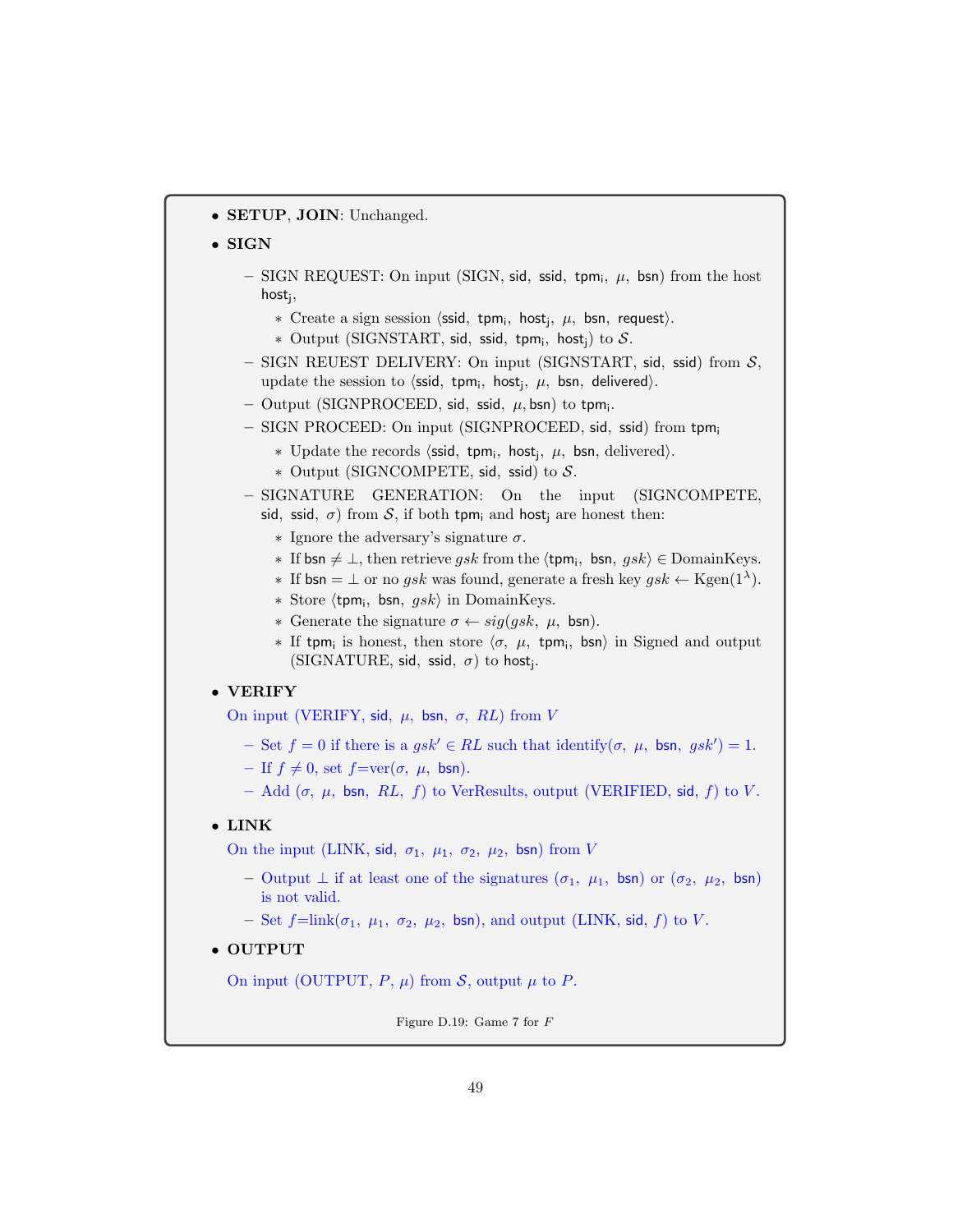• KeyGen, JOIN: Unchanged.

#### • SIGN :Honest TPM, host:

Upon receiving (SIGNSTART, sid, ssid, tpm;, host<sub>j</sub>, bsn,  $\mu$ ) from F.

- $-\mathcal{S}$  starts the simulation by giving "host;" input (SIGN, sid, ssid, tpm $_i$ ,  $\mu$ , bsn).
- When "tpm<sub>i</sub>" outputs (SIGNPROCEED, sid, ssid,  $\mu$ , bsn), S sends (SIGN-START, sid, ssid) to F.
- Upon receiving (SIGNCOMPLETE, sid, ssid) from F, output (SIGNPRO-CEED, sid, ssid) to "tpm;".
- When "host<sub>i</sub>" outputs (SIGNATURE, sid, ssid,  $\sigma$ ), send (SIGNCOM-PLETE, sid, ssid,  $\perp$ ) to F.

Honest host, Corrupt TPM: Upon receiving (SIGNSTART, sid, ssid, tpm<sub>i</sub>, host<sub>j</sub>, bsn,  $\mu$ ) from F.

- $-$  Send (SIGNSTART, sid, ssid) to F.
- Upon receiving (SIGNPROCEED, sid, ssid,  $\mu$ , bsn) from  $F$  on behalf of tpm<sub>i</sub>, as tpm<sub>i</sub> is corrupt,  $\cal S$  gives "host<sub>j</sub>" input (SIGN, sid, ssid, tp $m_i, \mu, \text{ bsn}$ ).
- When "host<sub>i</sub>" outputs (SIGNATURE, sid, ssid,  $\sigma$ ), S sends (SIGNPRO-CEED, sid, ssid) to  $F$  on behlaf of tpm<sub>i</sub>.
- Upon receiving (SIGNCOMPLETE, sid, ssid) from F, send (SIGNCOM-PLETE, sid, ssid,  $\sigma$ ) to F.

## Honest TPM, Corrupt host:

- $\cal S$  notices this sign as "tpm<sub>i</sub>" receives a message  $\mu$  and bsn from host<sub>j</sub>.
- $-$  S sends (SIGN, sid, ssid, tpm<sub>i</sub>,  $\mu$ , bsn) to F on behalf of host<sub>j</sub>.
- $-$  Upon receiving (SIGNSTART, sid, ssid,  $\mu$ , bsn, tpm<sub>i</sub>, host<sub>j</sub>) from  $F$ , continue simulating "tpm<sub>i</sub>", until "tpm<sub>i</sub>" outputs (SIGNPROCEED, sid, ssid,  $\mu$ , bsn).
- $-$  Send (SIGNSTART, sid, ssid) to F.
- Upon receiving (SIGNCOMPLETE, sid, ssid) from F, send (SIGNCOM-PLETE, sid, ssid,  $\perp$ ) to F.
- When *F* outputs (SIGNATURE, sid, ssid,  $\sigma$ ) on behalf of host<sub>j</sub>, *S* sends (SIGNPROCEED, sid, ssid) to "tpm<sub>i</sub>".
- send (SIGNCOMPLETE, sid, ssid,  $\sigma$ ) to "tpm<sub>i</sub>".
- **VERIFY, LINK:** Nothing to simulate.

Figure D.20: Game 7 for  $S$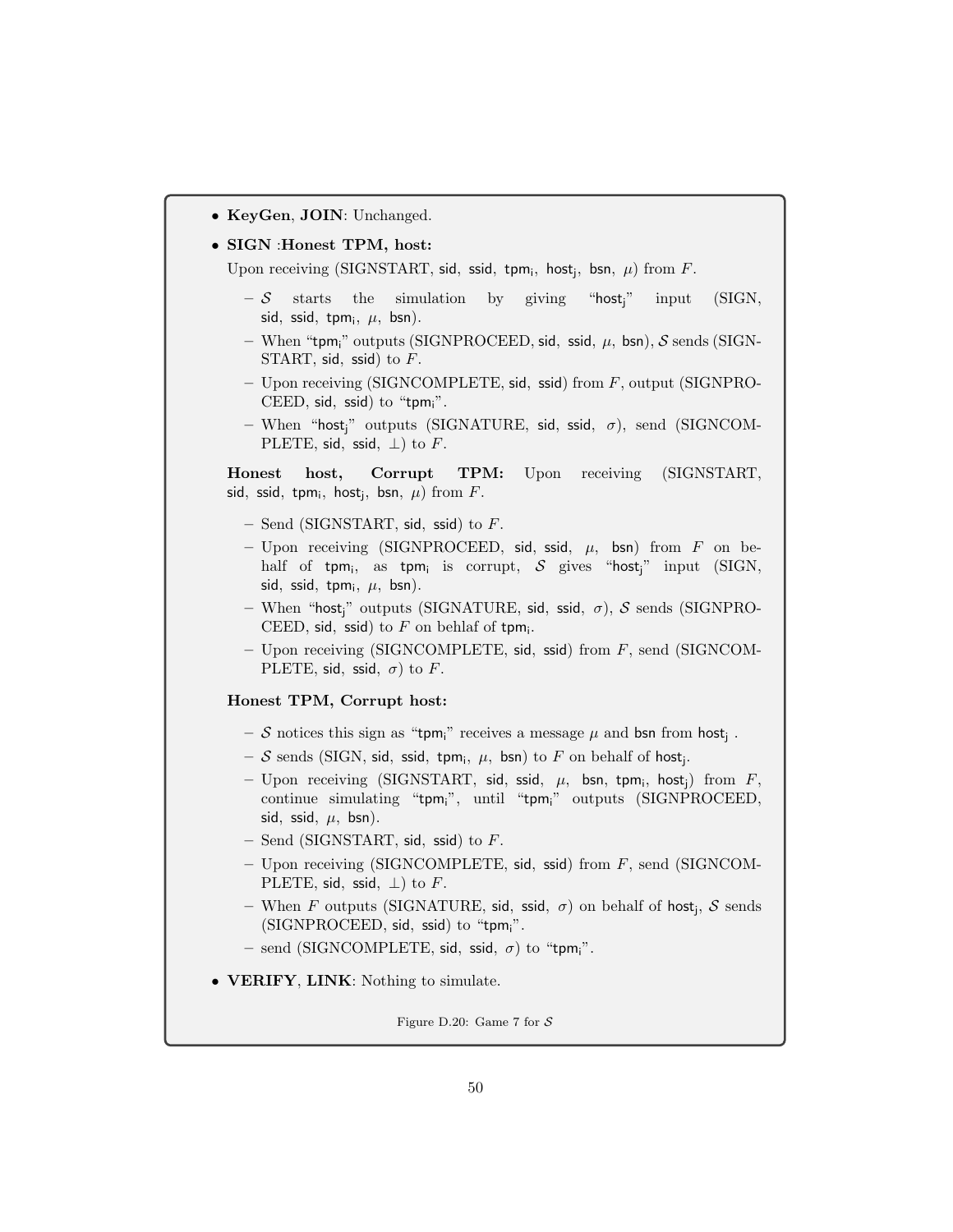• SETUP, JOIN: Unchanged.

## • SIGN

- $-$  SIGN REQUEST: On input (SIGN, sid, ssid, tpm;,  $\mu$ , bsn) from the host host<sup>j</sup> ,
	- $*$  Create a sign session  $\langle \textsf{ssid}, \textsf{tpm}_i, \textsf{host}_j, \mu, \textsf{bsn}, \textsf{request} \rangle$ .
	- \* Output (SIGNSTART, sid, ssid, tpm;, host;,  $l(\mu, \text{bsn})$ ) to  $S$ .
- SIGN REUEST DELIVERY: On input (SIGNSTART, sid, ssid) from  $S$ , update the session to  $\langle \textsf{ssid}, \textsf{tpm}_i, \textsf{host}_j, \mu, \textsf{bsn}, \textsf{delivered} \rangle$ .
- $-$  Output (SIGNPROCEED, sid, ssid,  $\mu$ , bsn) to tpm<sub>i</sub>.
- SIGN PROCEED: On input (SIGN PROCEED, sid, ssid) from tpm<sup>i</sup>
	- \* Update the records  $\langle \text{ssid}, \text{tpm}_i, \text{host}_j, \mu, \text{bsn}, \text{delivered} \rangle$ .
	- ∗ Output (SIGNCOMPETE, sid, ssid) to S.

# – SIGNATURE GENERATION: On the input (SIGNCOMPETE, sid, ssid,  $\sigma$ ) from S, if both tpm<sub>i</sub> and host<sub>i</sub> are honest then:

- $\ast$  Ignore the adversary's signature  $\sigma$ .
- ∗ If bsn  $\neq \bot$ , then retrieve gsk from the  $\langle \text{tpm}_i, \text{bsn}, \text{gsk} \rangle \in \text{DomainKeys.}$
- **∗** If  $bsn = \bot$  or no gsk was found, generate a fresh key gsk  $\leftarrow Kgen(1^{\lambda})$ .
- \* Store  $\langle$ tpm<sub>i</sub>, bsn, gsk $\rangle$  in DomainKeys.
- ∗ Generate the signature σ ← sig(gsk, µ, bsn).
- $∗$  If tpm<sub>i</sub> is honest, then store  $\langle σ, µ,$  tpm<sub>i</sub>, bsn) in Signed and output  $(SIGNATURE, sid, ssid, \sigma)$  to host<sub>j</sub>.

## • VERIFY

On input (VERIFY, sid,  $\mu$ , bsn,  $\sigma$ , RL) from V

- $-$  Set  $f = 0$  if there is a  $gsk' \in RL$  such that identify( $\sigma$ ,  $\mu$ , bsn,  $gsk'$ ) = 1.
- If  $f \neq 0$ , set  $f=ver(\sigma, \mu, \text{bsn}).$
- Add (σ, μ, bsn, RL, f) to VerResults, output (VERIFIED, sid, f) to V.
- LINK On the input (LINK, sid,  $\sigma_1$ ,  $\mu_1$ ,  $\sigma_2$ ,  $\mu_2$ , bsn) from V
	- Output  $\perp$  if at least one of the signatures  $(\sigma_1, \mu_1, \text{bsn})$  or  $(\sigma_2, \mu_2, \text{bsn})$ is not valid.
	- Set  $f=\text{link}(\sigma_1, \mu_1, \sigma_2, \mu_2, \text{bsn})$ , and output (LINK, sid, f) to V.

## • OUTPUT

On input (OUTPUT,  $P$ ,  $\mu$ ) from  $S$ , output  $\mu$  to  $P$ .

Figure D.21: Game 8 for F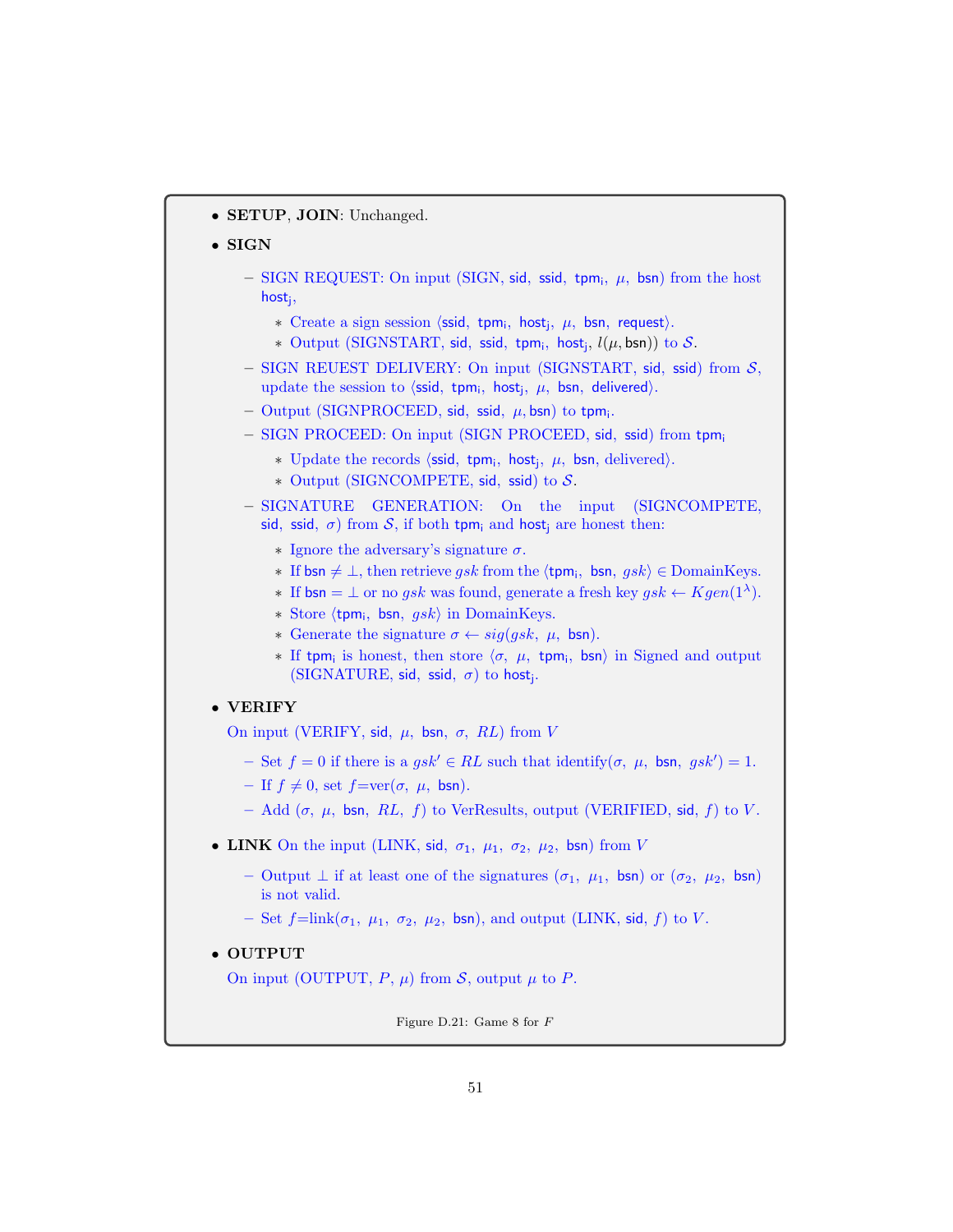• KeyGen, JOIN: Unchanged.

#### • SIGN

## Honest TPM, host:

Upon receiving (SIGNSTART, sid, ssid, tpm;, host;,  $l$ ) from  $F$ .

- $-S$  takes a dummy pair  $(\mu', \text{bsn'})$  such that  $l(\mu', \text{bsn'}) = l$ .
- $-\mathcal{S}$  starts the simulation by giving "host<sub>i</sub>" input (SIGN, sid, ssid, tpm<sub>i</sub>,  $\mu'$ , bsn').
- When "tpm;" outputs (SIGNPROCEED, sid, ssid,  $\mu'$ , bsn'),  $\mathcal S$  sends (SIGNSTART, sid, ssid) to  $F$ .
- $-$  Upon receiving (SIGNCOMPLETE, sid, ssid) from  $F$ , output (SIGNPRO-CEED, sid, ssid) to "tpm<sub>i</sub>".
- When "host<sub>i</sub>" outputs (SIGNATURE, sid, ssid,  $\sigma$ ), send (SIGNCOM-PLETE, sid, ssid,  $\perp$ ) to F.

#### Honest host, Corrupt TPM:

Upon receiving (SIGNSTART, sid, ssid, tpm;, host<sub>j</sub>,  $l$ ) from  $F$ .

- $-$  Send (SIGNSTART, sid, ssid) to F.
- Upon receiving (SIGNPROCEED, sid, ssid,  $\mu$ , bsn) from F on behalf of tpm<sub>i</sub>, as tpm<sub>i</sub> is corrupt,  $\cal S$  gives "host<sub>j</sub>" input (SIGN, sid, ssid, tp $m_i, \mu, \text{ bsn}$ ).
- When "host<sub>i</sub>" outputs (SIGNATURE, sid, ssid,  $\sigma$ ), S sends (SIGNPRO-CEED, sid, ssid,  $\mu$ , bsn) to F on behlaf of tpm<sub>i</sub>.
- Upon receiving (SIGNCOMPLETE, sid, ssid) from F, send (SIGNCOM-PLETE, sid, ssid,  $\sigma$ ) to F.

## Honest TPM, Corrupt host:

- S notices this sign as "tpm<sub>i</sub>" receives a message  $\mu$  and bsn from host<sub>j</sub>.
- $-$  S sends (SIGN, sid, ssid, tpm<sub>i</sub>,  $\mu$ , bsn) to F on behalf of host<sub>j</sub>.
- Upon receiving (SIGNSTART, sid, ssid, tpm;, host;, l) from  $F$ , continue simulating "tpm<sub>i</sub>", until "tpm<sub>i</sub>" outputs (SIGNPROCEED, sid, ssid,  $\mu$ , bsn).
- $-$  Send (SIGNSTART, sid, ssid) to  $F$ .
- Upon receiving (SIGNCOMPLETE, sid, ssid) from F, send (SIGNCOM-PLETE, sid, ssid,  $\perp$ ) to F.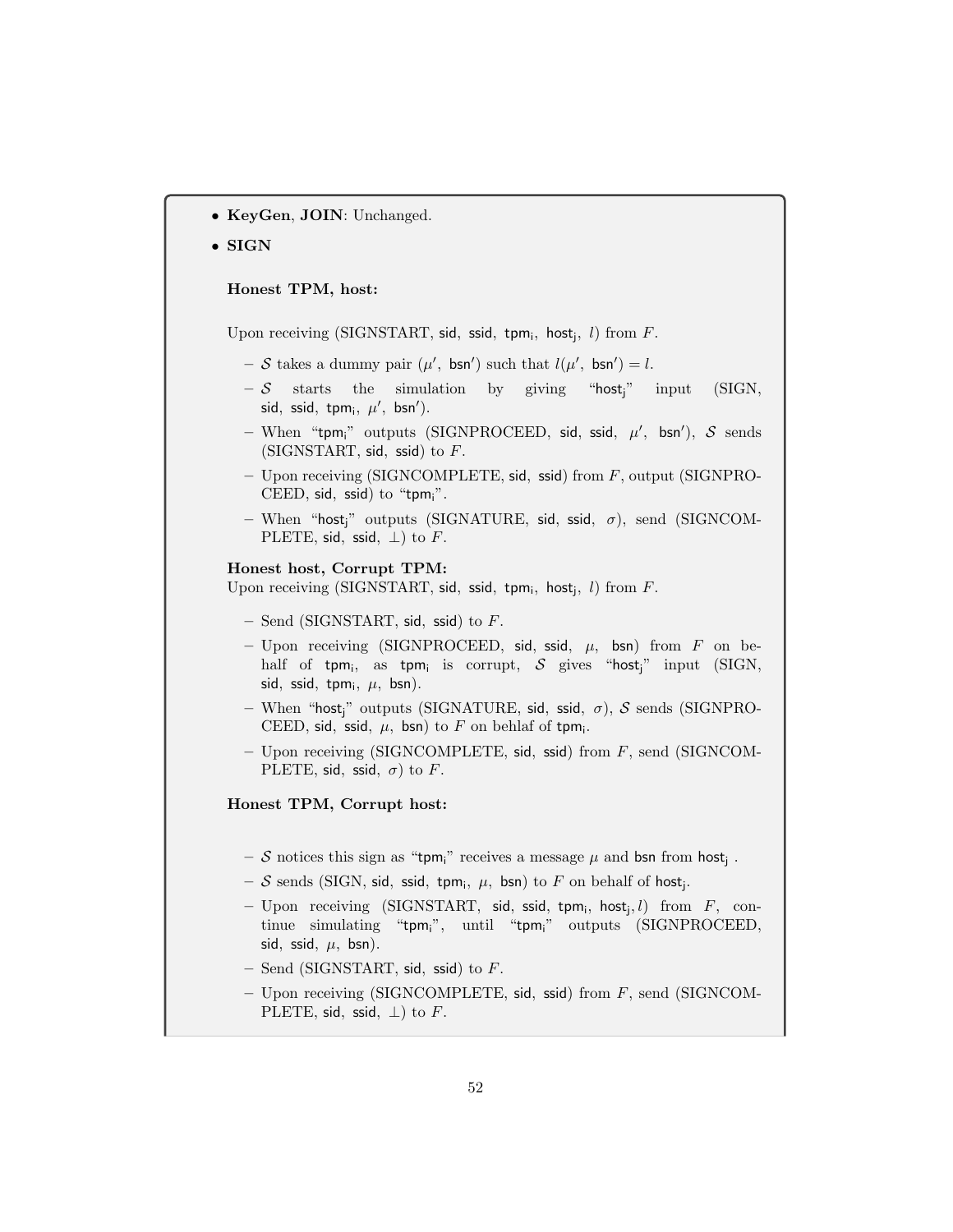- When *F* outputs (SIGNATURE, sid, ssid,  $\sigma$ ) on behalf of host<sub>j</sub>, *S* sends (SIGNPROCEED, sid, ssid) to "tpmi".
- send (SIGNCOMPLETE, sid, ssid,  $\sigma$ ) to "tpm<sub>i</sub>".
- VERIFY, LINK: Nothing to simulate.

Figure D.22: Game 8 for  $S$ 

- SETUP, JOIN: Unchanged.
- SIGN
	- $-$  SIGN REQUEST: On input (SIGN, sid, ssid, tpm;,  $\mu$ , bsn) from the host host<sup>j</sup> ,
		- ∗ Abort if *I* is honest and no entry  $\langle$ tpm<sub>i</sub>, host<sub>j</sub>, \* $\rangle$  exists in Members.
		- \* Else, create a sign session  $\langle \text{ssid}, \text{ tym}_i, \text{host}_j, \mu, \text{bsn}, \text{request} \rangle$ .
		- \* Output (SIGNSTART, sid, ssid, tpm;, host;,  $l(\mu, \textsf{bsn})$ ) to  $S$ .
	- $-$  SIGN REUEST DELIVERY: On input (SIGNSTART, sid, ssid) from  $S$ , update the session to  $\langle \textsf{ssid}, \textsf{tpm}_i, \textsf{host}_j, \mu, \textsf{bsn}, \textsf{delivered} \rangle$ .
	- $-$  Output (SIGNPROCEED, sid, ssid,  $\mu$ , bsn) to tpm<sub>i</sub>.
	- SIGN PROCEED: On input (SIGN PROCEED, sid, ssid) from tpm<sup>i</sup>
		- \* Update the records  $\langle \text{ssid}, \text{ tpm}_i, \text{ host}_j, \mu, \text{bsn}, \text{ delivered} \rangle$ .
		- ∗ Output (SIGNCOMPETE, sid, ssid) to S.
	- SIGNATURE GENERATION: On the input (SIGNCOMPETE, sid, ssid,  $\sigma$ ) from S, if both tpm<sub>i</sub> and host<sub>i</sub> are honest then:
		- $\ast$  Ignore the adversary's signature  $\sigma$ .
		- ∗ If bsn  $\neq \bot$ , then retrieve gsk from the  $\langle$ tpm<sub>i</sub>, bsn, gsk $\rangle \in$  DomainKeys.
		- **∗** If  $bsn = \bot$  or no gsk was found, generate a fresh key gsk  $\leftarrow Kgen(1^{\lambda})$ .
		- \* Store  $\langle$ tpm<sub>i</sub>, bsn, gsk $\rangle$  in DomainKeys.
		- ∗ Generate the signature σ ← sig(gsk, µ, bsn).
		- $∗$  If tpm<sub>i</sub> is honest, then store  $\langle σ, µ,$  tpm<sub>i</sub>, bsn) in Signed and output  $(SIGNATURE, sid, ssid, \sigma)$  to host<sub>j</sub>.

## • VERIFY

- On input (VERIFY, sid,  $\mu$ , bsn,  $\sigma$ , RL) from V
	- $-$  Set  $f = 0$  if there is a  $gsk' \in RL$  such that identify $(\sigma, \mu, \text{bsn}, gsk') = 1$ .
	- If  $f \neq 0$ , set  $f=\text{ver}(\sigma, \mu, \text{bsn}).$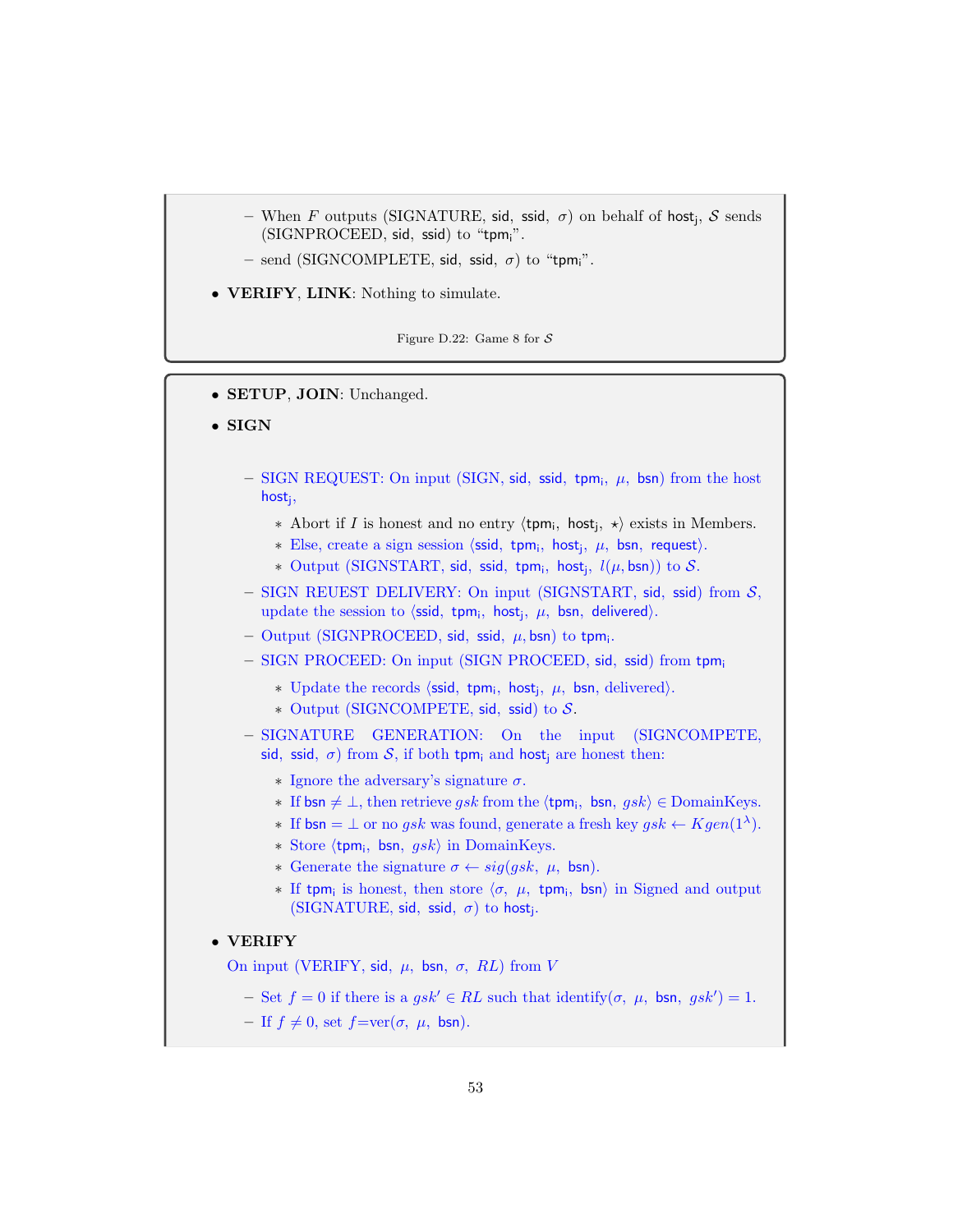– Add  $(\sigma, \mu, \text{bsn}, RL, f)$  to VerResults, output (VERIFIED, sid, f) to V.

• LINK

On the input (LINK, sid,  $\sigma_1$ ,  $\mu_1$ ,  $\sigma_2$ ,  $\mu_2$ , bsn) from V

- Output ⊥ if at least one of the signatures  $(σ<sub>1</sub>, μ<sub>1</sub>, bsn)$  or  $(σ<sub>2</sub>, μ<sub>2</sub>, bsn)$ is not valid.
- Set  $f=\text{link}(\sigma_1, \mu_1, \sigma_2, \mu_2, \text{bsn})$ , and output (LINK, sid, f) to V.

Figure D.23: Game 9 for F

- SETUP: Unchanged.
- JOIN: Unchanged.
- SIGN: Unchanged.
- VERIFY: Unchanged.
- LINK: Unchanged.

Figure D.24: Games 9-16 for  $S$ 

• SETUP: Unchanged.

# • JOIN

- 1. JOINREQUEST: On input (JOIN, sid, jsid, tpm;) from the host host; to join the TPM tpm;
	- $-$  Create a join session  $\langle$ jsid, tpm<sub>i</sub>, host<sub>j</sub>, request  $\rangle$ .
	- $-$  Output (JOINSTART, sid, jsid, tpm<sub>i</sub>, host<sub>j</sub>) to  $\mathcal{S}.$
- 2. JOIN REQUEST DELIVERY: Proceed upon receiving delivery notification from S.
	- Update the session record to  $\langle$  jsid, tpm<sub>i</sub>, host<sub>j</sub>, delivered $\rangle$ .
	- If I or tpm<sub>i</sub> is honest and  $\langle$ tpm<sub>i</sub>,  $\star$ ,  $\star$  is already in Members, output ⊥.
	- $-$  Output (JOINPROCEED, sid, jsid, tpm<sub>i</sub>) to *I*.
- 3. JOIN PROCEED: Upon receiving (JOINPROCEED, sid, jsid, tpm;) from I
	- Update the session record to  $\langle$  jsid, sid, tpm<sub>i</sub>, host<sub>j</sub>, complete $\rangle$ .
	- Output (JOINCOMPLETE, sid, jsid) to  $S$ .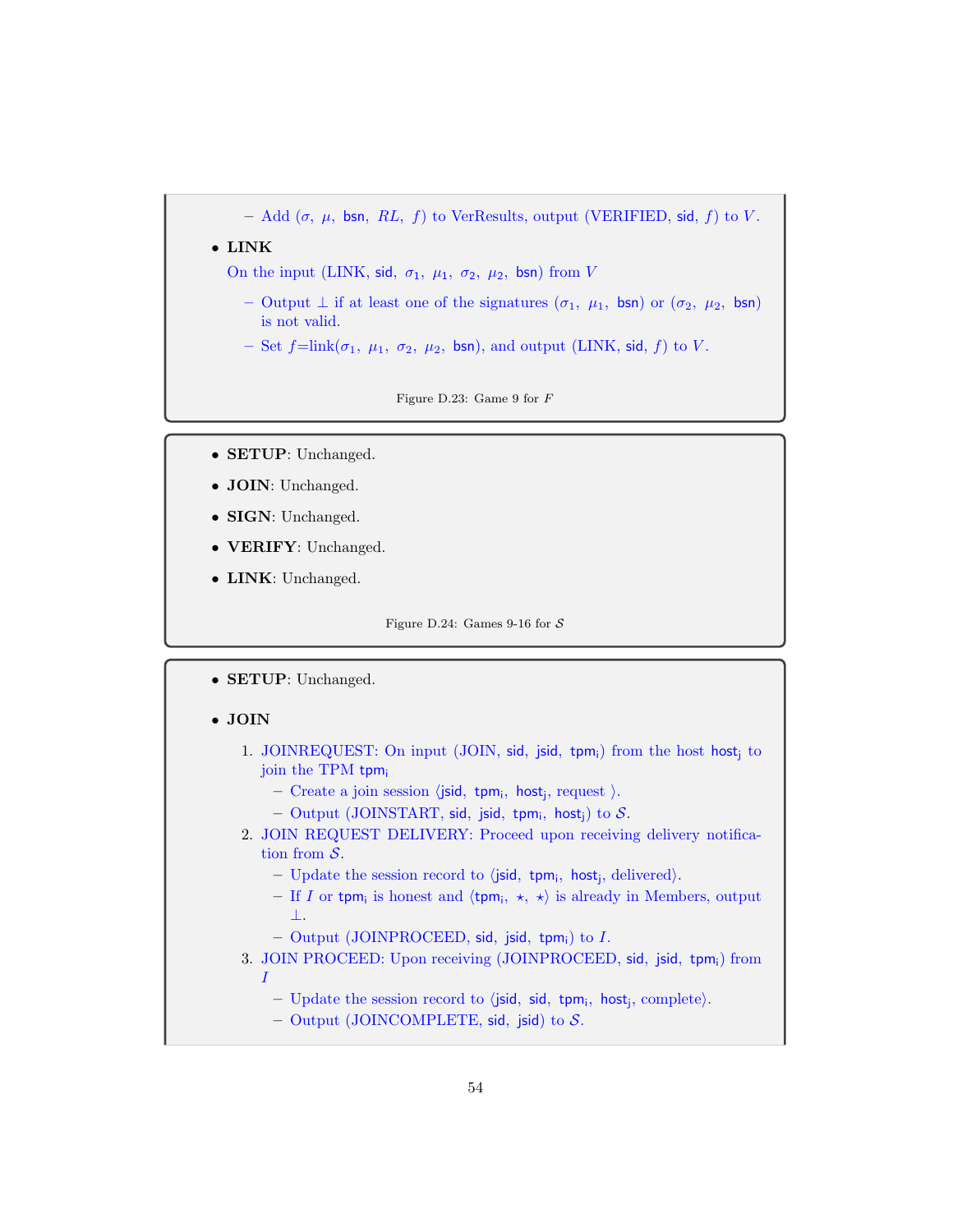# 4. KEY GENERATION: On input (JOINCOMPLETE, sid, jsid, gsk) from S.

- Update the session record to  $\langle$ jsid, tpm<sub>i</sub>, host<sub>j</sub>, complete $\rangle$
- If both tpm<sub>i</sub> and host<sub>i</sub> are honest, set  $qsk = \perp$ .
- Else, verify that the provided  $gsk$  is eligible by performing the following checks:
	- ∗ If host<sup>j</sup> is corrupt and tpm; is honest, then  $CheckGskHonest(gsk)=1.$
	- ∗ If tpm<sub>i</sub> is corrupt, then CheckGskCorrupt $(gsk)$ =1.
	- ∗ Insert (tpm<sub>i</sub>, host<sub>j</sub>, gsk) into Members, and output (JOINED, sid, jsid) to host<sub>j</sub>.

## • SIGN

- $-$  SIGN REQUEST: On input (SIGN, sid, ssid, tpm;,  $\mu$ , bsn) from the host host<sup>j</sup> ,
	- ∗ Abort if *I* is honest and no entry  $\langle$ tpm<sub>i</sub>, host<sub>j</sub>, \* $\rangle$  exists in Members.
	- $*$  Else, create a sign session  $\langle \textsf{ssid}, \textsf{tpm}_i, \textsf{host}_j, \mu, \textsf{bsn}, \textsf{request} \rangle$ .
	- \* Output (SIGNSTART, sid, ssid, tpm;, hostj,  $l(\mu, \textsf{bsn})$ ) to  $\mathcal{S}.$
- $-$  SIGN REUEST DELIVERY: On input (SIGNSTART, sid, ssid) from  $S$ , update the session to  $\langle \textsf{ssid}, \textsf{tpm}_i, \textsf{host}_j, \mu, \textsf{bsn}, \textsf{delivered} \rangle$ .
- $-$  Output (SIGNPROCEED, sid, ssid,  $\mu$ , bsn) to tpm<sub>i</sub>.
- SIGN PROCEED: On input (SIGN PROCEED, sid, ssid) from tpm<sup>i</sup>
	- \* Update the records  $\langle \text{ssid}, \text{tpm}_i, \text{host}_j, \mu, \text{bsn}, \text{delivered} \rangle$ .
	- ∗ Output (SIGNCOMPETE, sid, ssid) to S.
- SIGNATURE GENERATION: On the input (SIGNCOMPETE, sid, ssid,  $\sigma$ ) from S, if both tpm<sub>i</sub> and host<sub>i</sub> are honest then:
	- $\ast$  Ignore the adversary's signature  $\sigma$ .
	- ∗ If bsn  $\neq \bot$ , then retrieve gsk from the  $\langle \text{tpm}_i, \text{bsn}, \text{gsk} \rangle \in \text{DomainKeys.}$
	- **∗** If  $bsn = \bot$  or no gsk was found, generate a fresh key gsk  $\leftarrow Kgen(1^{\lambda})$ .
	- ∗ Check CheckGskHonest(gsk)=1
	- \* Store  $\langle$ tpm<sub>i</sub>, bsn, gsk $\rangle$  in DomainKeys.
	- ∗ Generate the signature σ ← sig(gsk, µ, bsn).
	- $∗$  If tpm<sub>i</sub> is honest, then store  $\langle σ, µ,$  tpm<sub>i</sub>, bsn) in Signed and output  $(SIGNATURE, sid, ssid, \sigma)$  to host<sub>j</sub>.
- VERIFY, LINK: Unchanged

Figure D.25: Game 10 for F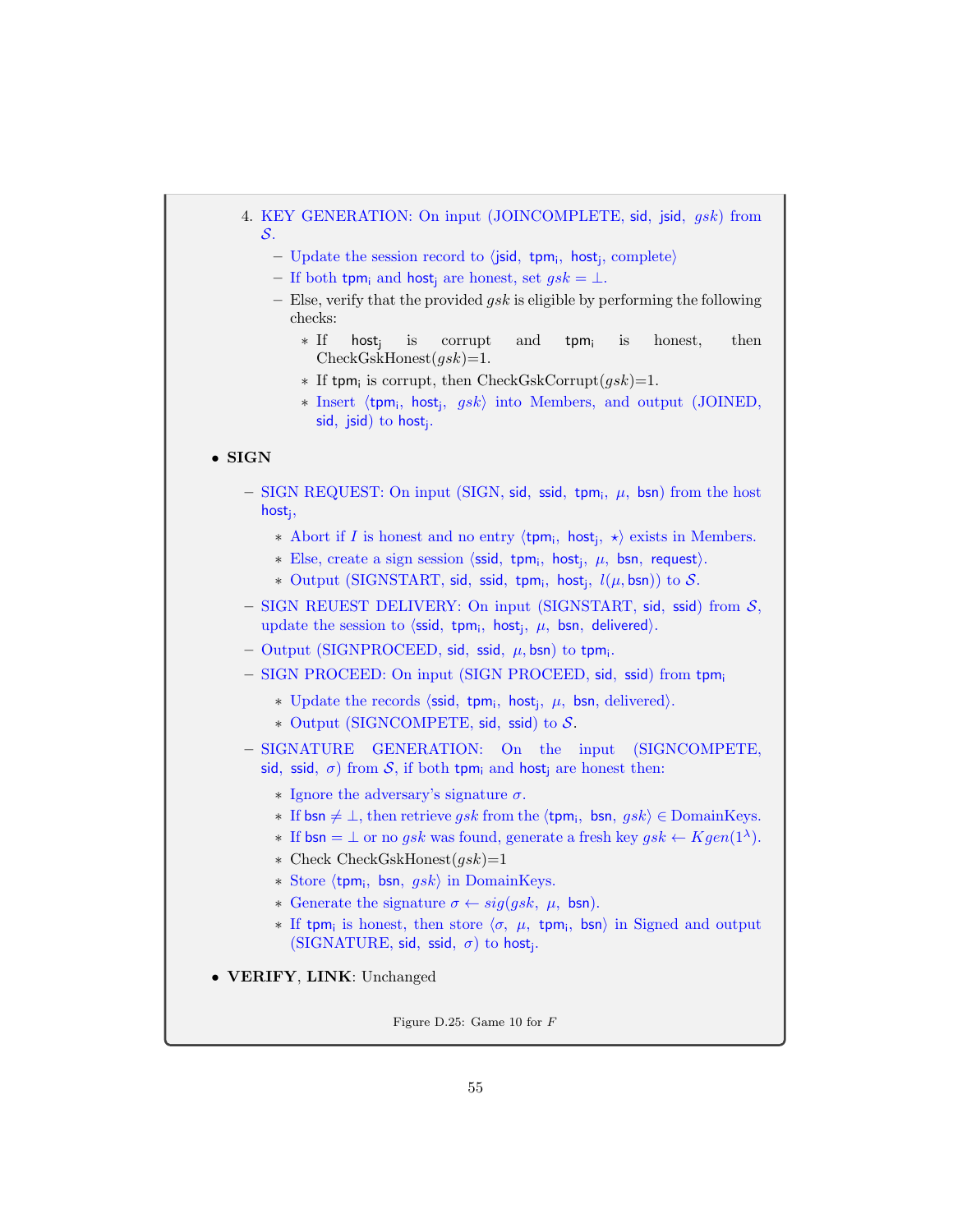• SETUP, JOIN: Unchanged.

#### • SIGN

- $-$  SIGN REQUEST: On input (SIGN, sid, ssid, tpm;,  $\mu$ , bsn) from the host host<sup>j</sup> ,
	- ∗ Abort if *I* is honest and no entry  $\langle$ tpm<sub>i</sub>, host<sub>j</sub>, \* $\rangle$  exists in Members.
	- $*$  Else, create a sign session  $\langle \textsf{ssid}, \textsf{tpm}_i, \textsf{host}_j, \mu, \textsf{bsn}, \textsf{request} \rangle$ .
	- \* Output (SIGNSTART, sid, ssid, tpm;, host<sub>j</sub>,  $l(\mu, \textsf{bsn}))$  to  $\mathcal{S}.$
- SIGN REUEST DELIVERY: On input (SIGNSTART, sid, ssid) from  $S$ , update the session to  $\langle$ ssid, tpm<sub>i</sub>, host<sub>j</sub>,  $\mu$ , bsn, delivered $\rangle$ .
- $-$  Output (SIGNPROCEED, sid, ssid,  $\mu$ , bsn) to tpm<sub>i</sub>.
- SIGN PROCEED: On input (SIGN PROCEED, sid, ssid) from tpm<sup>i</sup>
	- ∗ Update the records  $\langle \text{ssid}, \text{ tpm}_i, \text{ host}_j, \mu, \text{bsn}, \text{ delivered} \rangle$ .
	- ∗ Output (SIGNCOMPETE, sid, ssid) to S.
- SIGNATURE GENERATION: On the input (SIGNCOMPETE, sid, ssid,  $\sigma$ ) from S, if both tpm<sub>i</sub> and host<sub>i</sub> are honest then:
	- $\ast$  Ignore the adversary's signature  $\sigma$ .
	- ∗ If bsn  $\neq \bot$ , then retrieve gsk from the  $\langle$ tpm<sub>i</sub>, bsn, gsk $\rangle \in$  DomainKeys.
	- **∗** If  $bsn = \bot$  or no gsk was found, generate a fresh key  $gsk \leftarrow Kgen(1^{\lambda})$ .
	- $\ast$  Check CheckGskHonest( $gsk$ )=1.
	- \* Store  $\langle$ tpm<sub>i</sub>, bsn, gsk $\rangle$  in DomainKeys.
	- ∗ Generate the signature σ ← sig(gsk, µ, bsn).
	- ∗ Check ver(σ, µ, bsn)=1.
	- ∗ Check identify(σ, µ, bsn, gsk)=1.
	- ∗ Check the is no TPM other than tpm<sub>i</sub> with key gsk' registered in Members or DomainKeys such that identify $(\sigma, \mu, \text{bsn}, gsk')=1$ .
	- $∗$  If tpm<sub>i</sub> is honest, then store  $\langle σ, µ,$  tpm<sub>i</sub>, bsn) in Signed and output (SIGNATURE, sid, ssid,  $\sigma$ ) to host<sub>j</sub>.
- VERIFY: On input (VERIFY, sid,  $\mu$ , bsn,  $\sigma$ , RL) from V
	- $-$  Set  $f = 0$  if there is a  $gsk' \in RL$  such that identify( $\sigma$ ,  $\mu$ , bsn,  $gsk'$ ) = 1.
	- If  $f \neq 0$ , set  $f=\text{ver}(\sigma, \mu, \text{bsn}).$
	- Add (σ, μ, bsn, RL, f) to VerResults, output (VERIFIED, sid, f) to V.
- LINK: On the input (LINK, sid,  $\sigma_1$ ,  $\mu_1$ ,  $\sigma_2$ ,  $\mu_2$ , bsn) from V
	- Output  $\perp$  if at least one of the signatures  $(\sigma_1, \mu_1, \text{bsn})$  or  $(\sigma_2, \mu_2, \text{bsn})$ is not valid.
	- Set  $f=\text{link}(\sigma_1, \mu_1, \sigma_2, \mu_2, \text{bsn})$ , and output (LINK, sid, f) to V.

Figure D.26: Game 11 for F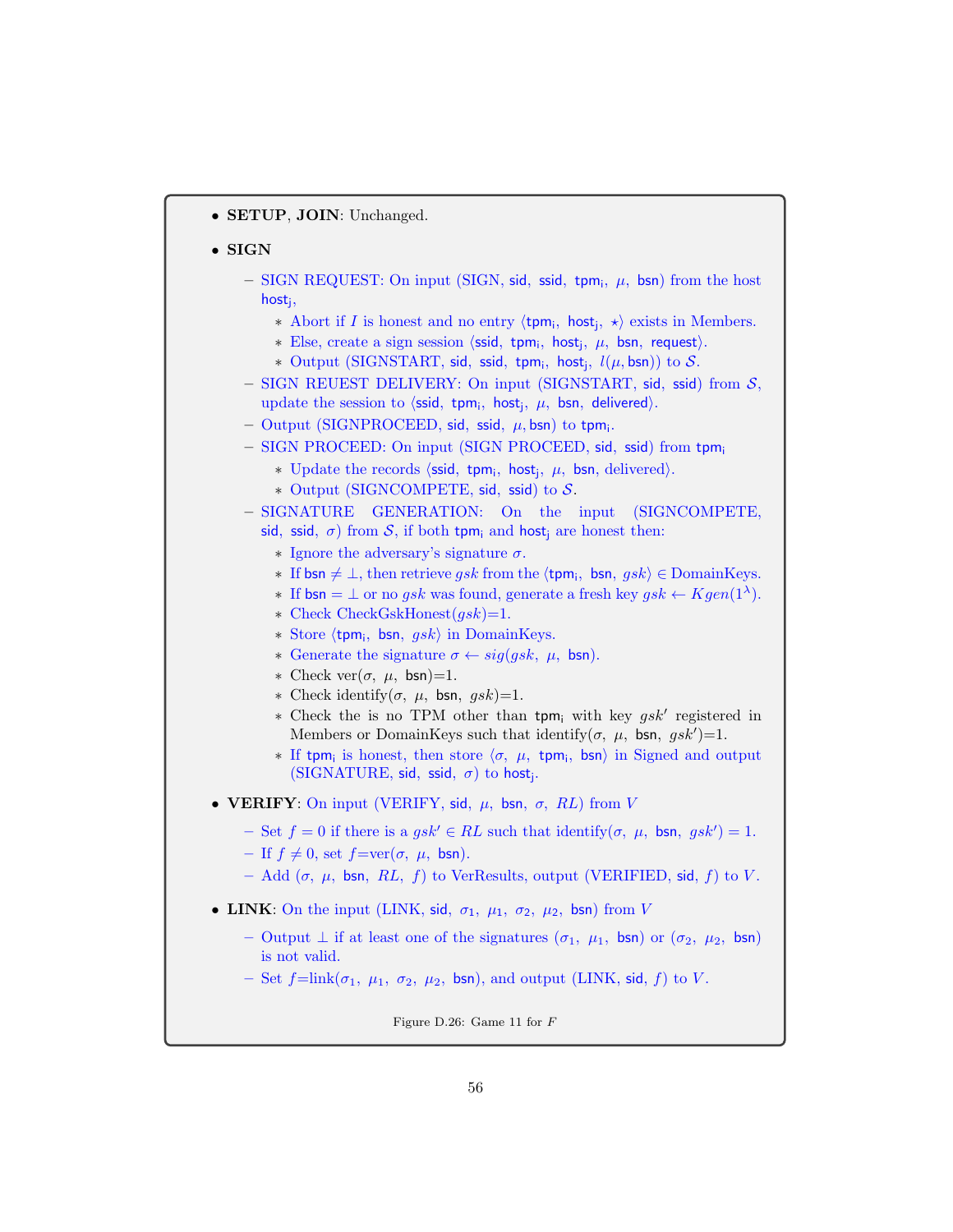• SETUP, JOIN: Unchanged.

## • SIGN

- $-$  SIGN REQUEST: On input (SIGN, sid, ssid, tpm;,  $\mu$ , bsn) from the host host<sup>j</sup> ,
	- ∗ Abort if *I* is honest and no entry  $\langle$ tpm<sub>i</sub>, host<sub>j</sub>, \* $\rangle$  exists in Members.
	- \* Else, create a sign session  $\langle \text{ssid}, \text{ tym}_i, \text{host}_j, \mu, \text{bsn}, \text{request} \rangle$ .
	- \* Output (SIGNSTART, sid, ssid, tpm;, host;,  $l(\mu, \textsf{bsn})$ ) to  $S$ .
- $-$  SIGN REUEST DELIVERY: On input (SIGNSTART, sid, ssid) from  $S$ , update the session to  $\langle \textsf{ssid}, \textsf{tpm}_i, \textsf{host}_j, \mu, \textsf{bsn}, \textsf{delivered} \rangle$ .
- $-$  Output (SIGNPROCEED, sid, ssid,  $\mu$ , bsn) to tpm<sub>i</sub>.
- SIGN PROCEED: On input (SIGN PROCEED, sid, ssid) from tpm<sup>i</sup>
	- \* Update the records  $\langle \text{ssid}, \text{tpm}_i, \text{host}_j, \mu, \text{bsn}, \text{delivered} \rangle$ .
	- ∗ Output (SIGNCOMPETE, sid, ssid) to S.
- SIGNATURE GENERATION: On the input (SIGNCOMPETE, sid, ssid,  $\sigma$ ) from S, if both tpm<sub>i</sub> and host<sub>i</sub> are honest then:
	- $\ast$  Ignore the adversary's signature  $\sigma$ .
	- ∗ If bsn  $\neq \bot$ , then retrieve gsk from the  $\langle$ tpm<sub>i</sub>, bsn, gsk $\rangle \in$  DomainKeys.
	- **∗** If  $bsn = \bot$  or no gsk was found, generate a fresh key gsk  $\leftarrow Kgen(1^{\lambda})$ .
	- ∗ Check CheckGskHonest(gsk)=1.
	- \* Store  $\langle$ tpm<sub>i</sub>, bsn, gsk $\rangle$  in DomainKeys.
	- ∗ Generate the signature σ ← sig(gsk, µ, bsn).
	- \* Check ver( $\sigma$ ,  $\mu$ , bsn)=1.
	- ∗ Check identify(σ, µ, bsn, gsk)=1.
	- ∗ Check the is no TPM other than tpm<sub>i</sub> with key gsk' registered in Members or DomainKeys such that identify $(\sigma, \mu, \text{bsn}, gsk')=1$ .
	- $∗$  If tpm<sub>i</sub> is honest, then store  $\langle σ, μ,$  tpm<sub>i</sub>, bsn) in Signed and output (SIGNATURE, sid, ssid,  $\sigma$ ) to host<sub>j</sub>.

#### • VERIFY: On input (VERIFY, sid,  $\mu$ , bsn,  $\sigma$ , RL) from V

- Extract all pairs  $(gsk_i, \text{ tym}_i)$  from the DomainKeys and Members, for which identify( $\sigma$ ,  $\mu$ , bsn,  $gsk$ )=1.
- Set  $f = 0$  if any of the following holds:
	- $*$  More than one key  $gsk_i$  was found.
	- <sup>∗</sup> There is a key  $gsk' \in RL$ , such that identify(σ, μ, bsn, gsk')=1.
- If  $f \neq 0$ , set  $f=ver(\sigma, \mu, \text{bsn}).$
- Add (σ, μ, bsn, RL, f) to VerResults, output (VERIFIED, sid, f) to V.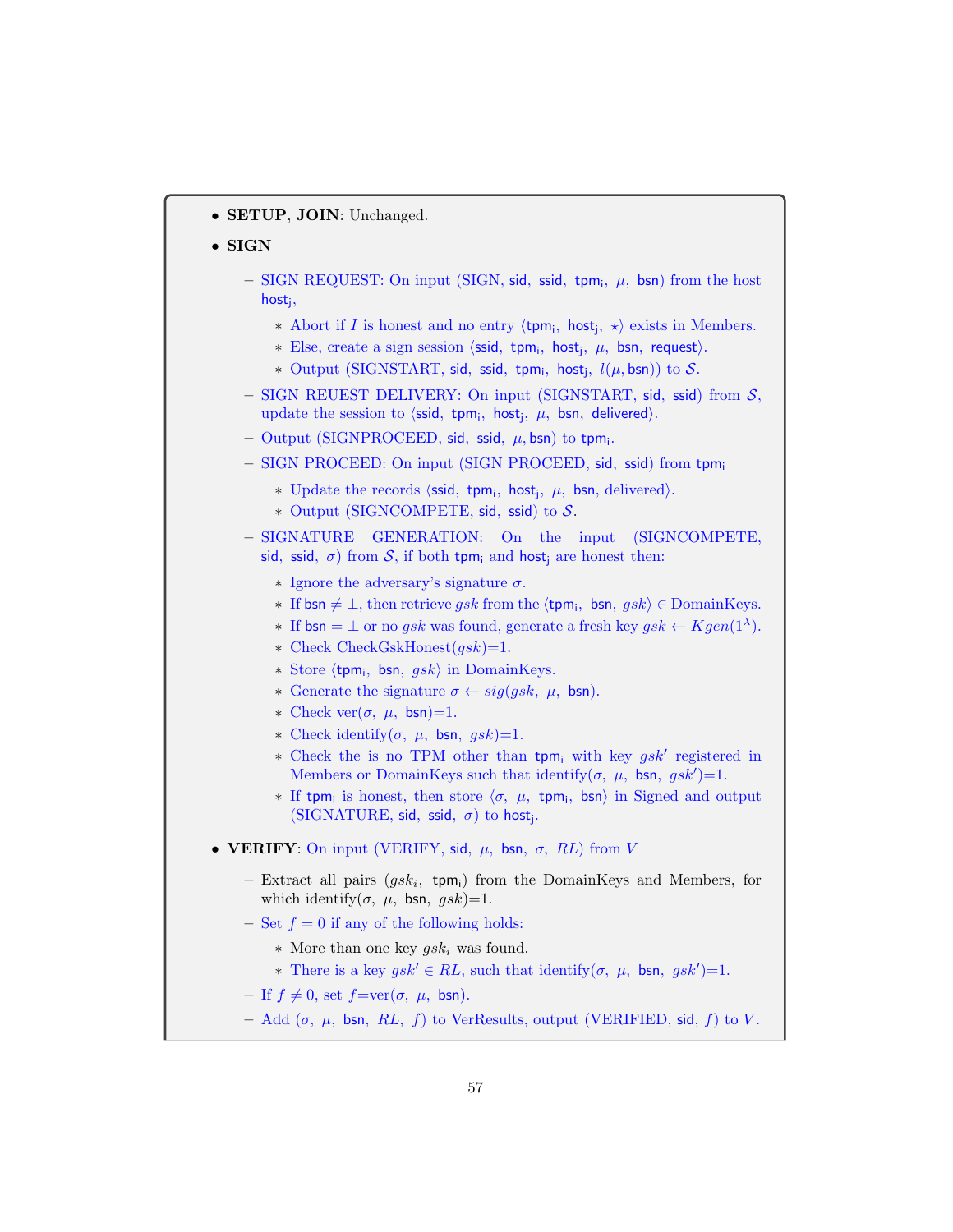- LINK: On the input (LINK, sid,  $\sigma_1$ ,  $\mu_1$ ,  $\sigma_2$ ,  $\mu_2$ , bsn) from V
	- Output  $\perp$  if at least one of the signatures  $(\sigma_1, \mu_1, \text{bsn})$  or  $(\sigma_2, \mu_2, \text{bsn})$ is not valid.
	- Set  $f=\text{link}(\sigma_1, \mu_1, \sigma_2, \mu_2, \text{bsn})$ , and output (LINK, sid, f) to V.

Figure D.27: Game 12 for F

- SETUP, JOIN: Unchanged.
- SIGN
	- $-$  SIGN REQUEST: On input (SIGN, sid, ssid, tpm;,  $\mu$ , bsn) from the host host<sub>j</sub>,
		- \* Abort if I is honest and no entry  $\langle \text{tpm}_i, \text{host}_j, \star \rangle$  exists in Members.
		- \* Else, create a sign session  $\langle \text{ssid}, \text{ tym}_i, \text{host}_j, \mu, \text{bsn}, \text{request} \rangle$ .
		- \* Output (SIGNSTART, sid, ssid, tpm;, host;,  $l(\mu, \textsf{bsn})$ ) to  $S$ .
	- $-$  SIGN REUEST DELIVERY: On input (SIGNSTART, sid, ssid) from  $S$ , update the session to  $\langle \textsf{ssid}, \textsf{tpm}_i, \textsf{host}_j, \mu, \textsf{bsn}, \textsf{delivered} \rangle$ .
	- $-$  Output (SIGNPROCEED, sid, ssid,  $\mu$ , bsn) to tpm<sub>i</sub>.
	- SIGN PROCEED: On input (SIGN PROCEED, sid, ssid) from tpm<sup>i</sup>
		- \* Update the records  $\langle \text{ssid}, \text{tpm}_i, \text{host}_j, \mu, \text{bsn}, \text{delivered} \rangle$ .
		- ∗ Output (SIGNCOMPETE, sid, ssid) to S.
	- SIGNATURE GENERATION: On the input (SIGNCOMPETE, sid, ssid,  $\sigma$ ) from S, if both tpm<sub>i</sub> and host<sub>i</sub> are honest then:
		- $\ast$  Ignore the adversary's signature  $\sigma$ .
		- ∗ If bsn  $\neq \bot$ , then retrieve gsk from the  $\langle$ tpm<sub>i</sub>, bsn, gsk $\rangle \in$  DomainKeys.
		- **∗** If  $bsn = \bot$  or no gsk was found, generate a fresh key gsk  $\leftarrow Kgen(1^{\lambda})$ .
		- $\star$  Check CheckGskHonest( $gsk$ )=1.
		- \* Store  $\langle$ tpm<sub>i</sub>, bsn, gsk $\rangle$  in DomainKeys.
		- ∗ Generate the signature σ ← sig(gsk, µ, bsn).
		- \* Check ver $(\sigma, \mu, \text{bsn})$ =1.
		- ∗ Check identify(σ, µ, bsn, gsk)=1.
		- ∗ Check the is no TPM other than tpm<sub>i</sub> with key gsk' registered in Members or DomainKeys such that identify $(\sigma, \mu, \text{bsn}, gsk')=1$ .
		- $∗$  If tpm<sub>i</sub> is honest, then store  $\langle σ, µ,$  tpm<sub>i</sub>, bsn) in Signed and output  $(SIGNATURE, sid, ssid, \sigma)$  to host<sub>j</sub>.
- VERIFYOn input (VERIFY, sid,  $\mu$ , bsn,  $\sigma$ , RL) from V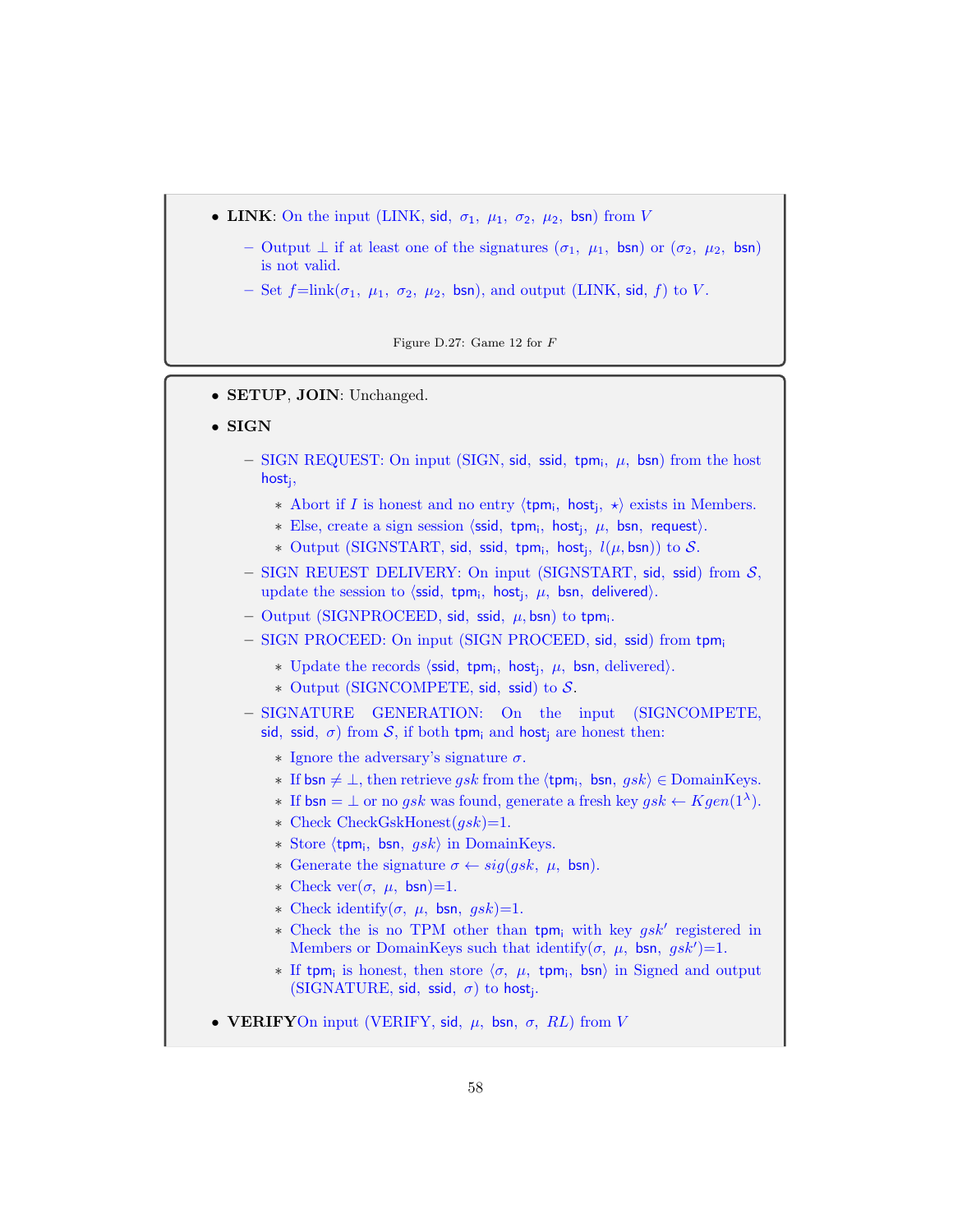- $-$  Extract all pairs  $(gsk_i, \text{ tym}_i)$  from the DomainKeys and Members, for which identify( $\sigma$ ,  $\mu$ , bsn,  $gsk$ )=1.
- Set  $f = 0$  if any of the following holds:
	- $*$  More than one key  $qsk_i$  was found.
	- $*$  I is honest and no pair  $(gsk_i, \text{tpm}_i)$  was found.
	- <sup>∗</sup> There is a key  $gsk' \in RL$ , such that identify(*σ*, *μ*, bsn,  $gsk'$ )=1.
- If  $f \neq 0$ , set  $f=\text{ver}(\sigma, \mu, \text{bsn}).$
- Add  $(σ, μ, bsn, RL, f)$  to VerResults, output (VERIFIED, sid, f) to V.
- LINK: On the input (LINK, sid,  $\sigma_1$ ,  $\mu_1$ ,  $\sigma_2$ ,  $\mu_2$ , bsn) from V
	- Output  $\perp$  if at least one of the signatures  $(\sigma_1, \mu_1, \text{bsn})$  or  $(\sigma_2, \mu_2, \text{bsn})$ is not valid.
	- Set  $f=\text{link}(\sigma_1, \mu_1, \sigma_2, \mu_2, \text{bsn})$ , and output (LINK, sid, f) to V.

Figure D.28: Game 13 for F

- SETUP, JOIN: Unchanged.
- SIGN
	- $-$  SIGN REQUEST: On input (SIGN, sid, ssid, tpm;,  $\mu$ , bsn) from the host host<sup>j</sup> ,
		- ∗ Abort if *I* is honest and no entry  $\langle$ tpm<sub>i</sub>, host<sub>j</sub>, \* $\rangle$  exists in Members.
		- $*$  Else, create a sign session  $\langle \textsf{ssid}, \textsf{tpm}_i, \textsf{host}_j, \mu, \textsf{bsn}, \textsf{request} \rangle$ .
		- \* Output (SIGNSTART, sid, ssid, tpm;, host;,  $l(\mu, \textsf{bsn})$ ) to  $S$ .
	- $-$  SIGN REUEST DELIVERY: On input (SIGNSTART, sid, ssid) from  $S$ , update the session to  $\langle \textsf{ssid}, \textsf{tpm}_i, \textsf{host}_j, \mu, \textsf{bsn}, \textsf{delivered} \rangle$ .
	- $-$  Output (SIGNPROCEED, sid, ssid,  $\mu$ , bsn) to tpm<sub>i</sub>.
	- SIGN PROCEED: On input (SIGN PROCEED, sid, ssid) from tpm<sup>i</sup>
		- \* Update the records  $\langle \text{ssid}, \text{tpm}_i, \text{host}_j, \mu, \text{bsn}, \text{delivered} \rangle$ .
		- ∗ Output (SIGNCOMPETE, sid, ssid) to S.
	- SIGNATURE GENERATION: On the input (SIGNCOMPETE, sid, ssid,  $\sigma$ ) from S, if both tpm<sub>i</sub> and host<sub>i</sub> are honest then:
		- $\ast$  Ignore the adversary's signature  $\sigma$ .
		- ∗ If bsn  $\neq \bot$ , then retrieve gsk from the  $\langle$ tpm<sub>i</sub>, bsn, gsk $\rangle \in$  DomainKeys.
		- **∗** If  $bsn = \bot$  or no gsk was found, generate a fresh key gsk  $\leftarrow Kgen(1^{\lambda})$ .
		- ∗ Check CheckGskHonest(gsk)=1.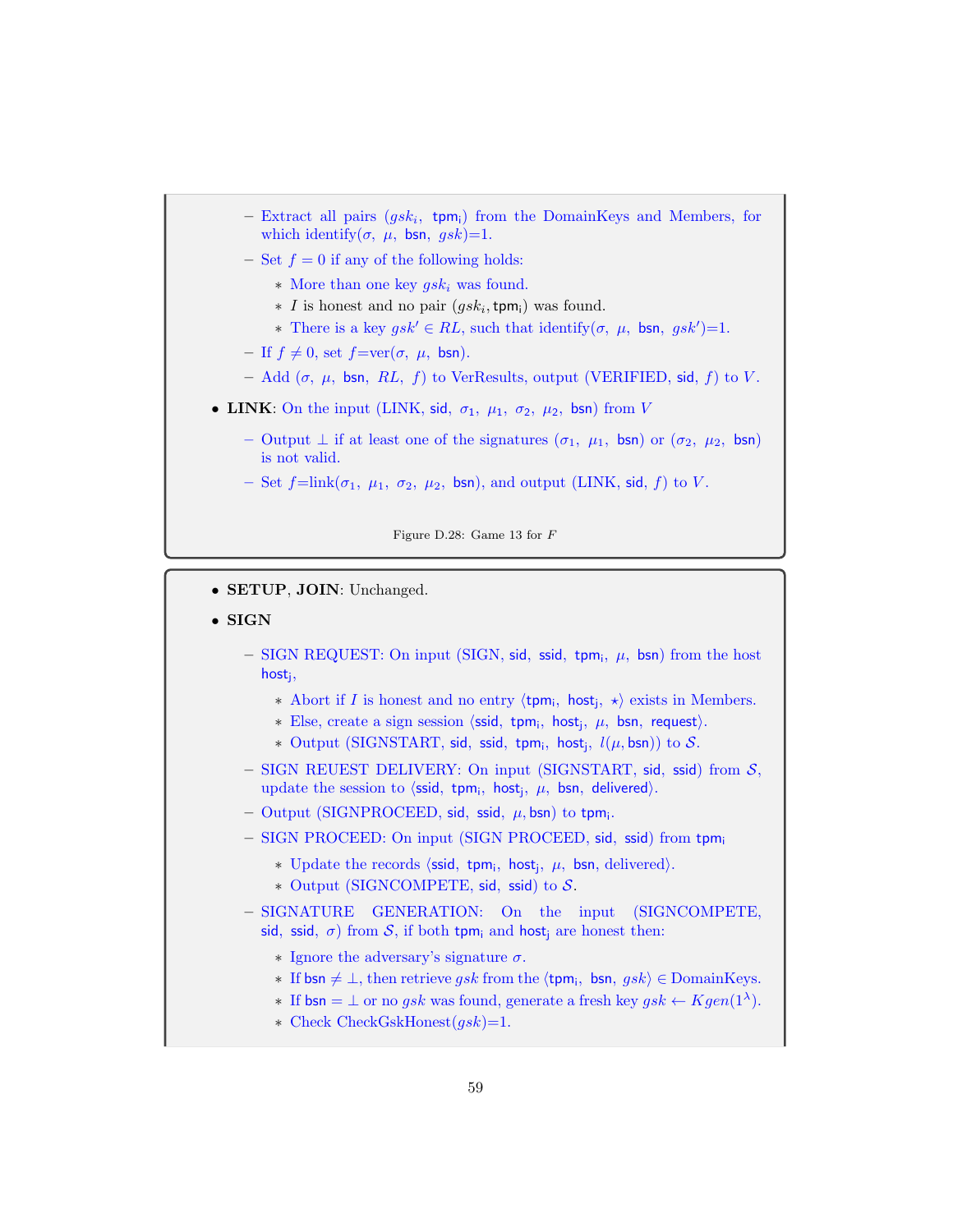\* Store  $\langle$ tpm<sub>i</sub>, bsn, gsk $\rangle$  in DomainKeys. ∗ Generate the signature σ ← sig(gsk, µ, bsn). ∗ Check ver(σ, µ, bsn)=1. \* Check identify( $\sigma$ ,  $\mu$ , bsn,  $gsk$ )=1. ∗ Check the is no TPM other than tpm<sub>i</sub> with key  $gsk'$  registered in Members or DomainKeys such that identify $(\sigma, \mu, \text{bsn}, gsk')=1$ .  $∗$  If tpm<sub>i</sub> is honest, then store  $\langle σ, μ,$  tpm<sub>i</sub>, bsn) in Signed and output (SIGNATURE, sid, ssid,  $\sigma$ ) to host<sub>j</sub>. • VERIFY: On input (VERIFY, sid,  $\mu$ , bsn,  $\sigma$ , RL) from V  $-$  Extract all pairs  $(gsk_i, \text{ tym}_i)$  from the DomainKeys and Members, for which identify( $\sigma$ ,  $\mu$ , bsn,  $gsk$ )=1. – Set  $f = 0$  if any of the following holds:  $*$  More than one key  $gsk_i$  was found.  $\star$  I is honest and no pair  $(gsk_i, \text{tpm}_i)$  was found. \* An honest tpm; was found, but no entry  $\langle \star, \mu, \text{ tym}_i, \text{bsn} \rangle$  was found in Signed. <sup>∗</sup> There is a key  $gsk' \in RL$ , such that identify(σ, μ, bsn, gsk')=1. – If  $f \neq 0$ , set  $f=\text{ver}(\sigma, \mu, \text{bsn}).$ – Add (σ, μ, bsn, RL, f) to VerResults, output (VERIFIED, sid, f) to V. • LINK: On the input (LINK, sid,  $\sigma_1$ ,  $\mu_1$ ,  $\sigma_2$ ,  $\mu_2$ , bsn) from V – Output  $\perp$  if at least one of the signatures  $(\sigma_1, \mu_1, \text{bsn})$  or  $(\sigma_2, \mu_2, \text{bsn})$ is not valid. – Set  $f=\text{link}(\sigma_1, \mu_1, \sigma_2, \mu_2, \text{bsn})$ , and output (LINK, sid, f) to V.

Figure D.29: Game 14 for F

- SETUP, JOIN: Unchanged.
- SIGN
	- $-$  SIGN REQUEST: On input (SIGN, sid, ssid, tpm;,  $\mu$ , bsn) from the host host<sub>j</sub>,
		- \* Abort if I is honest and no entry  $\langle$ tpm<sub>i</sub>, host<sub>j</sub>, \* $\rangle$  exists in Members.
		- \* Else, create a sign session  $\langle \textsf{ssid}, \textsf{tpm}_i, \textsf{host}_j, \mu, \textsf{bsn}, \textsf{request} \rangle$ .
		- \* Output (SIGNSTART, sid, ssid, tpm;, host;,  $l(\mu, \textsf{bsn})$ ) to  $S$ .
	- $-$  SIGN REUEST DELIVERY: On input (SIGNSTART, sid, ssid) from  $S$ , update the session to  $\langle \textsf{ssid}, \textsf{tpm}_i, \textsf{host}_j, \mu, \textsf{bsn}, \textsf{delivered} \rangle$ .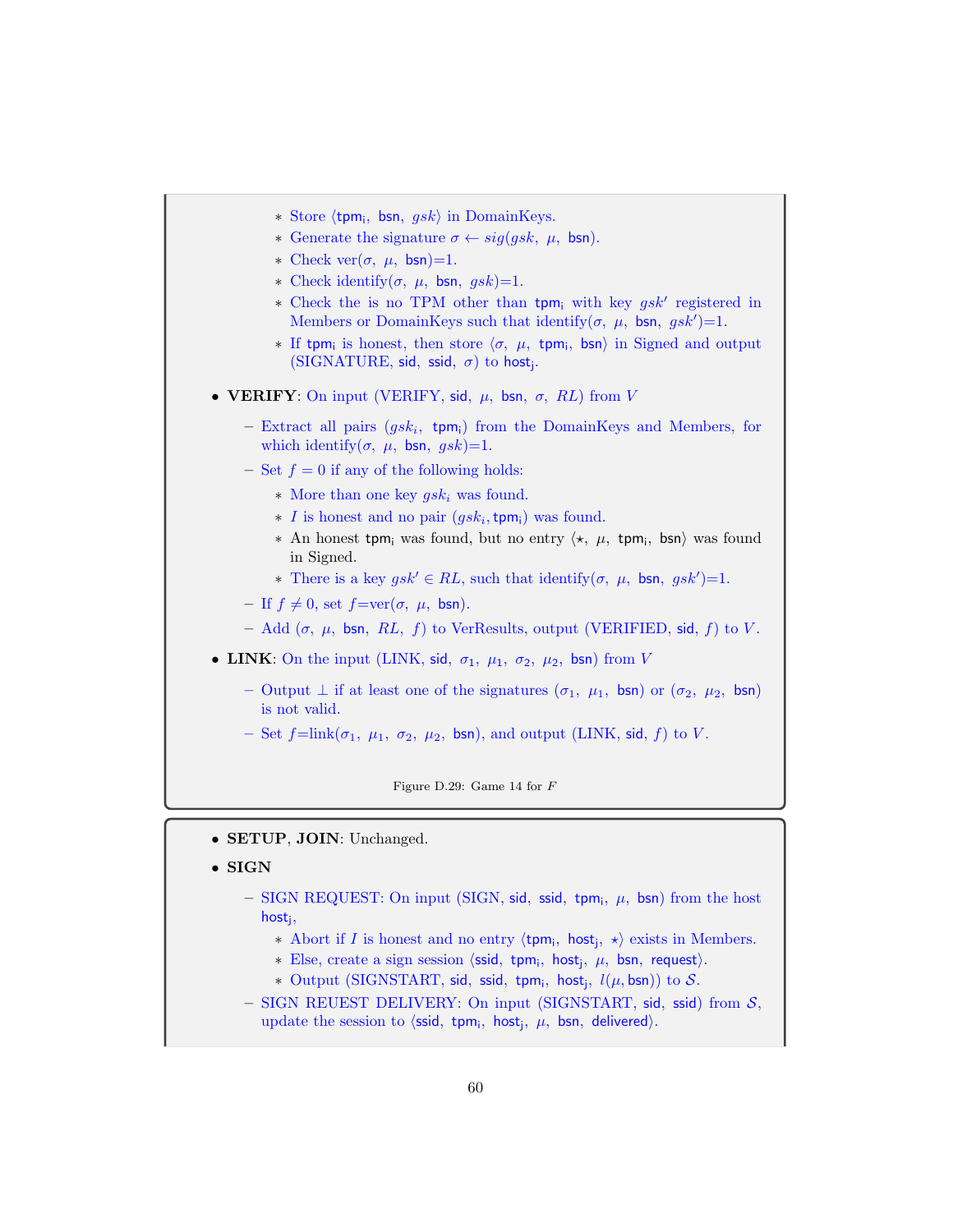- $-$  Output (SIGNPROCEED, sid, ssid,  $\mu$ , bsn) to tpm<sub>i</sub>.
- SIGN PROCEED: On input (SIGN PROCEED, sid, ssid) from tpm<sup>i</sup>
	- \* Update the records  $\langle \text{ssid}, \text{tpm}_i, \text{host}_j, \mu, \text{bsn}, \text{delivered} \rangle$ .
	- ∗ Output (SIGNCOMPETE, sid, ssid) to S.
- SIGNATURE GENERATION: On the input (SIGNCOMPETE, sid, ssid,  $\sigma$ ) from S, if both tpm<sub>i</sub> and host<sub>i</sub> are honest then:
	- $\ast$  Ignore the adversary's signature  $\sigma$ .
	- ∗ If bsn  $\neq \bot$ , then retrieve gsk from the  $\langle$ tpm<sub>i</sub>, bsn, gsk $\rangle \in$  DomainKeys.
	- **∗** If  $bsn = \bot$  or no gsk was found, generate a fresh key  $gsk \leftarrow Kgen(1^{\lambda})$ .
	- ∗ Check CheckGskHonest(gsk)=1.
	- \* Store  $\langle$ tpm<sub>i</sub>, bsn, gsk $\rangle$  in DomainKeys.
	- ∗ Generate the signature σ ← sig(gsk, µ, bsn).
	- ∗ Check ver(σ, µ, bsn)=1.
	- ∗ Check identify(σ, µ, bsn, gsk)=1.
	- ∗ Check the is no TPM other than tpm<sub>i</sub> with key gsk' registered in Members or DomainKeys such that identify $(\sigma, \mu, \text{bsn}, gsk')=1$ .
	- $∗$  If tpm<sub>i</sub> is honest, then store  $\langle σ, µ,$  tpm<sub>i</sub>, bsn) in Signed and output  $(SIGNATURE, sid, ssid, \sigma)$  to host<sub>j</sub>.

• VERIFY: On input (VERIFY, sid,  $\mu$ , bsn,  $\sigma$ , RL) from V

- $-$  Extract all pairs  $(gsk_i, \text{ tym}_i)$  from the DomainKeys and Members, for which identify( $\sigma$ ,  $\mu$ , bsn,  $gsk$ )=1.
- Set  $f = 0$  if any of the following holds:
	- $*$  More than one key  $gsk_i$  was found.
	- $\star$  *I* is honest and no pair  $(gsk_i, \text{tpm}_i)$  was found.
	- \* An honest tpm<sub>i</sub> was found, but no entry  $\langle \star, \mu, \text{ tym}_i, \text{bsn} \rangle$  was found in Signed.
	- <sup>∗</sup> There is a key *gsk'* ∈ RL, such that identify( $\sigma$ ,  $\mu$ , bsn, *gsk'*)=1, and no pair (tpm<sub>i</sub>, gsk<sub>i</sub>) for honest tpm<sub>i</sub> was found.
- If  $f \neq 0$ , set  $f=\text{ver}(\sigma, \mu, \text{bsn}).$
- Add ( $\sigma$ ,  $\mu$ , bsn, RL, f) to VerResults, output (VERIFIED, sid, f) to V.
- LINK: On the input (LINK, sid,  $\sigma_1$ ,  $\mu_1$ ,  $\sigma_2$ ,  $\mu_2$ , bsn) from V
	- Output  $\perp$  if at least one of the signatures  $(\sigma_1, \mu_1, \text{bsn})$  or  $(\sigma_2, \mu_2, \text{bsn})$ is not valid.
	- Set  $f=\text{link}(\sigma_1, \mu_1, \sigma_2, \mu_2, \text{bsn})$ , and output (LINK, sid, f) to V.

Figure D.30: Game 15 for F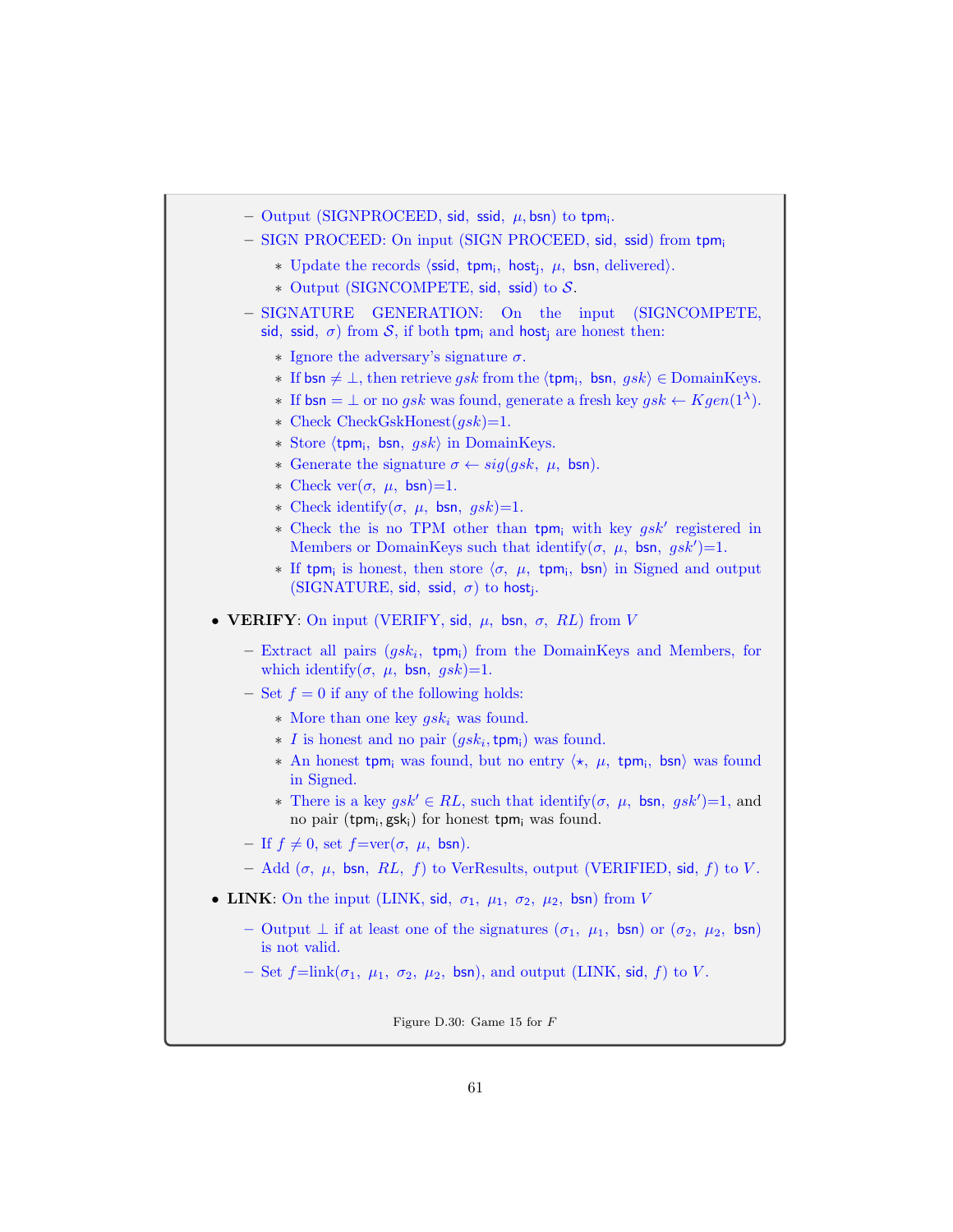• SETUP, JOIN: Unchanged.

## • SIGN

- $-$  SIGN REQUEST: On input (SIGN, sid, ssid, tpm;,  $\mu$ , bsn) from the host host<sup>j</sup> ,
	- ∗ Abort if *I* is honest and no entry  $\langle$ tpm<sub>i</sub>, host<sub>j</sub>, \* $\rangle$  exists in Members.
	- \* Else, create a sign session  $\langle \text{ssid}, \text{ tym}_i, \text{host}_j, \mu, \text{bsn}, \text{request} \rangle$ .
	- \* Output (SIGNSTART, sid, ssid, tpm;, host;,  $l(\mu, \textsf{bsn})$ ) to  $S$ .
- $-$  SIGN REUEST DELIVERY: On input (SIGNSTART, sid, ssid) from  $S$ , update the session to  $\langle \textsf{ssid}, \textsf{tpm}_i, \textsf{host}_j, \mu, \textsf{bsn}, \textsf{delivered} \rangle$ .
- $-$  Output (SIGNPROCEED, sid, ssid,  $\mu$ , bsn) to tpm<sub>i</sub>.
- SIGN PROCEED: On input (SIGN PROCEED, sid, ssid) from tpm<sup>i</sup>
	- \* Update the records  $\langle \text{ssid}, \text{tpm}_i, \text{host}_j, \mu, \text{bsn}, \text{delivered} \rangle$ .
	- ∗ Output (SIGNCOMPETE, sid, ssid) to S.
- SIGNATURE GENERATION: On the input (SIGNCOMPETE, sid, ssid,  $\sigma$ ) from S, if both tpm<sub>i</sub> and host<sub>i</sub> are honest then:
	- $\ast$  Ignore the adversary's signature  $\sigma$ .
	- ∗ If bsn  $\neq \bot$ , then retrieve gsk from the  $\langle$ tpm<sub>i</sub>, bsn, gsk $\rangle \in$  DomainKeys.
	- **∗** If  $bsn = \bot$  or no gsk was found, generate a fresh key gsk  $\leftarrow Kgen(1^{\lambda})$ .
	- ∗ Check CheckGskHonest(gsk)=1.
	- \* Store  $\langle$ tpm<sub>i</sub>, bsn, gsk $\rangle$  in DomainKeys.
	- ∗ Generate the signature σ ← sig(gsk, µ, bsn).
	- \* Check ver( $\sigma$ ,  $\mu$ , bsn)=1.
	- ∗ Check identify(σ, µ, bsn, gsk)=1.
	- ∗ Check the is no TPM other than tpm<sub>i</sub> with key gsk' registered in Members or DomainKeys such that identify $(\sigma, \mu, \text{bsn}, gsk')=1$ .
	- $∗$  If tpm<sub>i</sub> is honest, then store  $\langle σ, μ,$  tpm<sub>i</sub>, bsn) in Signed and output (SIGNATURE, sid, ssid,  $\sigma$ ) to host<sub>j</sub>.
- VERIFY: On input (VERIFY, sid,  $\mu$ , bsn,  $\sigma$ , RL) from V
	- $-$  Extract all pairs  $(gsk_i, \text{ tym}_i)$  from the DomainKeys and Members, for which identify( $\sigma$ ,  $\mu$ , bsn,  $gsk$ )=1.
	- Set  $f = 0$  if any of the following holds:
		- $*$  More than one key  $gsk_i$  was found.
		- $\star$  I is honest and no pair  $(gsk_i, \text{tpm}_i)$  was found.
		- \* An honest tpm<sub>i</sub> was found, but no entry  $\langle \star, \mu, \text{ tym}_i, \text{bsn} \rangle$  was found in Signed.